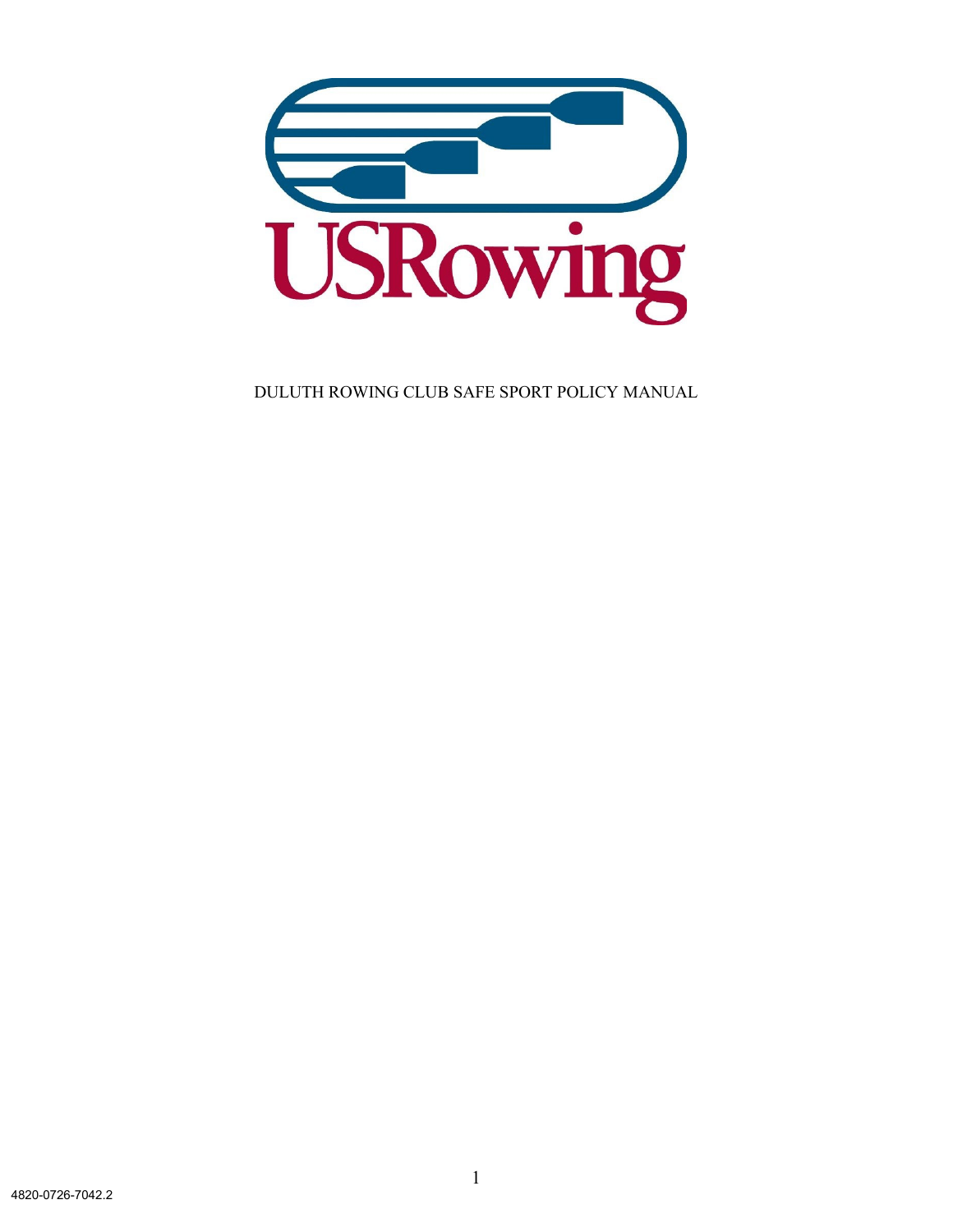#### **TABLE OF CONTENTS**

Introduction and Use of the Policy

- **I.** Definitions
- **II.** Minor Athlete Abuse Prevention Policy (MAAPP)
	- A. Authority: Prevention and Training Policies
	- B. Reporting Violations
	- C. MAAPP Provisions

Part One: Education and Training Policy

Part Two: Required Prevention Policies

Part Three: Required Policies for One-on-One Interactions

Part Four: Organizational Requirements for Education & Training and Prevention Policies

#### **III.** Jurisdiction

- A. Exclusive Jurisdiction
- B. Discretionary Jurisdiction

#### **IV.** Prohibited Conduct

- A. Criminal Charge or Disposition
- B. Sexual Misconduct and Child Abuse
- C. Emotional and Physical Misconduct
- D. Aiding and Abetting
- E. Intentionally Filing a False Allegation
- F. Minor Athlete Abuse Prevention Policies / Proactive Policies
- G. Willful Tolerance
- **V.** Reporting
	- A. Retaliation
	- B. Reporting Sexual Misconduct
	- C. Reporting Non-Sexual Misconduct
	- D. Confidentiality and Anonymous Reporting
	- E. How Reports are Handled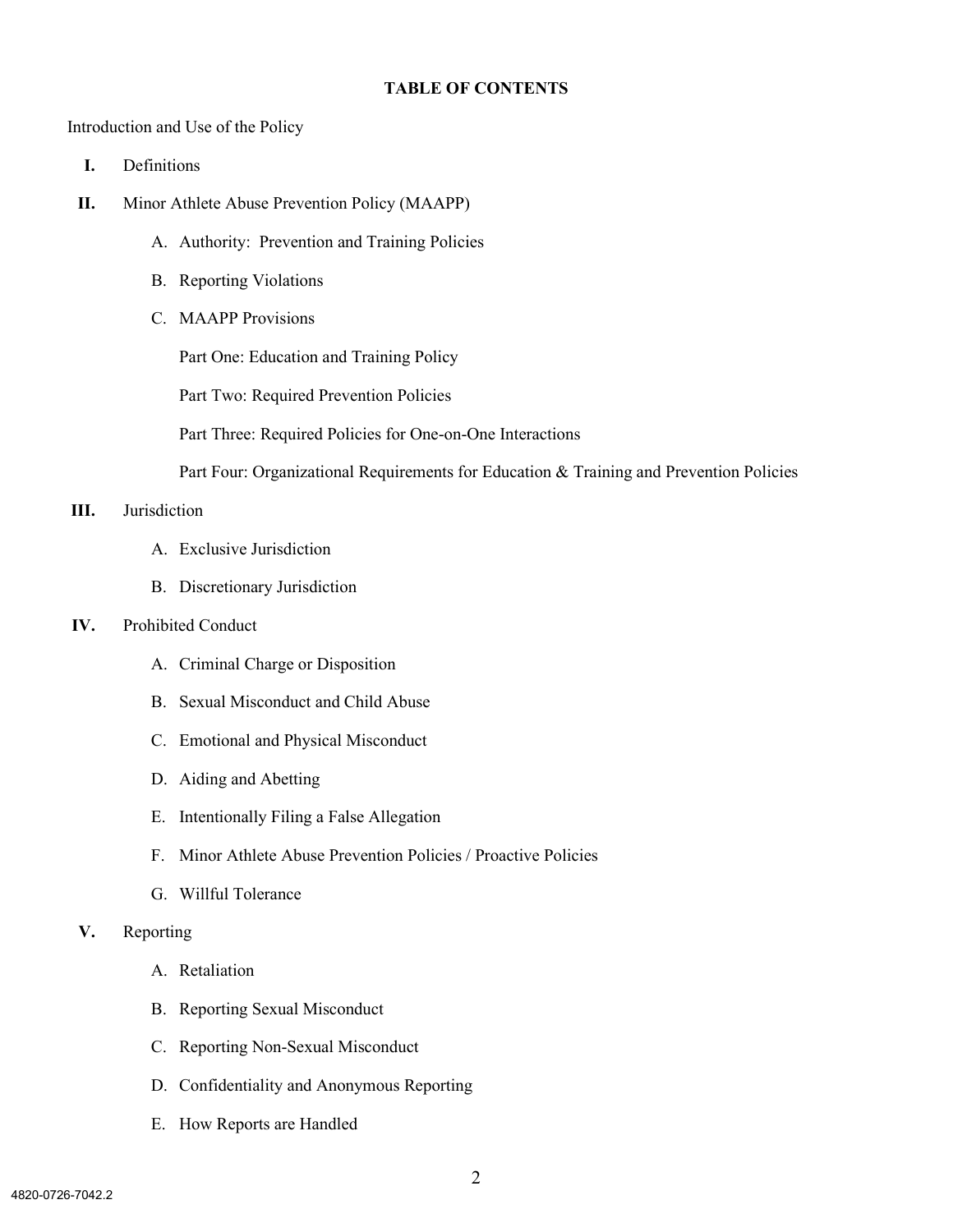- **VI.** Responding to Abuse or Misconduct
	- A. Disciplinary Rules
	- B. Disciplinary Action
	- C. Ongoing Employment and/or Participation
	- D. Complainant Protection
	- E. Bad-Faith Allegations
- **VII.** Investigation and Adjudication of Reports of Abuse or Misconduct
	- A. Investigations
	- B. Hearing
- **VIII.** Background Checks
	- A. Process
	- B. Criminal History
	- C. Full Disclosure
	- D. Findings
	- E. Appeals to Background Check Vendor
	- F. Exemption Requests to USRowing
	- G. Frequency
	- H. Other Potentially Disqualifying Factors
	- I. Review of Disqualifiers
	- **IX.** Enforcement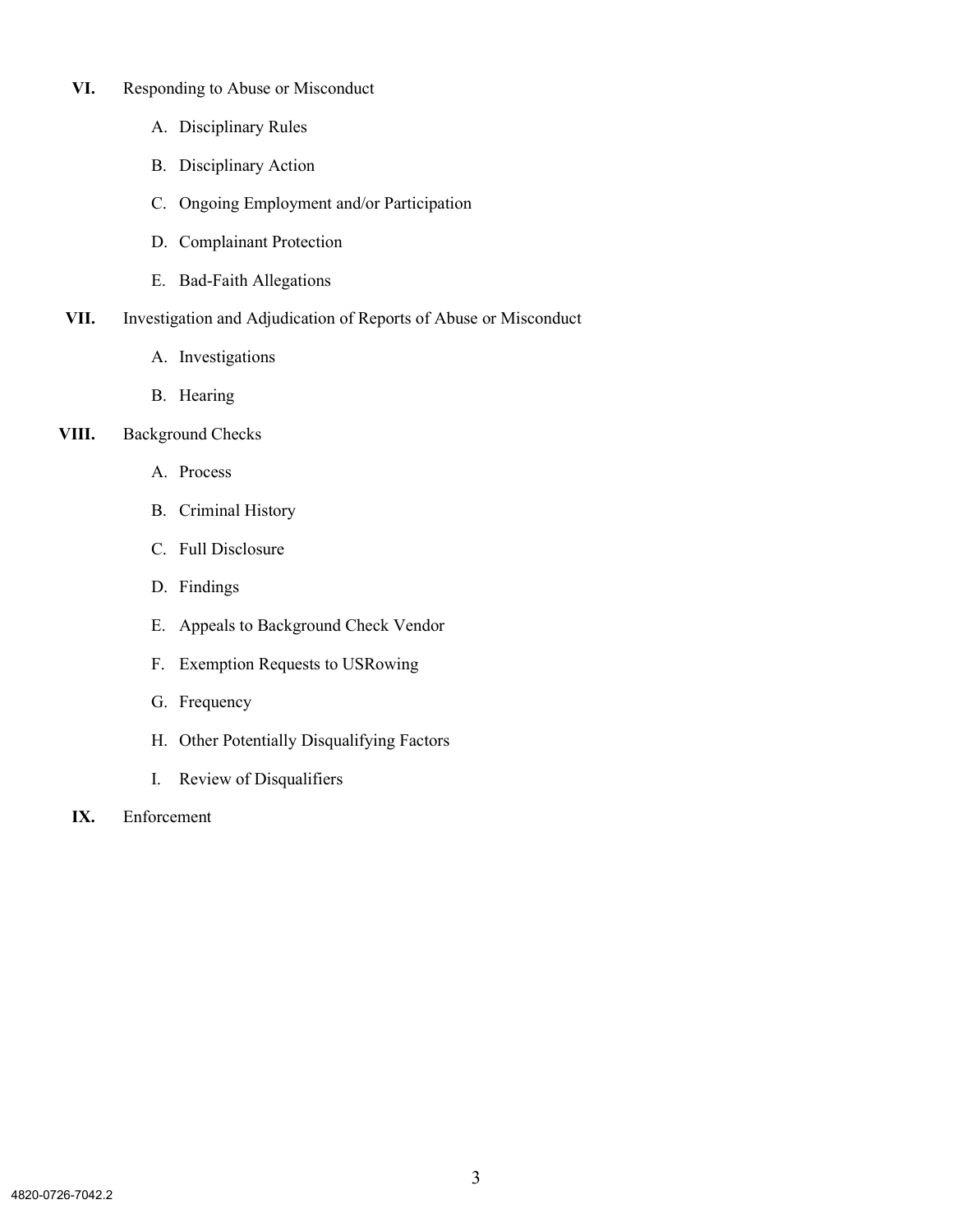# **INTRODUCTION AND USE OF THIS POLICY**

**DULUTH ROWING CLUB** is committed to creating and supporting an environment and a culture free from misconduct. The welfare of all individuals involved with our Member Organization is paramount. Behavior and actions that constitute misconduct will not be tolerated.

There are a lot of reasons to play sport – at any level. A life-long activity, people often play sport to have fun and spend time with friends. Sport also encourages a healthy lifestyle, builds self-confidence; athletes also do better off the field. They learn goal-setting, teamwork and time management skills. Athletes are less likely to use cigarettes, drugs and alcohol; youth athletes have higher graduation rates and are more likely to attend college.

Unfortunately, sport can also be a high-risk environment for misconduct, including physical and sexual abuse. Here, we identify six primary types of misconduct:

- Bullying
- Harassment
- Hazing
- Emotional Misconduct
- Physical Misconduct
- Sexual Misconduct, including Child Sexual Abuse

Misconduct may damage an athlete's psychological well-being; athletes who have been mistreated experience social embarrassment, emotional turmoil, psychological scars, loss of self-esteem and negative impacts on family, friends and the sport. Misconduct often hurts an athlete's competitive performance and may cause them to drop out of sport entirely.

All forms of misconduct are intolerable and in direct conflict with the values of **DULUTH ROWING CLUB**.

In the event that one observes inappropriate behaviors (i.e. policy violations), suspected physical or sexual abuse, or misconduct, it is the personal responsibility of each individual to immediately report their observations to a supervisor or board member. Where possible and appropriate, everyone should be prepared to respond immediately to inappropriate or harmful behavior, potential risk situations and potential boundary violations by redirecting inappropriate behaviors to promote positive behaviors, confront inappropriate or harmful behaviors, and report behaviors when necessary.

This policy applies to **DULUTH ROWING CLUB** employees, individual members, Board members, volunteers, parent chaperones, and anyone in contact with athletes. Policy violations, misconduct and physical and sexual abuse must be reported consistent with the Reporting Policy as described herein. **DULUTH ROWING CLUB does not investigate suspicions or allegations of child physical or sexual abuse or attempt to evaluate the credibility or validity of such allegations as a condition for reporting to appropriate law enforcement authorities and the U.S. Center for SafeSport.**

As a member organization, **DULUTH ROWING CLUB** is in alignment with USRowing as the national governing body of rowing under the U.S. Olympic and Paralympic Committee ("USOPC"). **DULUTH ROWING CLUB** is grateful to USRowing and the USOPC for their contributions to the Safe Sport initiative and dedication to promoting safe training environments in sport. This policy is based on the template provided by USRowing in complete support of the governing body's policies and best practices.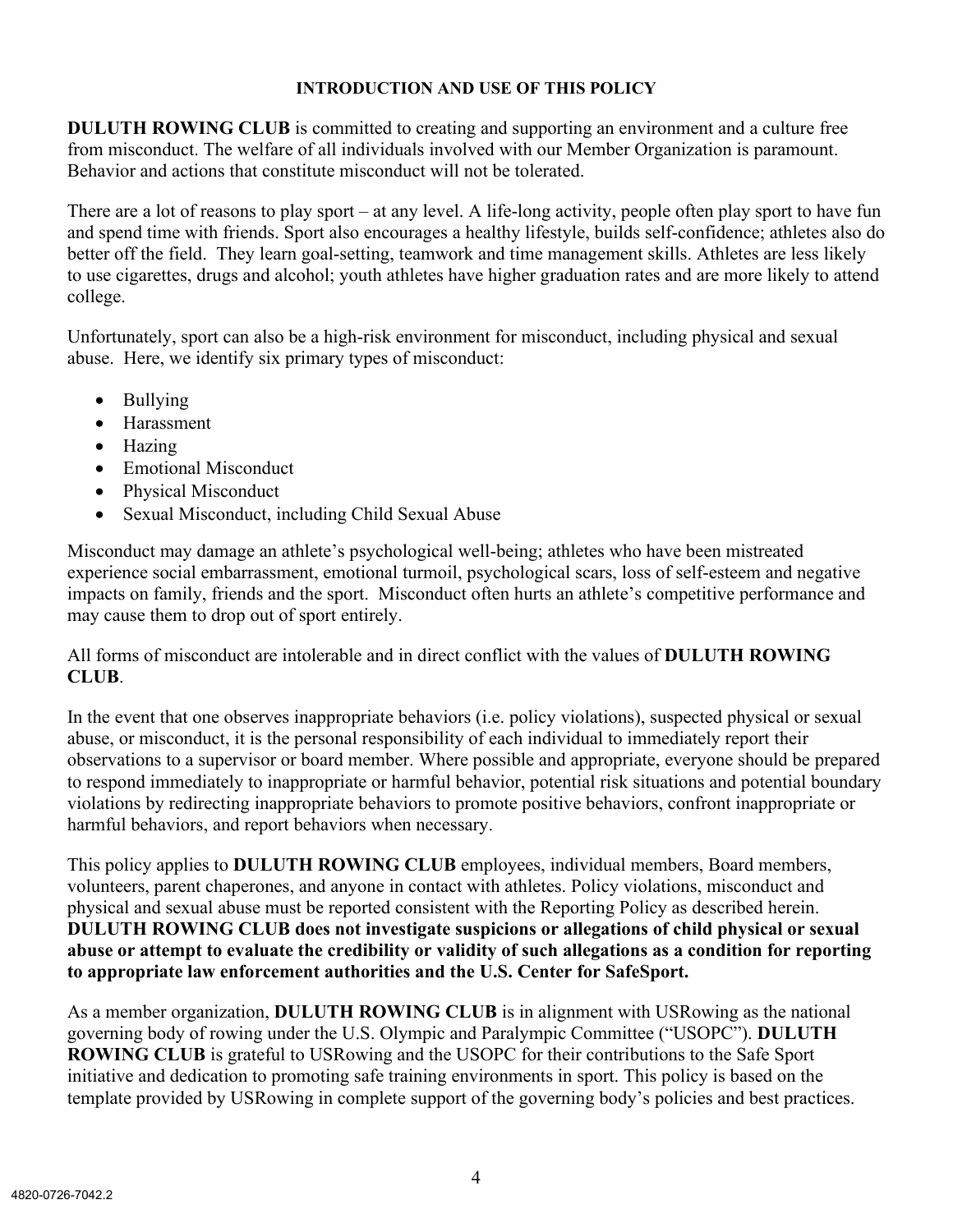**DULUTH ROWING CLUB** is committed to improving the development and safety of athletes and participants involved in rowing.

The Protecting Young Victims from Sexual Abuse and Safe Sport Authorization Act of 2017 (Public Law 115-126) took effect in February 2018 ("**SafeSport Act**"). The SafeSport Act designated the United States Center for SafeSport (the "**Center**") as the official safe sport organization for all Olympic, Paralympic, Pan American, and Para Pan American sports in the United States. In an effort to prevent the emotional, physical and sexual abuse of amateur athletes, the SafeSport Act requires national governing bodies and Paralympic sports organizations to implement both prevention training and prevention policies.

As a member organization of the U.S. Olympic & Paralympic Committee ("**USOPC"**), USRowing, its employees, contractors, volunteers, officials, board members, committee members and other designees, members and organizational members (collectively, "**Participants**") are required to comply with the U.S. Center for SafeSport Code of the U.S. and Paralympic Movement (the "**Code**"), including its reporting requirements, available here: <https://uscenterforsafesport.org/wp-content/uploads/2020/03/2020-SafeSport-Code-04.01.20.pdf>

The Code serves as benchmark by which the Center or USRowing evaluates whether a Code violation has occurred. For violations that fall within the Center's jurisdiction, the Center will determine resolutions and sanctions in connection with the violation. USRowing will process Code violations that occur outside the Center's jurisdiction pursuant to the procedures outlined in the sections below.

The Code outlines prohibited conduct relating to the following categories for all Participants (hereinafter defined):

- Criminal Charges or Dispositions
- Child Abuse
- Bullying
- Harassment
- Hazing
- Sexual Misconduct
- Emotional Misconduct
- Physical Misconduct
- Aiding and Abetting
- Misconduct Related to Reporting
- Misconduct Related to the Center's Process
- Other Inappropriate Conduct
- Violation of the Minor Athlete Abuse Prevention Policies ("**MAAPP**")

Participants in regular contact with Minor Athletes (hereinafter defined) must abide by USRowing's MAAPP contained below.

Pursuant to the SafeSport Act as implemented by the Code, and USRowing's Bylaws, the Center has exclusive jurisdiction over all issues involving Sexual Misconduct and Child Abuse (hereinafter defined). Such issues are to be reported directly to the Center *and* appropriate local authorities. Such reports to the Center should be made through the reporting form found here: https://uscenterforsafesport.org/report-a-concern/

While non-sexual misconduct issues may be reported directly to the Center, USRowing encourages initial reporting of such matters to **DULUTH ROWING CLUB** using the internal reporting processes. If, following review by the **DULUTH ROWING CLUB**, the issue remains unresolved or is not susceptible to resolution at the Member Organization level, it may be reported to USRowing using the USRowing reporting form found here: [https://usrowing.org/sports/2018/4/13/18827\\_132107104230772015.aspx](https://usrowing.org/sports/2018/4/13/18827_132107104230772015.aspx)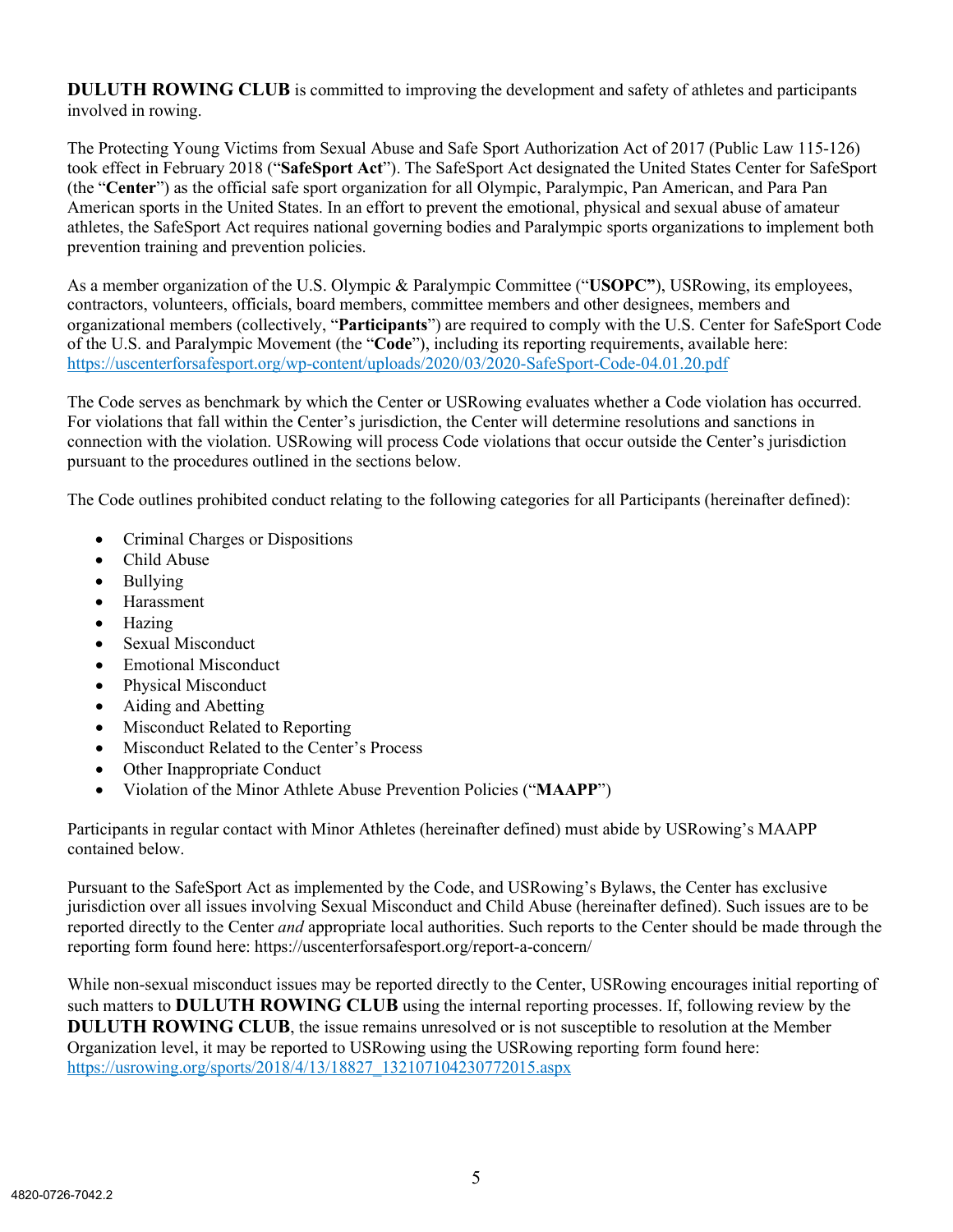#### I. **DEFINITIONS**

The definitions below apply to all sections of this Policy. Where definitions are not included herein, but are contained in the SafeSport Code, the SafeSport Code definitions are adopted as if they are fully set forth herein:

- **Adult or adult** Any individual 18 years of age or older.
- **Adult Participant**  Any adult (18 years or older) who is:
	- o A member or license holder of USRowing or its Member Organizations
	- o An employee or board member of USRowing or its Member Organizations
	- o Within the governance or disciplinary jurisdiction of USRowing or its Member **Organizations**
	- o Authorized, approved, or appointed by USRowing or its Member Organizationsto have regular contact with or authority over Minor Athletes. This may include volunteers, medical staff, trainers, chaperones, monitors, contract personnel, bus/van drivers, officials, adult athletes, staff, board members, and any other individual who meets the Adult Participant definition.
	- o An adult athlete
- **Adult Participant Personal Care Assistant (PCA)** An Adult Participant who assists an athlete requiring help with activities of daily living **(ADL)** and preparation for athletic participation. This support can be provided by a Guide for Blind or visually impaired athletes or can include assistance with transfer, dressing, showering, medication administration, and toileting. Personal Care Assistants are different for every athlete and should be individualized to fit their specific needs. When assisting a Minor Athlete, Adult Participant PCAs must be authorized by the athlete's parent/guardian.
- **Amateur Athlete:** An athlete who meets the eligibility standards established by the National Governing Body or paralympic sports organization for the sport in which the athlete competes.
- **Athlete** Any rower who participates in any USRowing licensed competition or USRowing sanctioned event.
- **Authority** When one person's position over another person is such that, based on the totality of the circumstances, they have the power or right to direct, control, give orders to, or make decisions for that person.
- **Center** The U.S. Center for Safe Sport.
- **Close-In-Age-Exception** An exception applicable to certain policies when an Adult Participant does not have authority over a Minor Athlete and is not more than four years older than the Minor Athlete (e.g., a 19-year-old and a 16-year-old). Note: this exception only applies within the prevention policies and not regarding conduct defined in the SafeSport Code.
- **Child, Children, Minor, and Youth** An individual who is, or is believed by the Respondent to be, under the age of 18. The terms child, children, minor and youth are used interchangeably throughout this policy.
- **Child Abuse** The term "child abuse" has the meaning set forth in Section 203 of the Victims of Child Abuse Act of 1990 (34 U.S.C. § 20341) or any applicable state law.
- **Claimant** The person who is alleged to have experienced conduct that constitutes a Code violation, or a violation of this Policy.
- **Coach** Any adult who has or shares the responsibility for instructing, teaching, training, or advising an athlete in the context of rowing.
- **Code** The policies and procedures adopted by the Center for the U.S. Olympic and Paralympic Movement's National Governing bodies, which can be found at [https://www.uscenterforsafesport.org.](https://www.uscenterforsafesport.org/)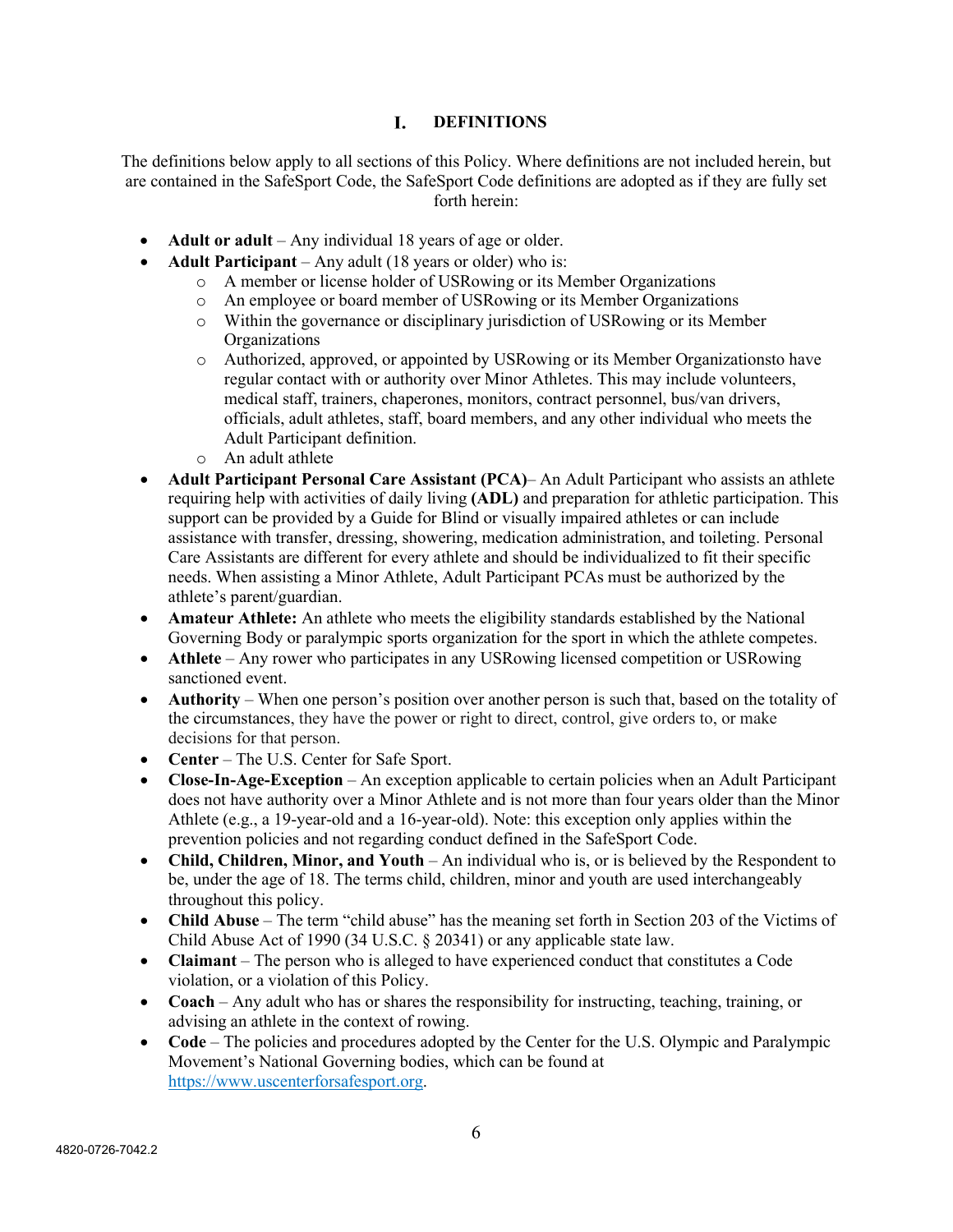- **Criminal Charge or Disposition** Means that a Participant (a) is or has been subject to any disposition or resolution of a criminal proceeding, other than an adjudication of not guilty, including, but not limited to: an adjudication of guilt or admission to a criminal violation, a plea to the charge or a lesser included offense, a plea of no contest, any plea analogous to an "Alford" or "Kennedy" plea, the disposition of the proceeding through a diversionary program, deferred adjudication, deferred prosecution, disposition of supervision, conditional dismissal, juvenile delinquency adjudication, or similar arrangement; (b) is subject to a pending criminal charge(s) or warrant(s) for arrest. Criminal Charges may be evaluated by USRowing upon the original charges, amended charges, or those to which a plea was entered.
- **Dual Relationship** An exception applicable to certain policies when an Adult Participant has a dual role or relationship with a Minor Athlete and the Minor Athlete's parent/guardian has provided written consent at least annually authorizing the exception.
- **Event** USRowing sanctioned or organized travel, lodging, practice, competition, health or medical treatment, and the meaning set forth in the Victims of Child Abuse Act of 1990 (34 U.S.C. § 20341).
- **Facility** Any facility (including docks, gyms, or other locations used by a team or rowing organization), when at such time the Facility is either owned or being leased, rented or used by USRowing or Member Organization.
- **Interaction with Athletes** Contact in association with any USRowing licensed or sanctioned activity or Event.
- **In-Program-Contact** Any contact (including communications, interactions, or activities) between an Adult Participant and any Minor Athlete(s) related to participation in sport. Examples of In-Program Contact include, but are not limited to:
	- o Competition
	- o Practices
	- o Camps/clinics<br>
	o Training/instru
	- o Training/instructional sessions<br>o Pre/post game meals or outings
	- Pre/post game meals or outings
	-
	- o Team travel<br>
	o Review of ga Review of game film
	- o Team- or sport-related relationship building activities
	- o Celebrations
	- o Award ceremonies
	- o Banquets<br>
	o Team or s
	- o Team or sport-related fundraising or community service
	- Sport education
	- o Competition site visits
- **Local Affilliated Organization (LAO)** A regional, state, or local club or organization that is directly affiliated with an NGB or that is affiliated with an NGB by its direct affiliation with a regional or state affiliate of said NGB. LAO does not include a regional, state, or local club or organization that is only a member of a National Member Organization of an NGB (see Member Organization definition below).
- **Member Organization** A rowing organization with active USRowing organizational membership. This also includes any organization that hosts a property or event that USRowing sanctions, including competitions, training programs, clinics and courses.
- **Minor Athlete** is an amateur athlete under 18 years of age who participates in, or participated within the previous 12 months in, an event, program, activity, or competition that is part of, or partially or fully under the jurisdiction of USRowing or its Member Organizations.
- **National Governing Body (NGB)** A U.S. Olympic National Governing Body, Pan American Sport Organization, or Paralympic Sport Organization recognized by the U.S. Olympic &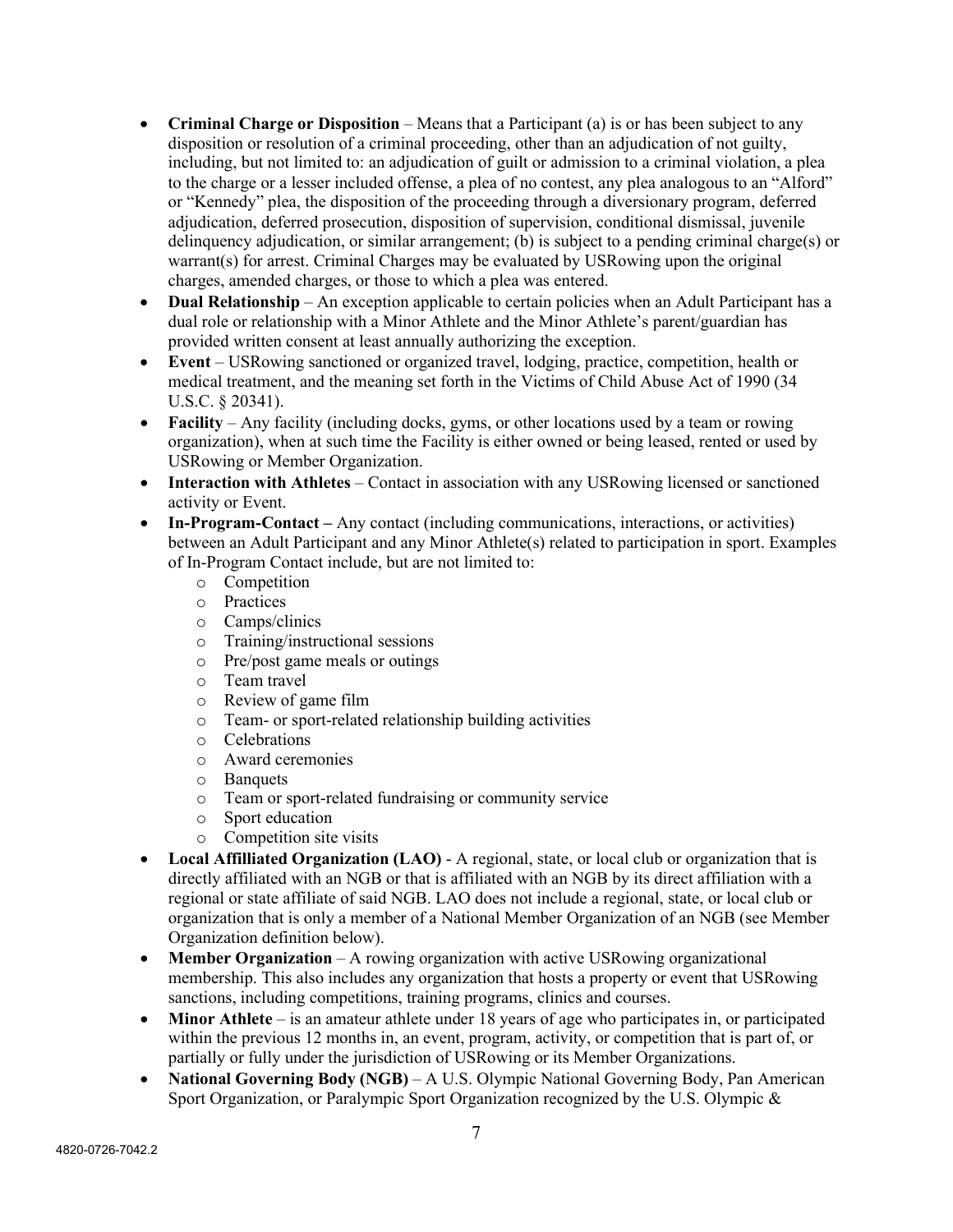Paralympic Committee pursuant to the Ted Stevens Olympic and Amateur Sports Act, 36 U.S.C. §§ 220501, et seq. This definition shall also apply to the USOPC, or other sports entity approved by the USOPC, when they have assumed responsibility for the management or governance of a sport included on the program of the Olympic, Paralympic, or Pan-American Games.

- **Paralympic Sport Organization (PSO)** An amateur sports organization recognized and certified as an NGB by the USOPC.
- **Partial or Full Jurisdiction** Includes any sanctioned Event (including all travel and lodging in connection with the event) by the NGB, PSO, USOPC, or LAO, or any facility that the NGB, PSO, USOPC, or LAO owns, leases, or rents for practice, training or competition.
- **Participant** Any individual who: (a) currently is, or was at the time of a possible SafeSport violation, within the governance or disciplinary jurisdiction of USRowing, (b) is an Athlete or USRowing Designee, (c) a participant or attendee of a USRowing licensed competition or sanctioned event, including team staff, medical or paramedical personnel, administrator, official, or other athlete support personnel, employee, or volunteer, or (d) USRowing employees, contractors, volunteers, officials, board and committee members and other designees, members and organizational members.
- **Power Imbalance** A Power Imbalance may exist where, based on the totality of the circumstances one person has supervisory, evaluative, or other authority over another. Whether there is a Power Imbalance depends on several factors, including but not limited to: the nature and extent of the supervisory, evaluative or other authority over the person; the actual relationship between the parties; the parties' respective roles; the nature and duration of the relationship; the age of the parties involved; where there is an aggressor; whether there is a significant disparity in age, size, strength, or mental capacity. Once a Coach-Athlete relationship is established, a Power Imbalance is presumed to exist throughout the Coach-Athlete relationship (regardless of age) and is presumed to continue for Minor Athletes after the Coach-Athlete relationship terminates until the Athlete reaches 20 years of age. A Power Imbalance may exist, but it is not presumed, where an Intimate Relationship existed before the sport relationship (e.g., a relationship between two spouses or life partners that preceded the sport relationship).
- **Regular Contact** Ongoing interactions during a 12-month period wherein an Adult Participant is in a role of direct and active engagement with any Minor Athlete(s). NOTE: NGBs, PSOs, and the USOPC must submit/include categories of members/individuals that fall under the definition including specific volunteer designations.
- **Respondent** A Participant who is alleged to have violated the Code or this Policy.
- **Sexual Misconduct** Offenses (further described in Section IV of this Policy including, but not limited to:
	- o Sexual or gender-related harassment
	- o Non-consensual sexual contact (or attempts to commit the same)
	- o Non-consensual sexual intercourse (or attempts to commit the same)
	- o Sexual exploitation
	- o Bullying or hazing, or other inappropriate conduct of a sexual nature
- **Third-Party Reporter** Individual other than the Claimant bringing reports ("third-party report") under this Policy.
- **U.S. Olympic & Paralympic Committee (USOPC)** A federally chartered nonprofit corporation that serves as the National Olympic Committee and National Paralympic Committee for the United States.
- **USRowing Designee** USRowing Staff, USRowing Licensed Officials, USRowing Board members, USRowing National Team Coaches and Technical Advisors, USRowing Trainers, Athletes selected by USRowing to select the United States, or any other individual that USRowing formally authorizes, approves, or appoints to (a) serve in a position of authority over, or (b) have regular contact with any Athlete.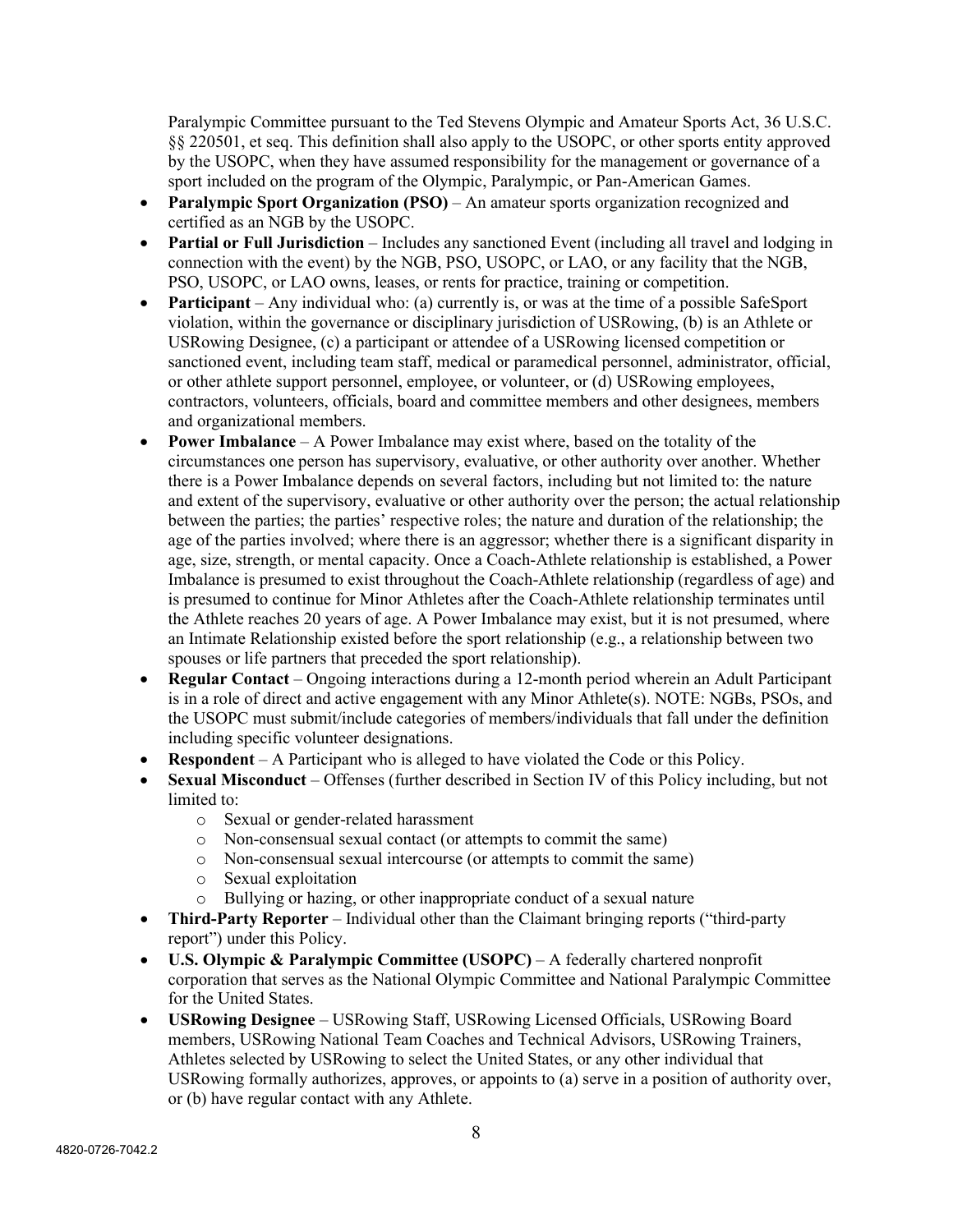#### **MINOR ATHLETE ABUSE PREVENTION POLICIES (MAAPP)** II.

The U.S. Center for SafeSport is committed to building a sports community where participants can work and learn together in an atmosphere free of emotional, physical, and sexual misconduct. USRowing supports this mission and is committed to ensuring our competition and training environments are free from abuse. The **DULUTH ROWING CLUB** set of policies is for keeping young athletes safe.

## **A. AUTHORITY: PREVENTION TRAINING AND POLICIES**

The Protecting Young Victims from Sexual Abuse and Safe Sport Authorization Act of 2017 authorizes the Center to develop training and policies to prevent abuse—including physical, emotional, and sexual abuse—within the U.S. Olympic & Paralympic Movement. 36 U.S.C. § 220542(a)(1). Federal law requires that, at a minimum, national governing bodies and Paralympic sports organizations *must offer and give consistent training related to the prevention of child abuse: (1) to all adult members who are in regular contact with amateur athletes who are minors and (2) subject to parental consent, to members who are minors.* 36 U.S.C. § 220542(a)(2)(E). Federal law requires that these policies contain reasonable procedures to limit unobservable and uninterruptible one-on-one interactions between an amateur athlete, who is a minor, and an adult, who is not the minor's legal guardian, at facilities under the jurisdiction of organizations within the U.S. Olympic & Paralympic Movement. 36 U.S.C. § 220542(a)(2)(C).

#### **What is the MAAPP?**

To that end, the Center has developed the Minor Athlete Abuse Prevention Policies (MAAPP). The MAAPP is a collection of proactive prevention and training policies for the U.S. Olympic & Paralympic Movement. It has three primary components:

- 1. An Education & Training Policy that requires training for certain Adult Participants within the Olympic & Paralympic Movement;
- 2. Required Prevention Policies, focused on limiting one-on-one interactions between Adult Participants and Minor Athletes, that Organizations within the Olympic & Paralympic Movement must implement to prevent abuse;
- 3. Recommended Prevention Policies.

The Center developed the MAAPP to assist National Governing Bodies (NGBs), Paralympic Sport Organizations (PSOs), Local Affiliated Organizations, Member Organizations (LAOs), the U.S. Olympic & Paralympic Committee (USOPC), and other individuals to whom these policies apply in meeting their obligations under federal law (*note*: implementing these policies does not guarantee that an organization or individual fully complies with federal law or all applicable legal obligations). These Organizations should share these policies with all Participants and with parents/guardians of minor athletes. Those implementing these policies should consider the physical and cognitive needs of all athletes.

The MAAPP focuses on just two important aspects of a much larger comprehensive abuse prevention strategy. These policies address training requirements and limiting one-on-one interactions between adults and minor athletes. These policies are intended to be enforceable and reasonable, acknowledging, for example, that when a 17-year-old athlete turns 18, they become an adult athlete, and a complete prohibition of one-on-one interactions may not be necessary or practical. Additionally, there may be other instances when one-on-one interactions could occur, and in those cases, these policies provide strategies so parents/guardians can provide informed consent if they choose to allow a permitted interaction.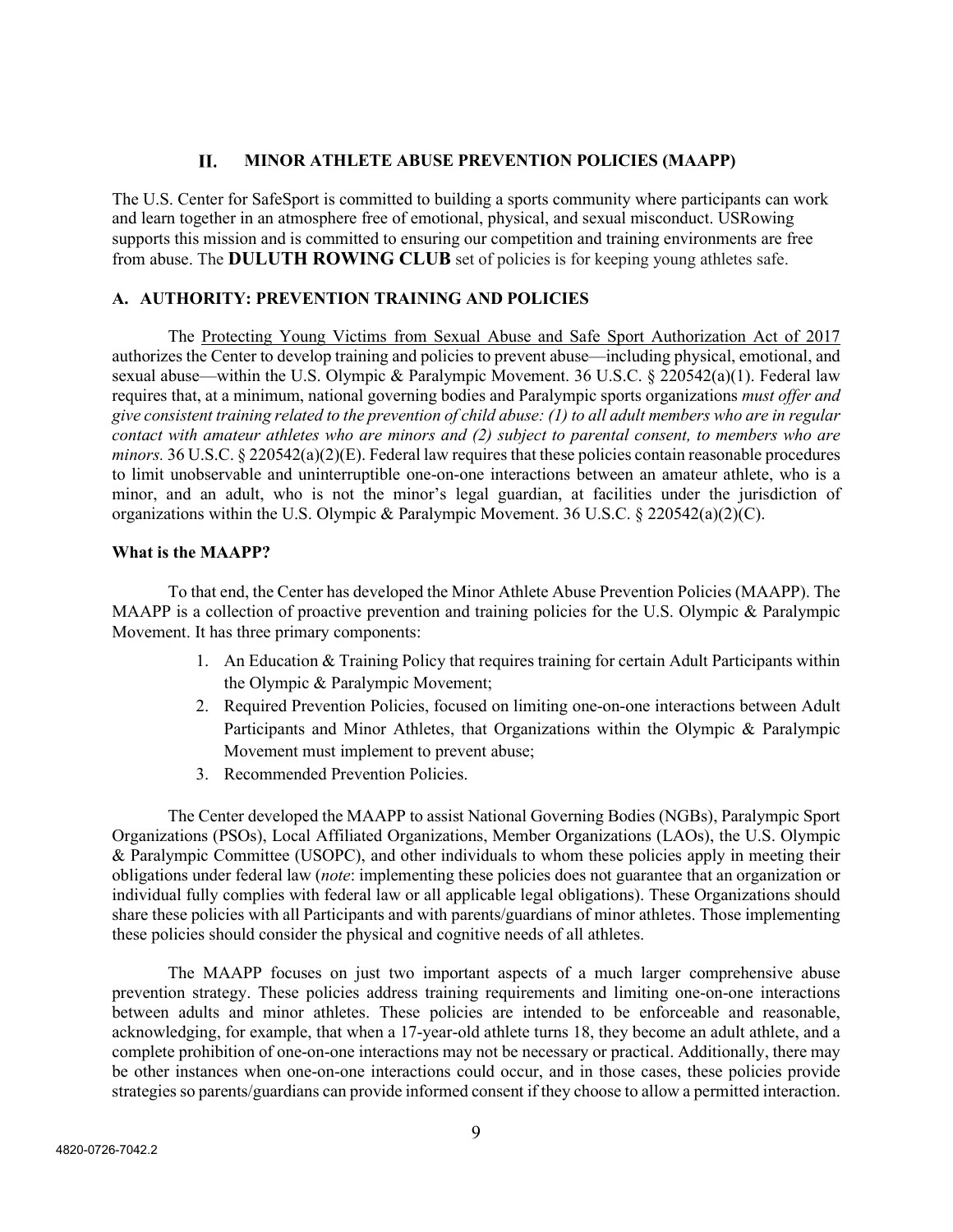#### **The Center recommends that parents first complete training on abuse prevention to be informed about potential boundary violations and concerns before consenting to the interaction.**

While the MAAPP will help organizations implement these policies to greatly improve minor athlete safety, in no way can they guarantee athlete safety in all circumstances, especially when the policies are not fully implemented, followed, or monitored. These policies are not comprehensive of all prevention strategies, nor are they intended to be. These policies should be implemented alongside the [SafeSport Code](https://uscenterforsafesport.org/response-and-resolution/safesport-code/) (refer to sections III-VII of this policy). Additionally, other resources are available that may assist organizations in improving athlete safety<sup>[1](#page-9-0)</sup>.

#### **How Does the Center Ensure Compliance with the MAAPP?**

Federal law requires the Center to conduct regular and random audits of the NGBs to ensure compliance with these policies. 36 U.S.C. § 220542(a)(2)(E). More specific organizational compliance requirements can be found in Part II. Additionally, it is the responsibility of the USOPC and each NGB, MEMBER ORGANIZATION, and Adult Participant to comply with the MAAPP. The aforementioned Organizations can act in their respective programs for violations of the MAAPP by Adult Participants. Adult Participants also have an independent responsibility to comply with these MAAPP provisions. Violations of these provisions can result in sanctions under the SafeSport Code.

#### **Is the MAAPP Different from the SafeSport Code?**

Yes. The **SafeSport Code** works alongside the MAAPP to prevent abuse. The MAAPP includes proactive prevention policies for organizations and individuals, while the SafeSport Code contains misconduct policies for individuals. However, violations of the MAAPP can violate the SafeSport Code, and violators can be sanctioned.

#### **SCOPE**

#### **The MAAPP Applies to "In-Program Contact" Within the Olympic & Paralympic Movement**

The MAAPP is required for the U.S. Olympic & Paralympic Committee (USOPC), National Governing Bodies (NGB), Local Affiliated Organizations (LAO), and Paralympic Sport Organizations (PSO) within the Olympic & Paralympic Movement (each an "Organization").

Some policies impose requirements on USRowing and **DULUTH ROWING CLUB** at sanctioned events and facilities partially or fully under USRowing's jurisdiction. For example, USRowing and **DULUTH ROWING CLUB** must monitor locker rooms at their facilities and sanctioned events. Other policies impose certain requirements on Adult Participants under USRowing's jurisdiction when the Adult Participant is having "In-Program Contact." For example, Adult Participants cannot have one-on-one electronic communications with Minor Athletes that they coach.

<span id="page-9-0"></span><sup>1</sup> Saul, J., & Audage, N.C. (2007). *[Preventing Child Sexual Abuse Within Youth-Servicing Organization: Getting](https://www.cdc.gov/violenceprevention/pdf/PreventingChildSexualAbuse-a.pdf)  [Started on Policies and Procedures](https://www.cdc.gov/violenceprevention/pdf/PreventingChildSexualAbuse-a.pdf)*. Atlanta, GA: Centers for Disease Control and Prevention; Canadian Centre for Child Protection. (2014). *[Child Sexual Abuse: It Is Your Business](https://www.protectchildren.ca/pdfs/C3P_ChildSexualAbuse_ItIsYourBusiness_en.pdf)*. Winnipeg, Manitoba: Canadian Centre for Child Protection; The Australian Royal Commission Into Institutional Responses to Child Sexual Abuse. (2017). *[Final](https://www.childabuseroyalcommission.gov.au/final-report)  [Report](https://www.childabuseroyalcommission.gov.au/final-report)*.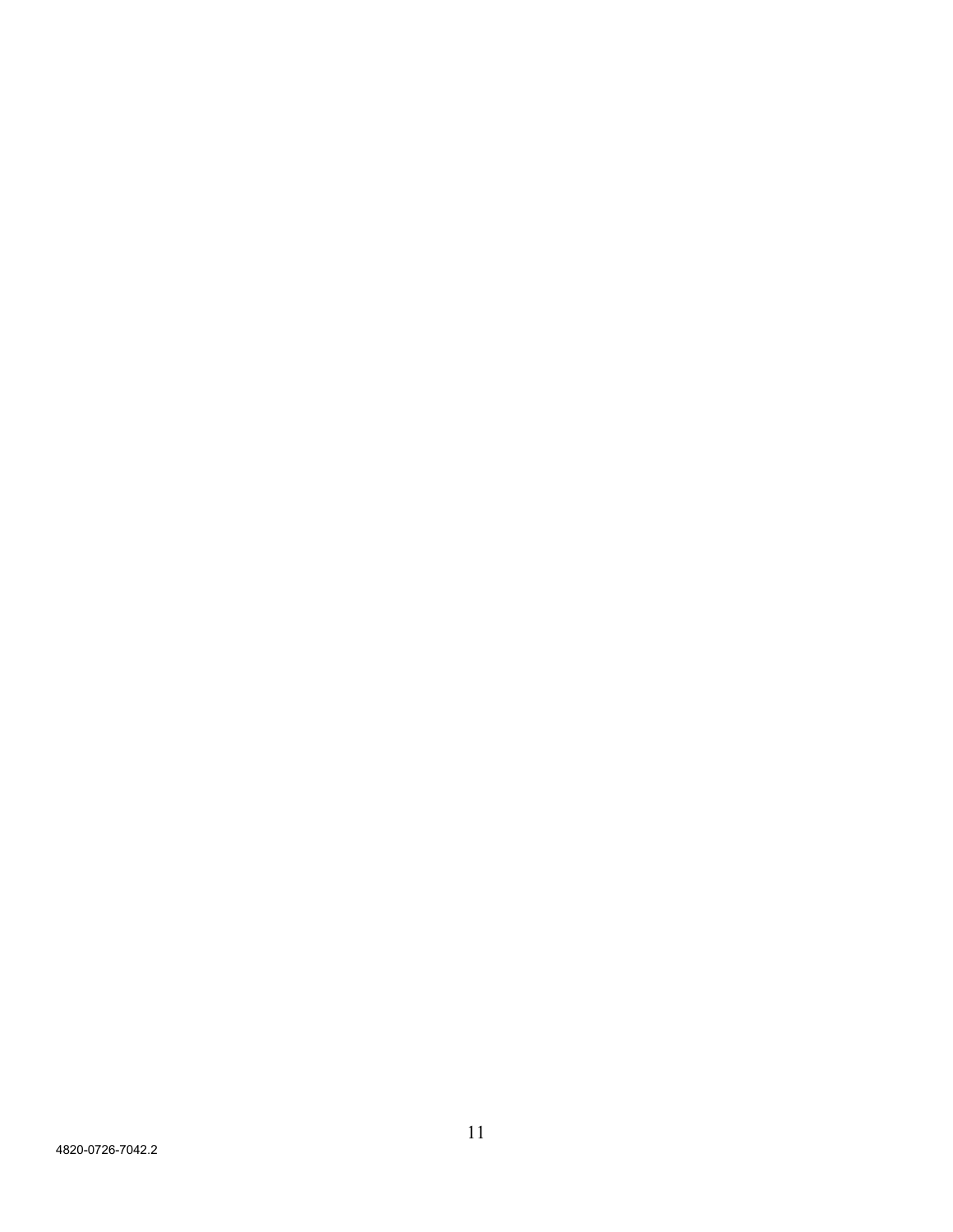#### **Does the MAAPP Have Any Exceptions?**

Yes. The MAAPP was written with certain appropriate exceptions in mind. Exceptions are addressed in each policy and include:

#### 1. A Close-in-Age Exception

This exception applies to certain policies and allows for In-Program Contact between an Adult Participant and a Minor Athlete if:

- a. The Adult Participant has no authority over the Minor Athlete; and
- b. The Adult Participant is not more than four years older than the Minor Athlete.

## *Note: This exception is different than the close-in-age exception in the [SafeSport Code](https://uscenterforsafesport.org/response-and-resolution/safesport-code/) pertaining to misconduct.*

- 2. Exceptions for Adult Participant Personal Care Assistants Working with a Minor Athlete
- 3. Exceptions for Dual Relationships

This exception applies to certain policies when the Adult Participant has a dual role or relationship with a Minor Athlete. The exception requires written consent of the Minor Athlete's parent/guardian at least annually.

Many of the exceptions require parent/guardian consent. The Center recommends parents take training on child abuse prevention before providing consent under these policies. The Center offers a free Parent Course at [www.athletesafety.org.](http://www.athletesafety.org/)

#### **Am I required to take SafeSport Training?**

All Adult Participants, including those within the Olympic & Paralympic Movement who have (i) regular contact with Minor Athletes, (ii) authority over Minor Athletes, or (iii) are employees or board members of **DULUTH ROWING CLUB** as well as (iv) adult athletes are required to take training. The specific training requirements can be found in Part I and **DULUTH ROWING CLUB** shall implement policies and procedures sufficient to comply with federal requirements.

## **B. REPORTING VIOLATIONS**

Violations of these MAAPP policies can be reported to USRowing by submitting a USRowing Incident Report Form, which can be found at

https://usrowing.org/sports/2018/4/13/18827 132107104230772015.aspx, or by contacting the members of the Safe Sport Protection Team at: [USRowingSafeSport@usrowing.org,](mailto:USRowingSafeSport@usrowing.org) (609) 751-0713.

#### **C. MAAPP PROVISIONS**

#### **PART ONE: EDUCATION AND TRAINING POLICY**

#### **A. Mandatory Child Abuse Prevention Training for Adult Participants**

- 1. Adult Participants Required to Complete Training
	- a. The following Adult Participants must complete the *SafeSport Trained* Core either through the Center's online training or the Center's approved, in-person training: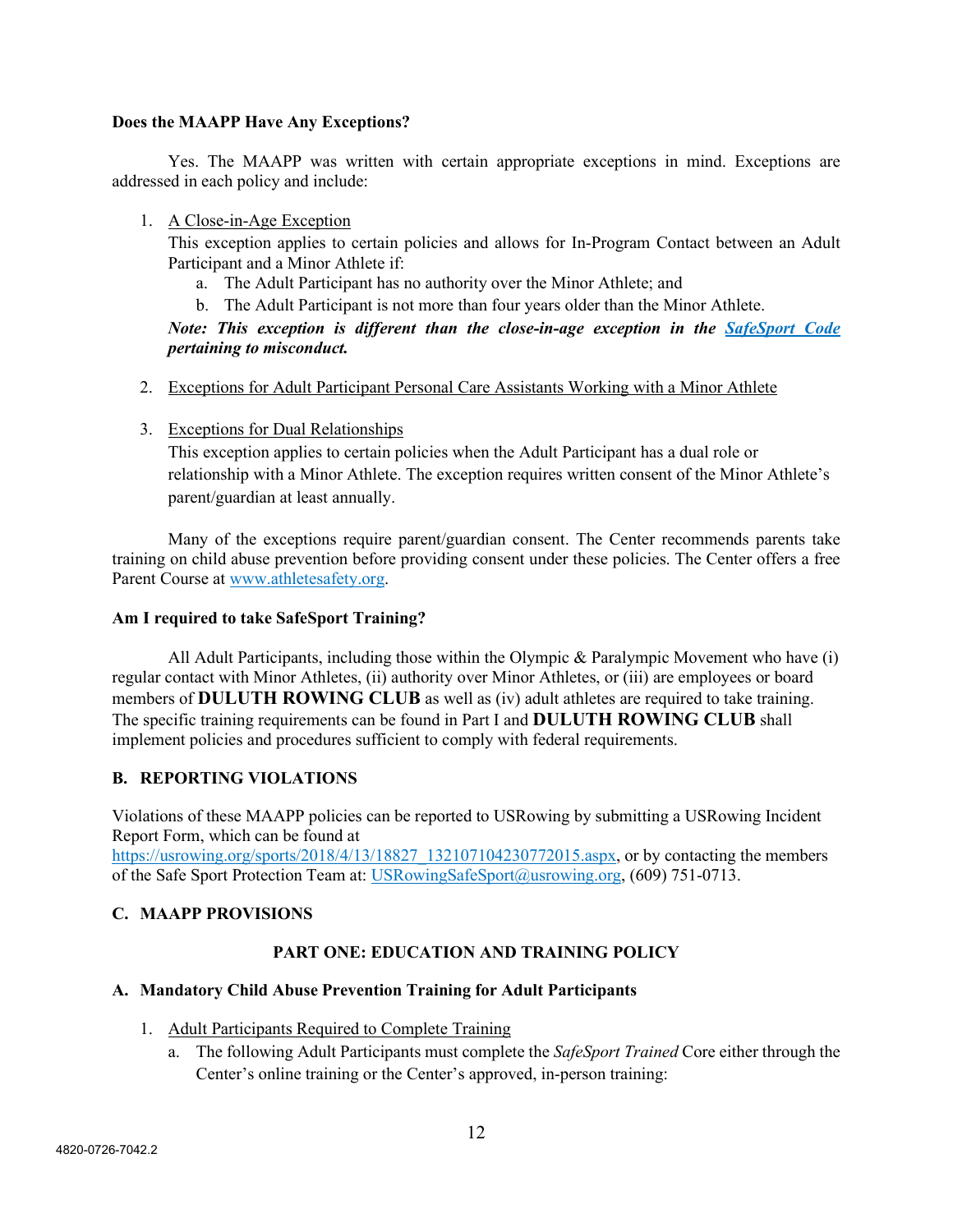- i. Adult Participants who have regular contact with any amateur athlete(s) who is a minor;
- ii. Adult Participants who have authority over any amateur athlete(s) who is a minor;
- iii. Adult Participants who are an employee or board member of USRowing or a Member Organization.
- iv. Adult Participants who are adult athletes and individual members of USRowing and/or a USRowing Member Organization.
- b. Adult Participants who are medical providers for USRowing are required to take training under Section (a) can take the Health Professionals Course in lieu of the *SafeSport Trained* Core.

## **Specific to USRowing and DULUTH ROWING CLUB, the above Adult Participants include the following:**

#### **USRowing:**

- Adult members who have regular contact with amateur athletes who are minors
- Adult athletes
- Any adult authorized by USRowing to have regular contact with or authority over an amateur athlete including:
	- o Licensed Officials and Referees
	- o Coaches
	- o Physical Therapists, Masseurs & Healthcare Providers
- USRowing Adult staff, interns and Board of Directors.

(Collectively "**USRowing Adults**")

#### **Member Organizations:**

- Adult members at **DULUTH ROWING CLUB** who have regular contact with amateur athletes who are minors
- Adult athletes
- An adult authorized by **DULUTH ROWING CLUB** to have regular contact with or authority over an amateur athlete who is a minor
- Adult staff, interns, and board members of **DULUTH ROWING CLUB** (Collectively "**Required Adults**")

#### 2. Timing of Training

- Adult Participants must complete this training:
	- a. Before regular contact with an amateur athlete who is a minor begins; **and**
	- b. Within the first 45 days of either initial membership or upon beginning a new role subjecting the adult to this policy.
- 3. Refresher Training

The above listed Adult Participants must complete a refresher course on an annual basis, beginning the calendar year after completing the *SafeSport Trained* Core. Every four years, Adult Participants will complete the *SafeSport Trained* Core training. Medical providers can take the Health Professionals Course in lieu of the *SafeSport Trained* Core and are required to take the refresher courses on an annual basis if they meet the criteria for A (1).

#### **B. Minor Athlete Training Must Be Offered**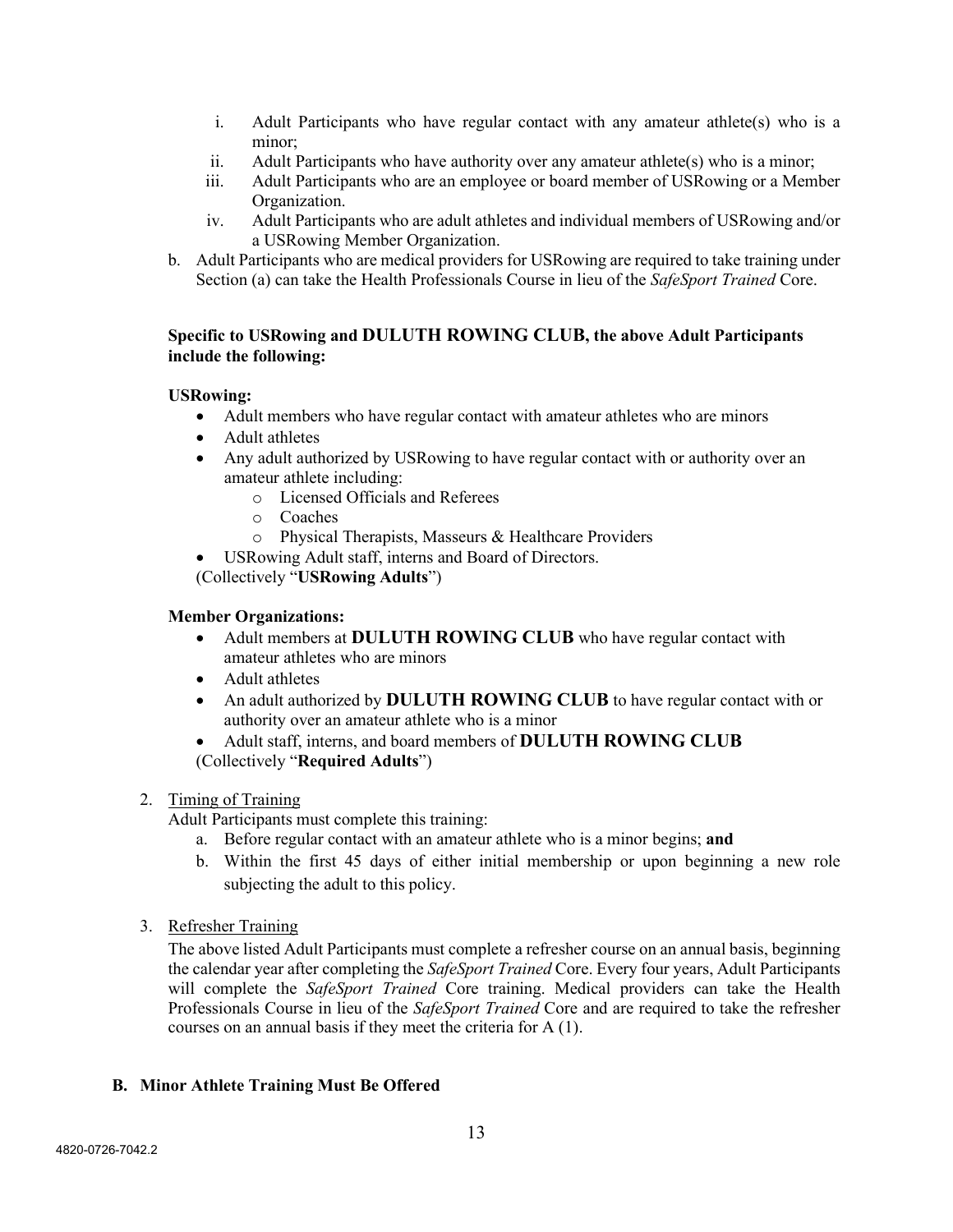- 1. **DULUTH ROWING CLUB**, on an annual basis, must offer and, subject to parental consent, give training to Minor Athletes on the prevention and reporting of child abuse.
- 2. The Center offers youth courses, located at [www.athletesafety.org,](http://www.athletesafety.org/) that meet this requirement.

## **C. Parent Training Must Be Offered**

- 1. **DULUTH ROWING CLUB**, on an annual basis, must offer training to parents on the prevention and reporting of child abuse.
- 2. The Center offers a parent course, located at [www.athletesafety.org,](http://www.athletesafety.org/) that meets this requirement.

## **D. Optional Training**

- 1. Adult Participants serving in a volunteer capacity and are not athletes, who will not have regular contact with or authority over Minor Athletes, should take the Center's brief Volunteer Course (or *SafeSport Trained* Core) before engaging or interacting with any Minor Athlete(s).
- 2. **DULUTH ROWING CLUB** may provide training *in addition to* the *SafeSport Trained* Core, although they cannot refer to this training as "SafeSport" training. **Training other than the**  *SafeSport Trained* **Core or Refresher does not satisfy this policy**.
- 3. Parents of Minor Athletes are provided free online access to the Center's parent course and are encouraged to take the training.

#### **E. Exemptions and Accommodations**

- 1. Exemptions from this Education & Training Policy may be made on a case-by-case basis for victims/survivors. Requests may be made directly to the U.S. Center for SafeSport at [exemptions@safesport.org.](mailto:training@safesport.org)
- 2. The Center will work with **DULUTH ROWING CLUB** on appropriate accommodations for persons with disabilities and individuals with limited English proficiency to satisfy these training requirements. **DULUTH ROWING CLUB** must provide reasonable accommodations and track any exemptions for individuals with disabilities and individuals with limited English proficiency.

## **PART TWO: REQUIRED PREVENTION POLICIES**

The following athlete abuse prevention policies go into effect January 1, 2022:

- One-on-one interactions (USRowing is required to establish reasonable procedures to limit onon-one interactions, as set forth in federal law.)
- Meetings and training sessions
- Massages and rubdowns/athletic training modalities
- Areas where athletes change clothes.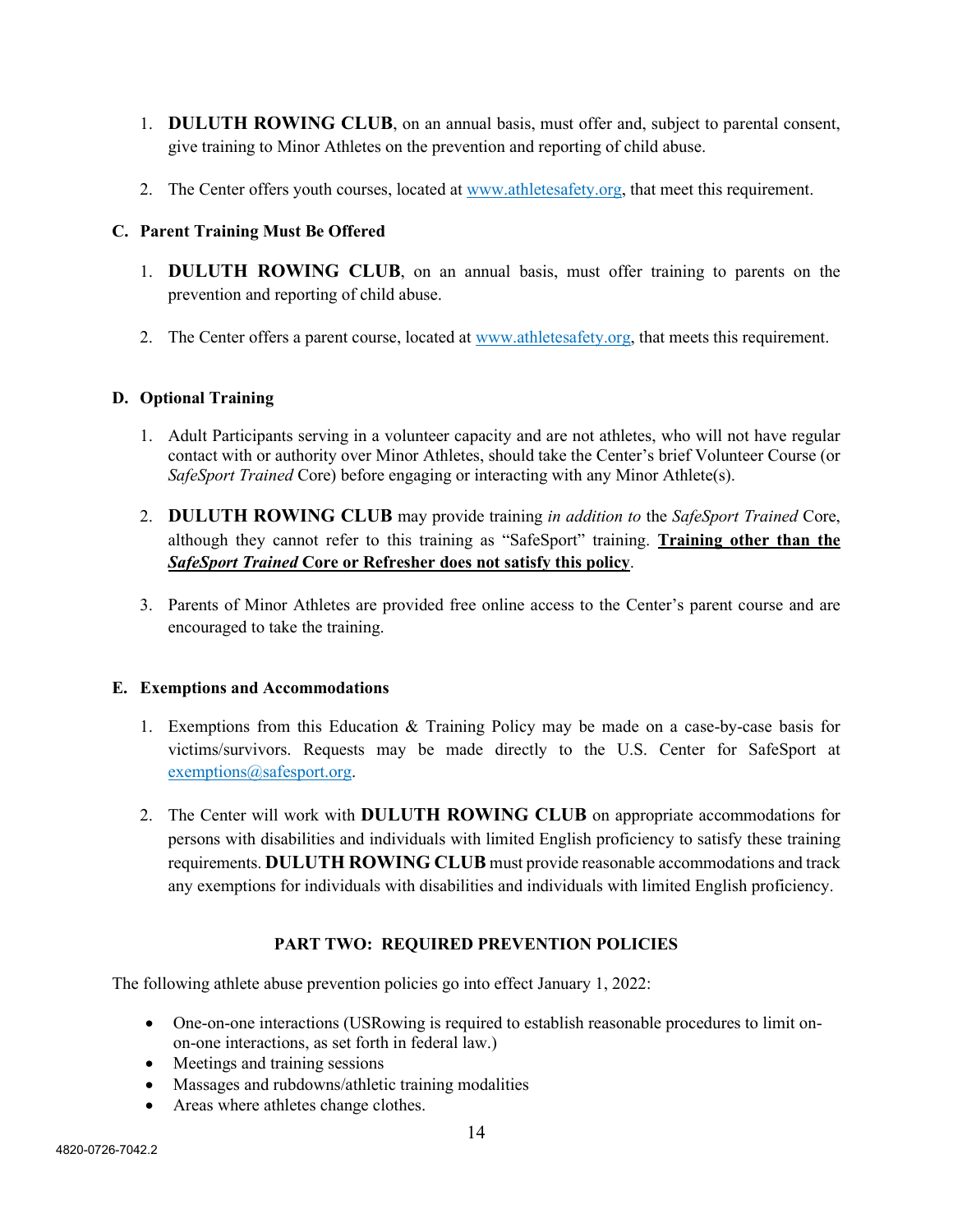- Social media and electronic communications
- Transportation
- Lodging

## **PART THREE: REQUIRED POLICIES FOR ONE-ON-ONE INTERRACTIONS**

The majority of child sexual abuse is perpetuated in isolated, one-on-one situations. By reducing such interactions between children and adults, programs reduce the risk of child sexual abuse. However, oneon-one time with trusted adults is also healthy and valuable for a child. Policies concerning one-on-one interactions must protect children while allowing for these beneficial relationships.

#### **A. ONE-ON-ONE INTERRACTIONS**

- 1. Observable and Interruptible
	- All one-on-one In-Program Contact between an Adult Participant and a Minor Athlete must be observable and interruptible, except in emergency circumstances.
	- The exceptions below may apply to specific policies, and if the exceptions apply, they are listed in the policy. These exceptions also apply to all one-on-one In-Program Contact not specifically addressed in other policies:
		- i. When a Dual Relationship exists; or
		- ii. When the Close-in-Age Exception applies; or
		- iii. If a Minor Athlete needs a Personal Care Assistant, and:
			- (1) the Minor Athlete's parent/guardian has provided written consent to USRowing or the Member Organization for the Adult Participant Personal Care Assistant to work with the Minor Athlete; and
			- (2) the Adult Participant Personal Care Assistant has complied with the Education & Training Policy; and
			- (3) the Adult Participant Personal Care Assistant has complied with the USRowing's background screening policy; or
		- iv. In other circumstances specifically addressed in this policy that allow for certain one-on-one interactions if USRowing or the Member Organization receives parent/ guardian consent.

#### **B. MEETINGS AND TRAINING SESSIONS**

1. Observable and Interruptible

Adult Participants must follow the one-on-one interaction policy in all meetings and training sessions where Minor Athlete(s) are present.

- 2. Individual Training Sessions
	- a. One-on-one, In-Program, individual training sessions must be observable and interruptible except if:
		- i. A Dual Relationship exists; or
		- ii. The Close-in-Age Exception applies; or
		- iii. A Minor Athlete needs a Personal Care Assistant, and: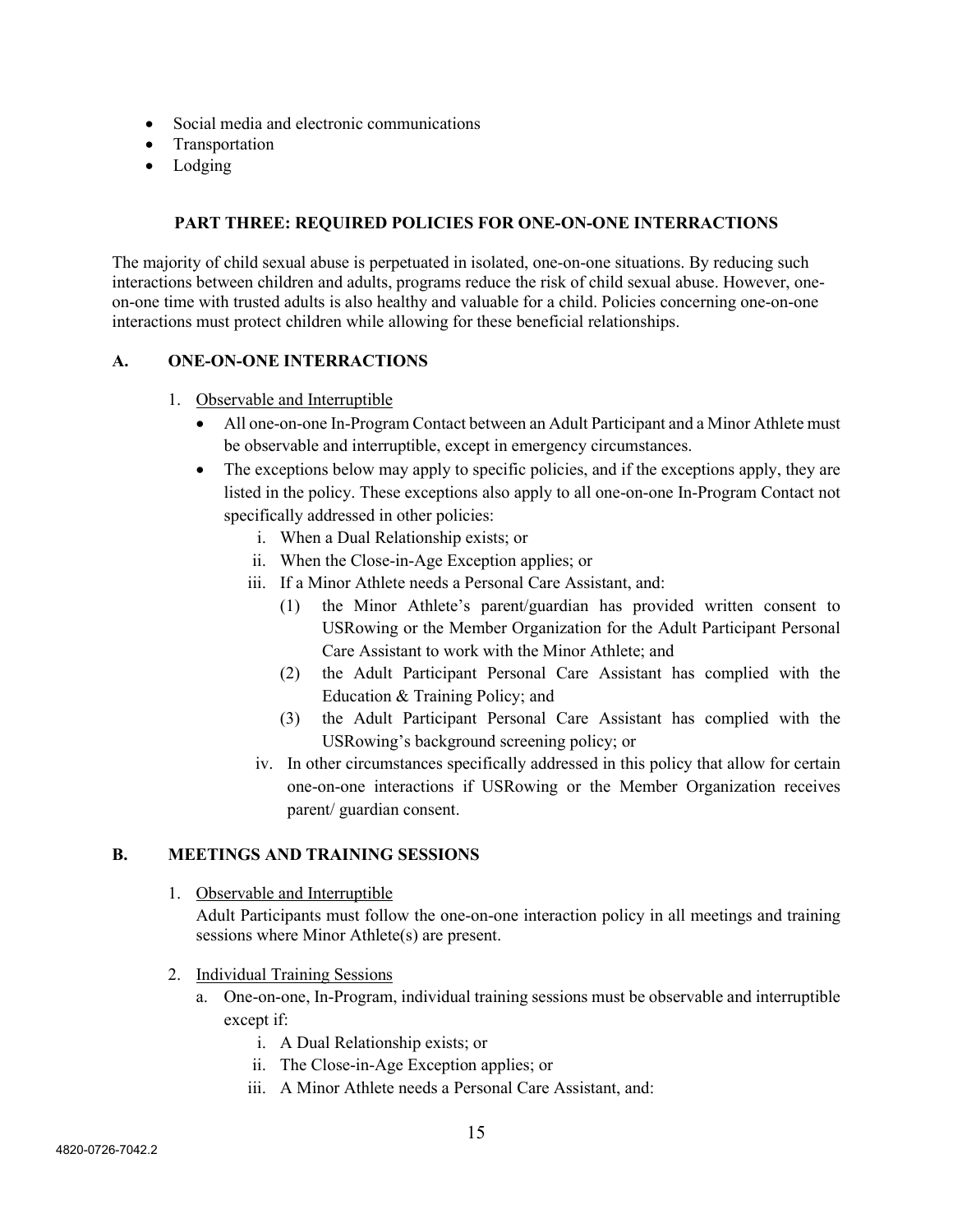- (1) the Minor Athlete's parent/guardian has provided written consent to USRowing or the Member Organization for the Adult Participant Personal Care Assistant to work with the Minor Athlete; and
- (2) the Adult Participant Personal Care Assistant has complied with the Education & Training Policy; and
- (3) the Adult Participant Personal Care Assistant has complied with USRowing's background screening policy.
- b. The Adult Participant providing the individual training session must receive advance, written consent from the Minor Athlete's parent/guardian at least annually, which can be withdrawn at any time; and
- c. Parents/guardians must be allowed to observe the individual training session.
- 3. Meetings with licensed mental health care professionals and health care providers (other than athletic trainers<sup>[2](#page-15-0)</sup>)

If a licensed mental health care professional or licensed health care provider meets one-on-one with a Minor Athlete at a sanctioned event or a facility, which is partially or fully under USRowing or Member Organization's jurisdiction, the meeting must be observable and interruptible except:

- a. If the door remains unlocked; and
- b. Another adult is present at the facility and notified that a meeting is occurring, although the Minor Athlete's identity needs not be disclosed; and
- c. USRowing is notified that the provider will be meeting with a Minor Athlete; and
- d. The provider obtains consent consistent with applicable laws and ethical standards, which can be withdrawn at any time.

## 4. Recommended Best Practices

a. Monitoring: If a permitted meeting or training session takes place between an Adult Participant(s) and a Minor Athlete(s) at a facility partially or fully under USRowing or Member Organization's jurisdiction, another Adult Participant will monitor each meeting or training session. Monitoring includes reviewing the parent/guardian consent form, knowing that the meeting or training session is occurring, knowing the approximate planned duration of the meeting or training session, and dropping in on the meeting or training session.

b. Parent Training: Parents/guardians receive the U.S. Center for SafeSport's education and training on child abuse prevention before providing consent for their Minor Athlete to have a meeting or training session with an Adult Participant subject to these policies.

<span id="page-15-0"></span><sup>&</sup>lt;sup>2</sup> Athletic trainers who are covered under these policies must follow the "Athletic Training Modalities, Massages, and Rubdowns" policy.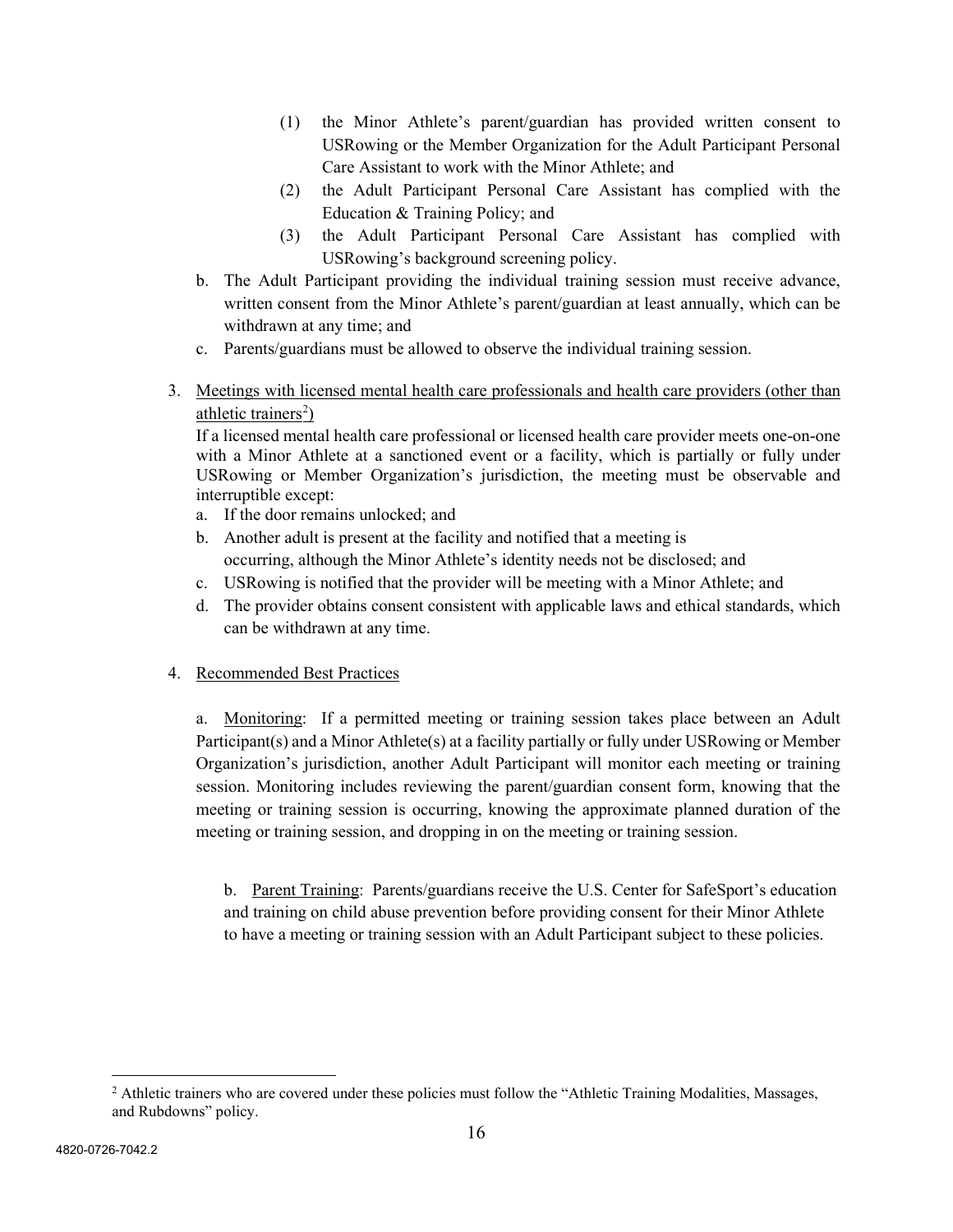## **C. MASSAGES AND RUBDOWNS/ATHLETIC TRAINING MODALITIES (ALL HEALTHCARE PROVISION)**

#### 1. Athletic training modality, massage, or rubdown

- All In-Program athletic training modalities, massages, or rubdowns of a Minor Athlete must:
	- a. Be observable and interruptible; and
	- b. Have another Adult Participant physically present for the athletic training modality, massage, or rubdown; and
	- c. Have documented consent as explained in subsection (2) below; and
	- d. Be performed with the Minor Athlete fully or partially clothed, ensuring that the breasts, buttocks, groin, or genitals are always covered; and
	- e. Allow parents/guardians in the room as an observer, except for competition or training venues that limit credentialing.
- 2. Consent
	- a. Providers of athletic training modalities, massages, and rubdowns or USRowing/Member Organization, when applicable, must obtain consent at least annually from Minor Athletes' parents/guardians before providing any athletic training modalities, massages, or rubdowns.
	- b. Minor Athletes or their parents/guardians can withdraw consent at any time.
- 3. Recommended Best Practices
	- a. USRowing recommends the following components: USRowing recommends obtaining the annual written consent from a legal guardian with respect to each practitioner providing massage or rubdown/athletic training modality to a minor athlete.
	- b. Parents/guardians receive the U.S. Center for SafeSport education and training on child abuse prevention before providing consent for their Minor Athlete to receive an athletic training modality, massage, or rubdown.
	- c. The provider should narrate the steps in the massage, rubdown, or athletic training modality before taking them, seeking assent of the Minor Athlete throughout the process.
	- d. When possible, techniques should be used to reduce physical touch of Minor Athletes.
	- e. Only licensed providers should administer a massage, rubdown, or athletic training modality.
	- f. Coaches, regardless of whether they are licensed massage therapists, should not massage Minor Athletes.
	- g. Keep treatment room at a suitable temperature where possible (fans or heaters may be required).
	- h. Practitioners should seek to ensure they never place themselves between the athlete and the door.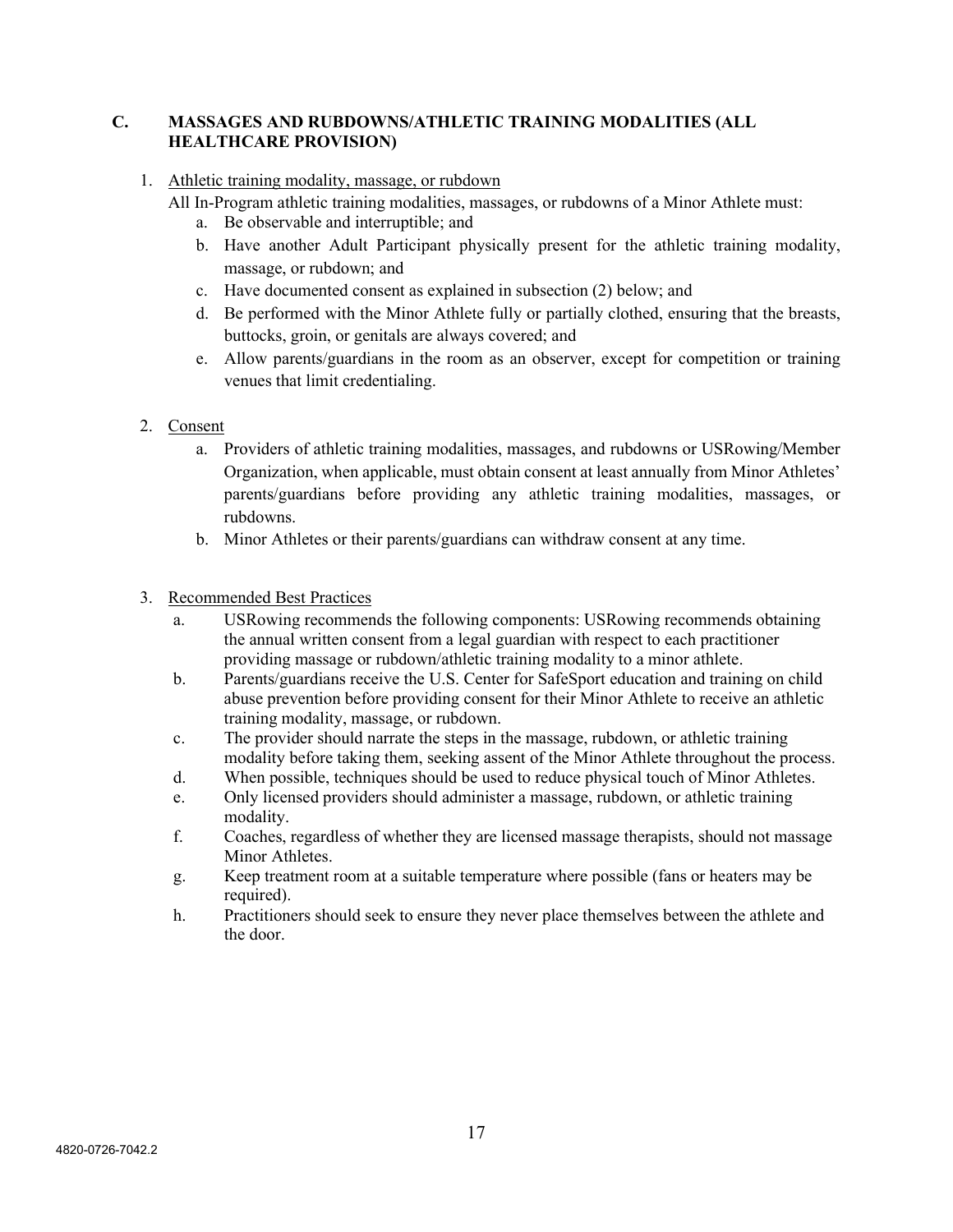### **D. AREAS WHERE ATHLETES CHANGE** (**may include, but are not limited to, locker rooms, the boathouse, and restrooms)**

1. Observable and Interruptible

Adult Participants must ensure that all one-on-one In-Program Contact with Minor Athlete(s) in a locker room, changing area, or similar space where Minor Athlete(s) are present is observable and interruptible, except if:

- a. A Dual Relationship exists; or
- b. The Close-in-Age Exception applies; or
- c. A Minor Athlete needs a Personal Care Assistant and:
	- i. the Minor Athlete's parent/guardian has provided written consent to **DULUTH ROWING CLUB** for the Adult Participant Personal Care Assistant to work with the Minor Athlete; and
	- ii. the Adult Participant Personal Care Assistant has complied with the Education  $\&$ Training Policy; and
	- iii. the Adult Participant Personal Care Assistant has complied with the USRowing's background screening policy.
- 2. Conduct in Locker Rooms, Changing Areas, and Similar Spaces
	- a. No Adult Participant or Minor Athlete can use the photographic or recording capabilities of any device in locker rooms, changing areas, or any other area designated as a place for changing clothes or undressing.
	- b. Adult Participants must not change clothes or behave in a manner that intentionally or recklessly exposes their breasts, buttocks, groins, or genitals to a Minor Athlete.
	- c. Adult Participants must not shower with Minor Athletes unless:
		- i. The Adult Participant meets the Close-in-Age Exception; or
		- ii. The shower is part of a pre- or post-activity rinse while wearing swimwear.
	- d. Parents/guardians may request in writing that their Minor Athlete(s) not change or shower with Adult Participant(s) during In-Program Contact. USRowing, Member Organizations, and the Adult Participant(s) must abide by this request.

#### 3. Media and Championship Celebrations in Locker Rooms

**DULUTH ROWING CLUB** may permit recording or photography in locker rooms for the purpose of highlighting a sport or athletic accomplishment if:

- a. Parent/legal guardian consent has been obtained; and
- b. **DULUTH ROWING CLUB** approves the specific instance of recording or photography; and
- c. Two or more Adult Participants are present; and
- d. Everyone is fully clothed.
- 4. Personal Care Assistants

Adult Participant Personal Care Assistants are permitted to be with and assist Minor Athlete(s) in locker rooms, changing areas, and similar spaces where other Minor Athletes are present, if they meet the requirements in subsection (1)(c) above.

5. Availability and Monitoring of Locker Rooms, Changing Areas, and Similar Spaces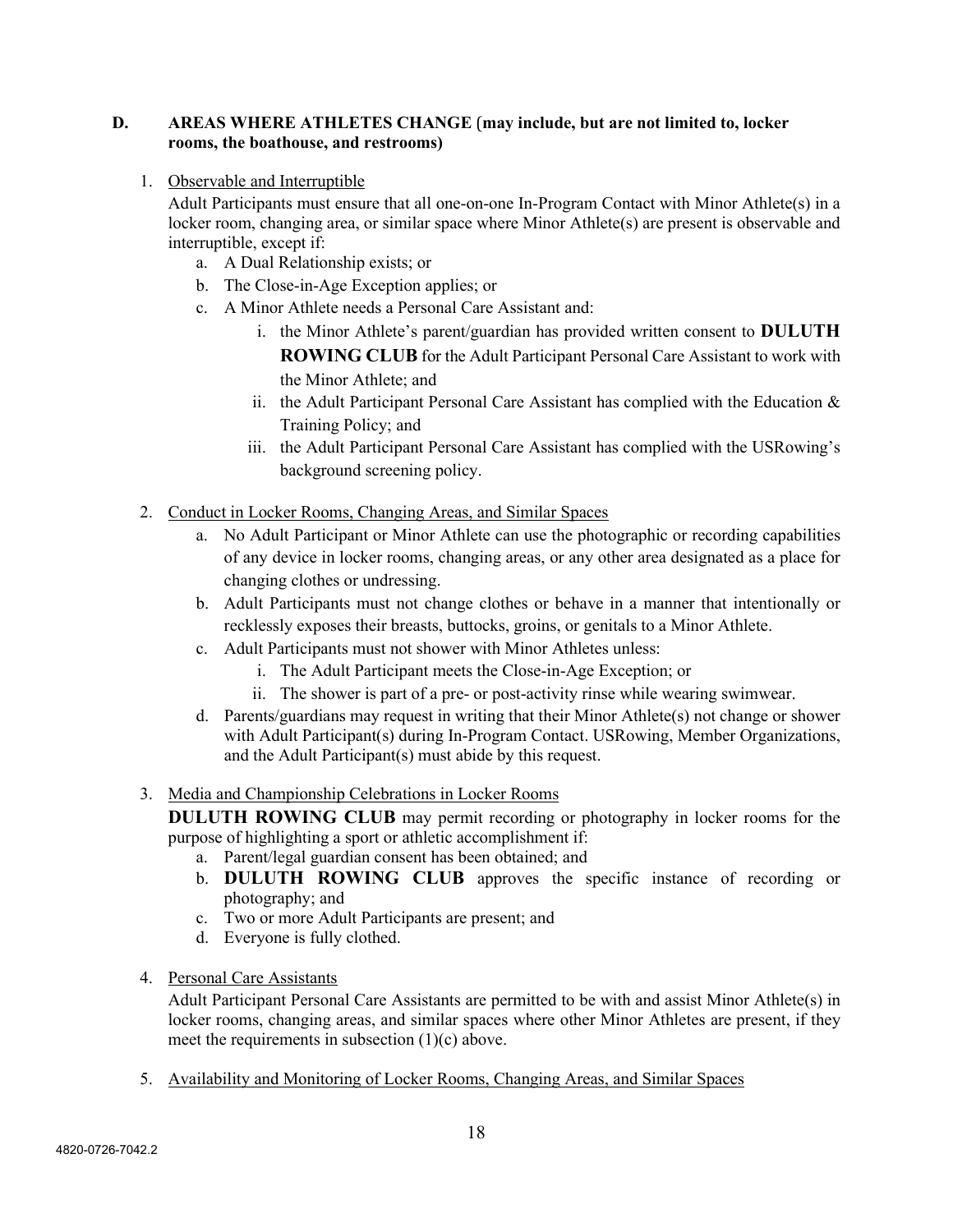- a. **DULUTH ROWING CLUB** must provide a private or semi-private place for Minor Athletes that need to change clothes or undress at sanctioned events or facilities partially or fully under the USRowing or **DULUTH ROWING CLUB**'s jurisdiction.
- b. **DULUTH ROWING CLUB** must monitor the use of locker rooms, changing areas, and similar spaces to ensure compliance with these policies at sanctioned events or facilities partially or fully under the USRowing or **DULUTH ROWING CLUB**'s jurisdiction.
- 6. Recommended Best Practices
	- a. Adult Participants should make every effort to recognize when a minor athlete goes to a locker room or changing area during practice and competition and, if they do not return in a timely fashion, check on the minor athlete's whereabouts.
	- b. Parents should not enter locker rooms and changing areas unless it is truly necessary. In those instances, it should only be a same-sex parent when other minor athletes are changing in the same locker room or changing area. If this is necessary, parents should let a coach or administrator know about this in advance.

# **E. ELECTRONIC COMMUNICATIONS**

# 1. Open and Transparent

- a. All one-on-one electronic communications between an Adult Participant and a Minor Athlete must be Open and Transparent except:
	- i. When a Dual Relationship exists; or
	- ii. When the Close-in-Age Exception applies; or
	- iii. If a Minor Athlete needs a Personal Care Assistant and:
		- (1) the Minor Athlete's parent/guardian has provided written consent to USRowing or the Member Organization for the Adult Participant Personal Care Assistant to work with the Minor Athlete; and
		- (2) the Adult Participant Personal Care Assistant has complied with the Education & Training Policy; and
		- (3) the Adult Participant Personal Care Assistant has complied with USRowing's background screening policy.
- b. Open and Transparent means that the Adult Participant copies or includes the Minor Athlete's parent/guardian, another adult family member of the Minor Athlete, or another Adult Participant.
	- If a Minor Athlete communicates with the Adult Participant first, the Adult Participant must follow this policy if the Adult Participant responds.
- c. Only platforms that allow for Open and Transparent communication may be used to communicate with Minor Athletes.
- 2. Team Communication

When an Adult Participant communicates electronically to the entire team or any number of Minor Athletes on the team, the Adult Participant must copy or include another Adult Participant or the Minor Athletes' parents/guardians.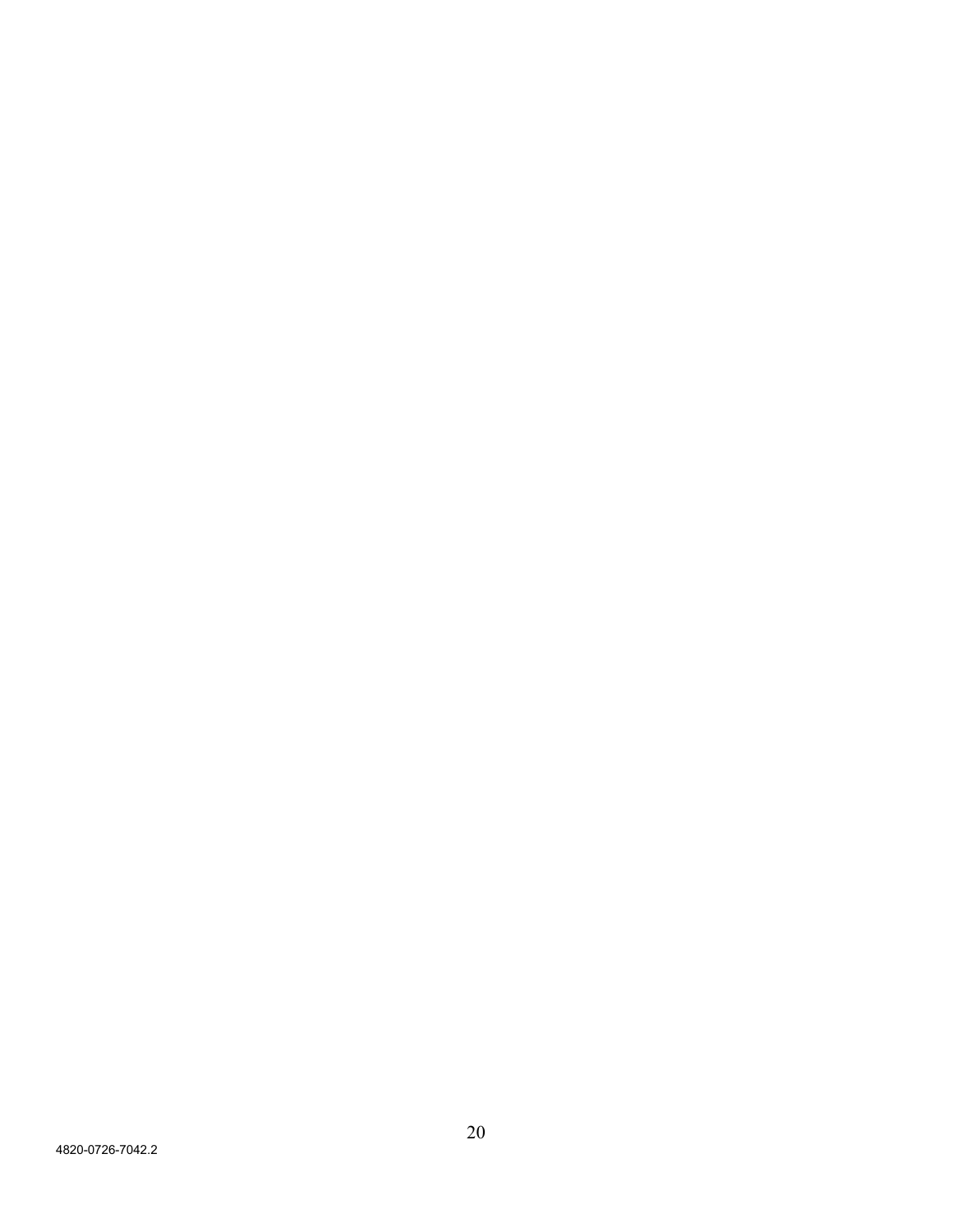3. Content

All electronic communication originating from an Adult Participant(s) to a Minor Athlete(s) must be professional in nature unless an exception in (1)(a) exists.

### 4. Requests to discontinue

Parents/guardians may request in writing that the Organization or an Adult Participant subject to this policy not contact their Minor Athlete through any form of electronic communication. **DULUTH ROWING CLUB** and the Adult Participant must abide by any request to discontinue, absent emergency circumstances.

- 5. Recommended Best Practices
	- a. USRowing recommends the following components:
	- b. Hours: Electronic communications should generally only be sent between the hours of 8:00 a.m. and 8:00 p.m., unless emergency circumstances exist, or while traveling internationally or during competition travel.
	- c. Social Media Connections: Adult Participants, except those with a Dual Relationship or who meet the Close-in-Age Exception, are not permitted to maintain private social media connections with Minor Athletes and should discontinue existing social media connections with Minor Athletes.

## **F. TRANSPORTATION**

- 1. Transportation
	- a. An Adult Participant cannot transport a Minor Athlete one-on-one during In-Program travel, except if:
		- i. A Dual Relationship exists; or
		- ii. The Close-in-Age Exception applies; or
		- iii. A Minor Athlete needs a Personal Care Assistant and:
			- (1) The Minor Athlete's parent/guardian has provided written consent to USRowing or the Member Organization for the Adult Participant Personal Care Assistant to work with the Minor Athlete; and
			- (2) the Adult Participant Personal Care Assistant has complied with the Education & Training Policy; and
			- (3) the Adult Participant Personal Care Assistant has complied with USRowing's background screening policy; or
		- iv. The Adult Participant has advance, written consent to transport the Minor Athlete oneon-one obtained at least annually from the Minor Athlete's parent/guardian.
	- b. Minor Athlete(s) or their parent/guardian can withdraw consent at any time.
	- c. An Adult Participant meets the In-Program transportation requirements if the Adult Participant is accompanied by another Adult Participant or at least two minors.
	- d. Written consent from a Minor Athlete's parent/guardian is required for all transportation sanctioned by USRowing or **DULUTH ROWING CLUB** at least annually.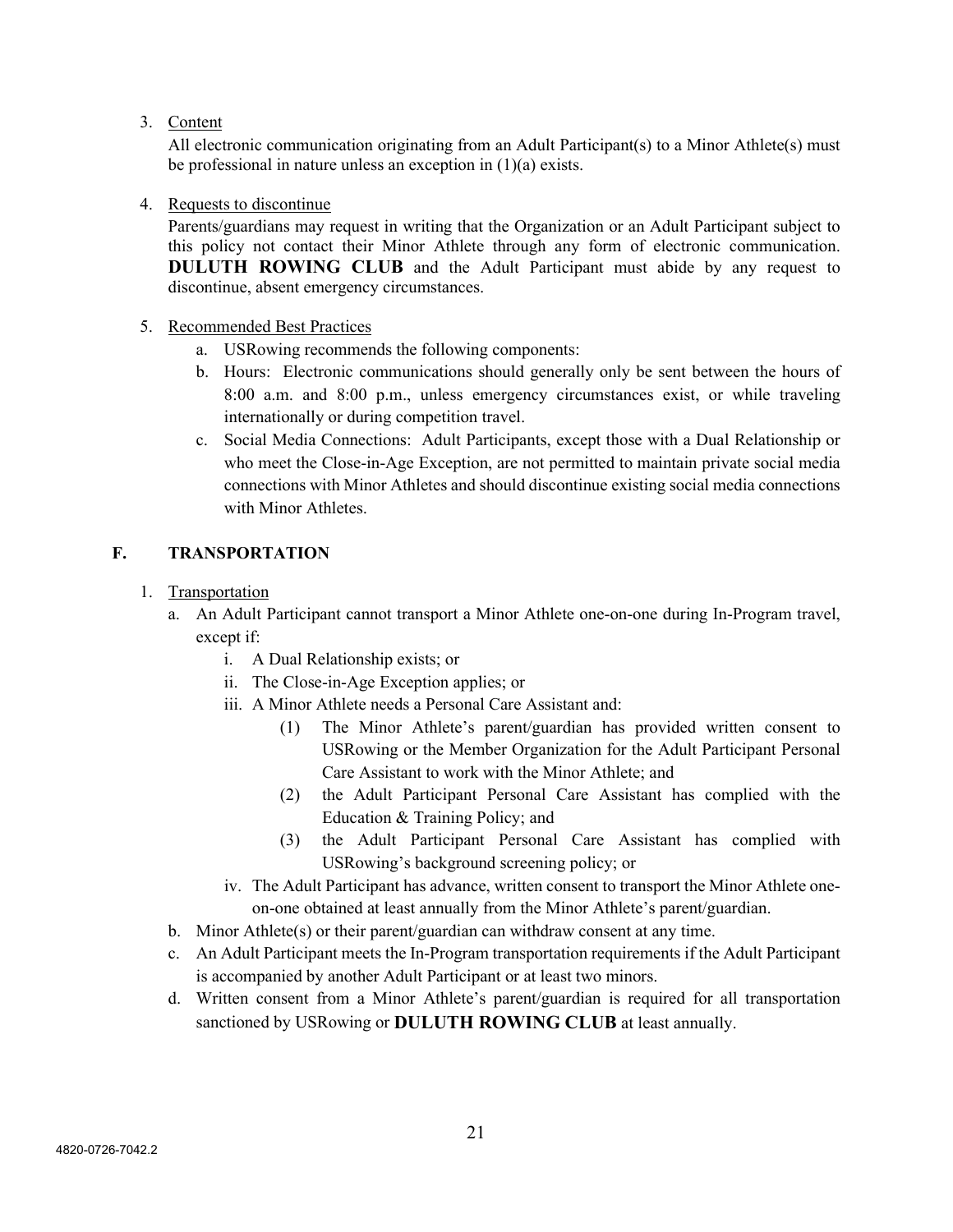# **G. LODGING**

- 1. Hotel Rooms and Other Sleeping Arrangements
	- a. All In-Program Contact at a hotel or lodging site between an Adult Participant and a Minor Athlete must be observable and interruptible, and an Adult Participant cannot share a hotel room or otherwise sleep in the same room with a Minor Athlete(s), except if:
		- i. A Dual Relationship Exists, and the Minor Athlete's parent/guardian has provided **DULUTH ROWING CLUB** with advance, written consent for the lodging arrangement;
		- ii. The Close-in-Age Exception applies, and the Minor Athlete's parent/guardian has provided **DULUTH ROWING CLUB** with advance, written consent for the lodging arrangement; or
		- iii. The Minor Athlete needs a Personal Care Assistant, and:
			- (1) The Minor Athlete's parent/guardian has provided advance, written consent to **DULUTH ROWING CLUB** for the Adult Participant Personal Care Assistant to work with the Minor Athlete and for the lodging arrangement;
			- (2) The Adult Participant Personal Care Assistant has complied with the Education & Training Policy; and
			- (3) The Adult Participant Personal Care Assistant has complied with USRowing's background screening policy.
	- b. Written consent from a Minor Athlete's parent/guardian must be obtained for all In-Program lodging at least annually.
- 2. Monitoring or Room Checks During In-Program Travel

If USRowing, **DULUTH ROWING CLUB**, or team performs room checks during In-Program lodging, the one-on-one interaction policy must be followed and at least two adults must be present for the room checks.

- 3. Additional Requirements for Lodging Authorized or Funded by the Organization
	- a. Adult Participants traveling with **DULUTH ROWING CLUB** must, at least annually, agree to and sign the lodging policy of **DULUTH ROWING CLUB**.
	- b. Adult Participants that travel overnight with Minor Athlete(s) are deemed to have Authority over Minor Athlete(s) and thus must comply with the USRowing's Education & Training Policy.

## **H. ADDITIONAL RECOMMENDED POLICIES FOR KEEPING YOUNG ATHLETES SAFE**

- 1. Out-of-Program Contact: Adult Participants, who do not meet the Close-in-Age Exception nor have a Dual Relationship with a Minor Athlete, should not have out-of-program contact with Minor Athlete(s) without legal/parent guardian consent, even if the out-of-program contact is not one-on-one.
- 2. Gifting:
	- a. Adult Participants, who do not meet the Close-in-Age Exception nor have a Dual Relationship with a Minor Athlete, should not give personal gifts to Minor Athlete(s).
	- b. Gifts that are equally distributed to all athletes and serve a motivational or education purpose are permitted.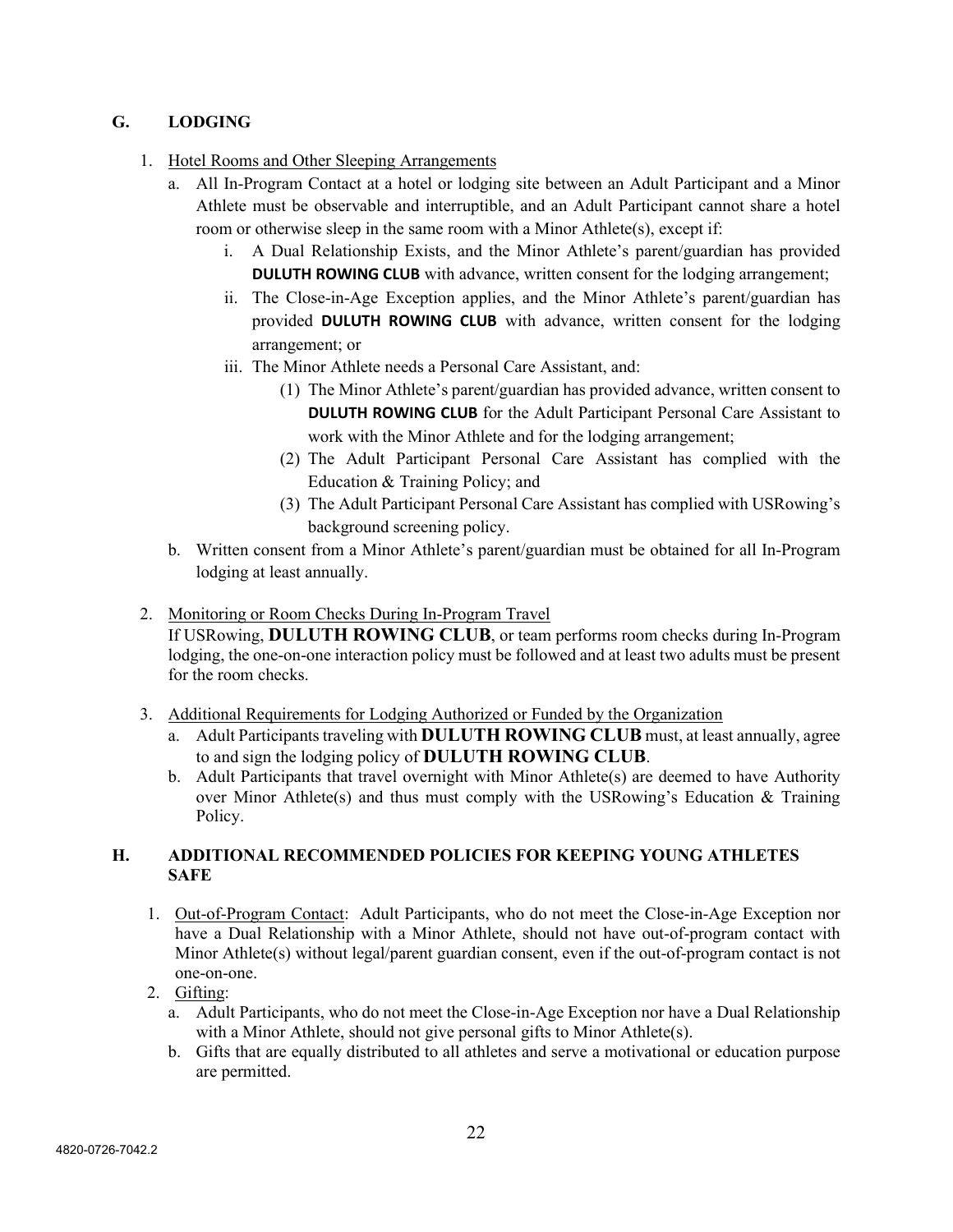- 3. Photography/Video
	- a. Photographs or videos of athletes may only be taken in public view and must observe generally accepted standards of decency.
	- b. Adult Participants should not publicly share or post photos or videos of Minor Athlete(s) if the Adult Participant has not obtained the Parent/Guardian and Minor Athlete's consent.

### **PART FOUR: ORGANIZATIONAL REQUIREMENTS FOR EDUCATION & TRAINING AND PREVENTION POLICIES**

**DULUTH ROWING CLUB** must implement proactive policies designed to prevent abuse. These organizational requirements are described below.

#### **A. Organizational Requirements for Education & Training**

- 1. **DULUTH ROWING CLUB** must track whether Adult Participants under its jurisdiction complete the required training listed in Part I. USRowing highly recommends **DULUTH ROWING CLUB** also track whether Adult Participants under their jurisdiction complete the required training listed in Part I.
- 2. **DULUTH ROWING CLUB** must, on an annual basis, offer and, subject to parental consent, give training to Minor Athletes on the prevention and reporting of child abuse.
	- a. For training to Minor Athletes, **DULUTH ROWING CLUB** must track a description of the training and how the training was offered and provided to Minor Athletes.
	- b. USRowing is not required to track individual course completions of Minor Athletes.
- 3. **DULUTH ROWING CLUB** must, on an annual basis, offer training to parents on the prevention and reporting of child abuse.

#### **B. Required Prevention Policies and Implementation**

- 1. USRowing must develop minor athlete abuse prevention policies that contain the mandatory components of the Center's model policies in Part III. These model policies cover:
	- a. One-on-one interactions
	- b. Meetings and training sessions
	- c. Athletic training modalities, massages, and rubdowns
	- d. Locker rooms and changing areas
	- e. Electronic communications
	- f. Transportation
	- g. Lodging
- 2. The policies must be approved by the Center as described in subsection (C) below. The policies may include the recommended components in Part III and the recommended policies in Part IV. Given the uniqueness of each sport, however, some recommended components or policies may not be feasible or appropriate. An Organization may choose to implement stricter standards than the model policies.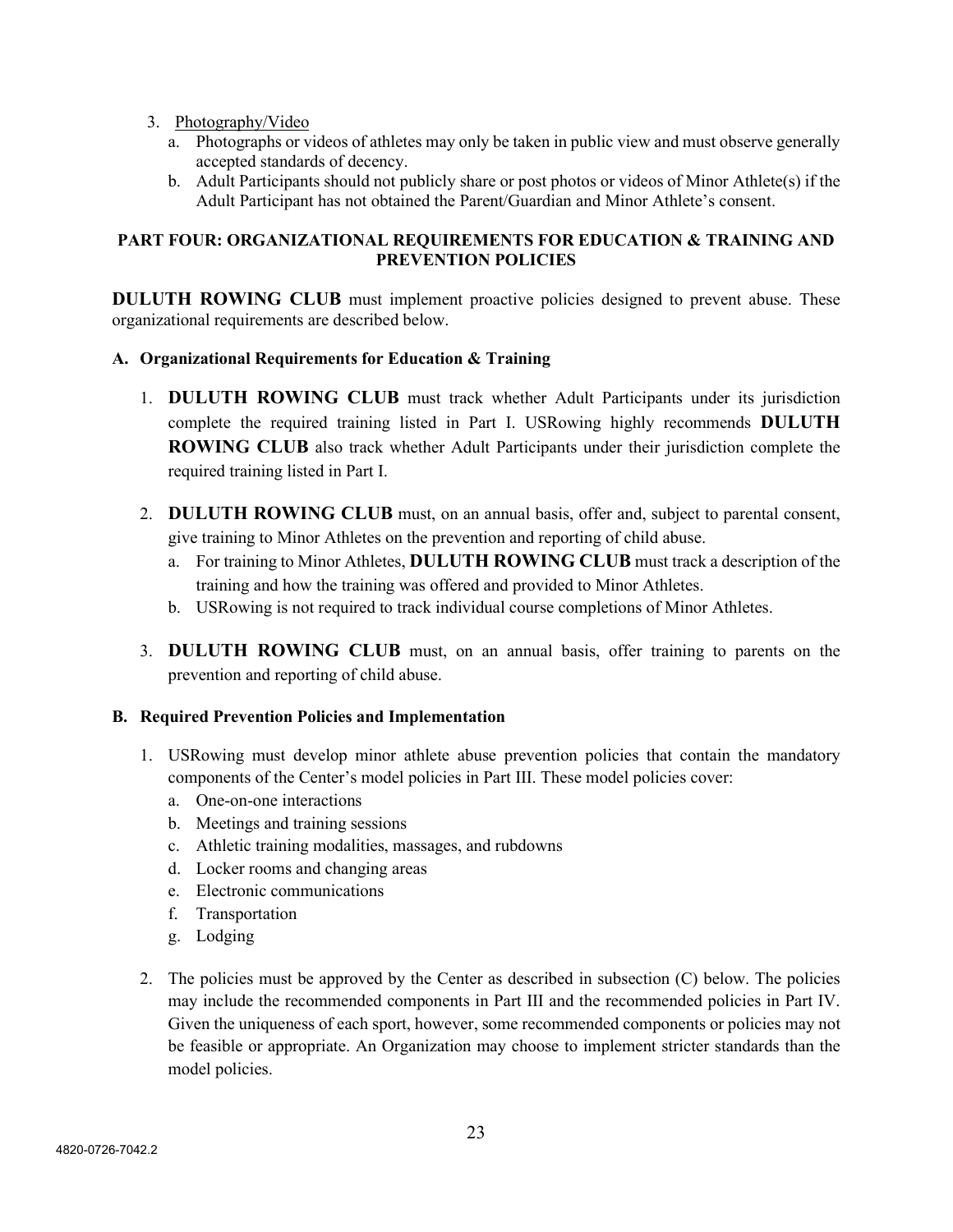- 3. USRowing must also require that **DULUTH ROWING CLUB** implement these policies.
- 4. **DULUTH ROWING CLUB** must implement these policies for all In-Program Contact.
	- a. At sanctioned events and facilities partially or fully under its jurisdiction, the organization must take steps to ensure the policies are implemented and followed.
	- b. For In-Program Contact that occurs outside USRowing's sanctioned event or facilities, implementing these policies means:
		- i. Communicating the policies to individuals under its jurisdiction;
		- ii. Establishing a reporting mechanism for violations of the policies;
		- iii. Investigating and enforcing violations of the policies.
- 5. **DULUTH ROWING CLUB** must have a reporting mechanism to accept reports that an Adult Participant is violating USRowing's minor athlete abuse prevention policies. **DULUTH ROWING CLUB** must appropriately investigate and resolve any reports received, unless the violation is reported to the Center and it exercises jurisdiction over the report. This requirement is in addition to requirements to report abuse under the SafeSport Code.

#### **C. Policy Approval and Submission Process**

1. Member Organizations are encouraged to incorporate the MAAPP into their individual Safe Sport Policies. Member Organizations are also permitted to independently adopt policies that enhance or further the athlete protections set forth in the MAAPP, but are prohibited from adopting any policies that are, in the judgment of USRowing, less protective of athletes than the MAAPP. Further, should there exist any conflict between the MAAPP and the provisions of a Member Organization's athlete protection policies, the MAAPP will take priority over any such conflicting policy.

#### III. **JURISDICTION**

#### **A. EXCLUSIVE JURISDICTION**

The Center has the exclusive jurisdiction to investigate and resolve allegations that a Participant engaged in one or more of the following:

- Sexual Misconduct, including, without limitation, child sexual abuse and any misconduct that is reasonably related to an underlying allegation of Sexual Misconduct
- Criminal Charges involving Child Abuse or Sexual Misconduct
- Misconduct Related to Reporting, where the underlying allegation involves Child Abuse or Sexual Misconduct
- Aiding and Abetting, when it relates to the Center's process
- Misconduct Related to the Center's Process
- Other Inappropriate Conduct, as defined in the Code.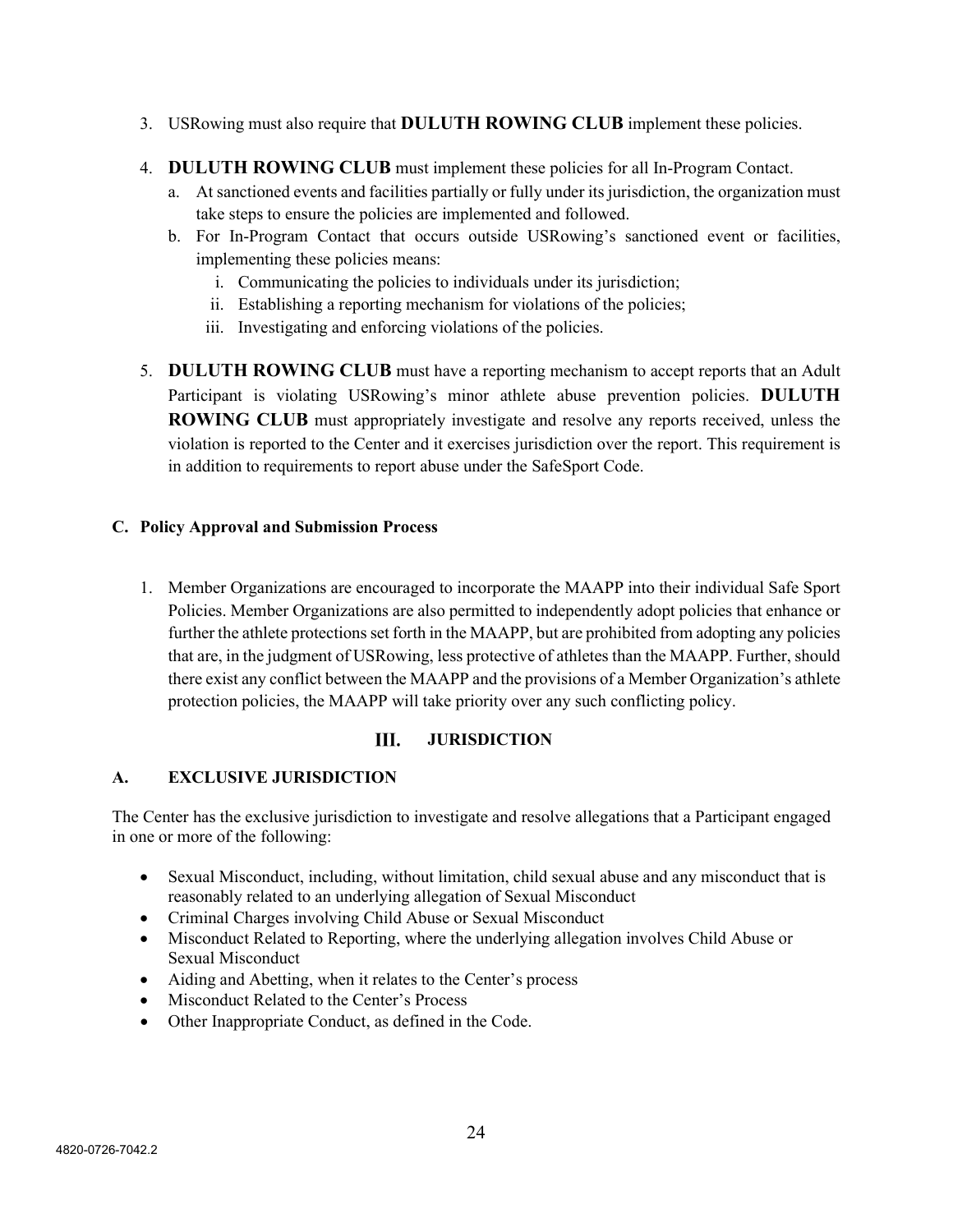## **B. DISCRETIONARY JURISDICTION**

**DULUTH ROWING CLUB** has jurisdiction, USRowing and the Center has discretionary jurisdiction, to investigate and resolve allegations that a Participant engaged in one or more of the following:

- Non-sexual Child Abuse
- Emotional and physical misconduct, including stalking, bullying behaviors, hazing and harassment
- Criminal Charges not involving Child Abuse or Sexual Misconduct
- USRowing Minor Athlete Abuse Prevention Policies (MAAPP) or other similar Proactive Policy violations.

USRowing has the authority and jurisdiction to investigate and address any allegations of violations of this Policy and/or the Code that are not within the Center's exclusive jurisdiction, *provided that*, in the event that the Center does exercise its jurisdiction, USRowing, and/or **DULUTH ROWING CLUB** shall no longer exercise jurisdiction over the matter.

#### IV. **PROHIBITED CONDUCT**

## **A. GENERALLY**

All Participants are bound by and must comply with this Policy as well as the Code. Participants are responsible for knowing the information outlined herein, and in the Code, and by virtue of being a Participant, have expressly agreed to this Policy and the Code, including the applicable policies and procedures.

Participation in **DULUTH ROWING CLUB** activities is a privilege, not a right. Such participation may be limited, conditioned, suspended, terminated, or denied if a Participant's conduct is or was inconsistent with the Code, this Policy, and/or the best interests of the sport of rowing and those who participate in it.

It is a violation of this Policy for a Participant to engage in or tolerate: (i) Prohibited Conduct; (ii) any conduct that would violate any current or previous standards analogous to Prohibited Conduct that existed at the time of the alleged conduct; or (iii) any conduct that would violate community standards analogous to Prohibited Conduct that existed at the time of the alleged conduct, including then-applicable criminal and/or civil laws.

**DULUTH ROWING CLUB** formally adopts the definitions of Prohibited Conduct contained in the Code and set forth below. Any changes to the Code's categories and definitions of misconduct are immediately adopted by USRowing and effective upon the Center's publication of them unless otherwise noted.

Prohibited Conduct includes:

- Criminal Charge or Disposition
- Child Abuse
- Sexual Misconduct
- Emotional and Physical Misconduct, including Stalking, Bullying, Hazing, and Harassment
- Aiding and Abetting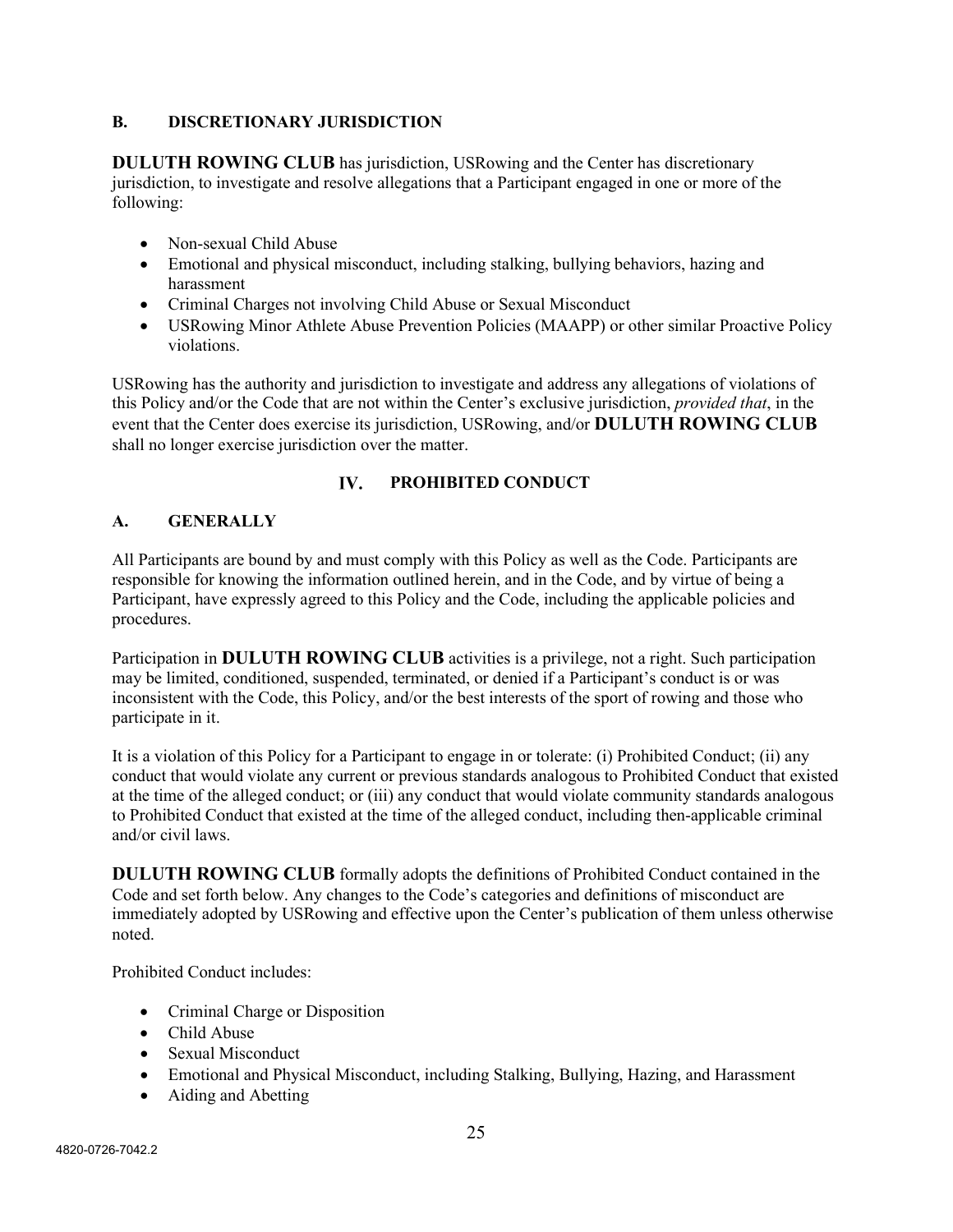- Misconduct Related to Reporting
- Other Inappropriate Conduct
- Violation of USRowing MAAPP

All Participants must familiarize themselves with each form of misconduct and the policies herein and in the Code and must refrain from engaging in misconduct and/or violating any of these policies.

## **B. CRIMINAL CHARGE OR DISPOSITION**

It is a violation of this Policy for a Participant to have a Criminal Charge or Disposition. Criminal Conduct is relevant to an individual's fitness to participate in sport. The age of a Criminal Charge or Disposition is not relevant to whether a violation of this Policy occurred but may be considered for sanctioning purposes.

**Sex Offender Registry:** A Participant who is currently on any state, federal, territorial, or tribal sex offender registry is ineligible to be a Participant.

# **C. SEXUAL MISCONDUCT AND CHILD ABUSE**

**DULUTH ROWING CLUB** and USRowing apply the same policies prohibiting Sexual Misconduct and Child Abuse as the applicable policies of the Code, which can be found here:

[https://www.uscenterforsafesport.org.](https://www.uscenterforsafesport.org/) All persons within the jurisdiction of **DULUTH ROWING CLUB** and USRowing shall comply with the Sexual Misconduct and Child Abuse policies of the Code. Any violation of the Sexual Misconduct or Child Abuse policies of the Code by a Participant shall subject such person to appropriate disciplinary action by the Center and/or USRowing, including, but not limited to, suspension, permanent suspension, and/or referral to law enforcement authorities.

Prohibited Conduct and Jurisdiction: The Center shall have authority and jurisdiction over the investigation and resolution of any allegations of violations by any Participant of the Sexual Misconduct policies set forth in the Code, which prohibit sexual behavior involving minors by any adult Participant and in some cases between minors, including without limitation, (as such terms are defined in the Code):

- Sexual or Gender-related Harassment
- Non-consensual Sexual Contact
- Non-consensual Sexual Intercourse
- Sexual Exploitation
- Bullying or Hazing or Other Inappropriate Conduct of a sexual nature, including:
	- o An adult Participant engaging in an intimate or romantic relationship where a Power Imbalance exists.
	- o An Adult Participant exposing a minor to imagery of a sexual nature
	- o An Adult Participant intentionally exposing private areas, or inducing another to do so, to an adult where there is a Power Imbalance, or to a minor, or
	- $\circ$  An Adult Participant engaging in inappropriate physical contact with a Participant where a Power Imbalance exists.

The Center shall also have exclusive jurisdiction to investigate and resolve allegations that a Participant has a Criminal Charge or Disposition involving Child Abuse or Sexual Misconduct.

The Center shall also have authority and exclusive jurisdiction over any conduct described in the Code as Aiding and Abetting when it relates to the Center's Process, Misconduct Related to Reporting where the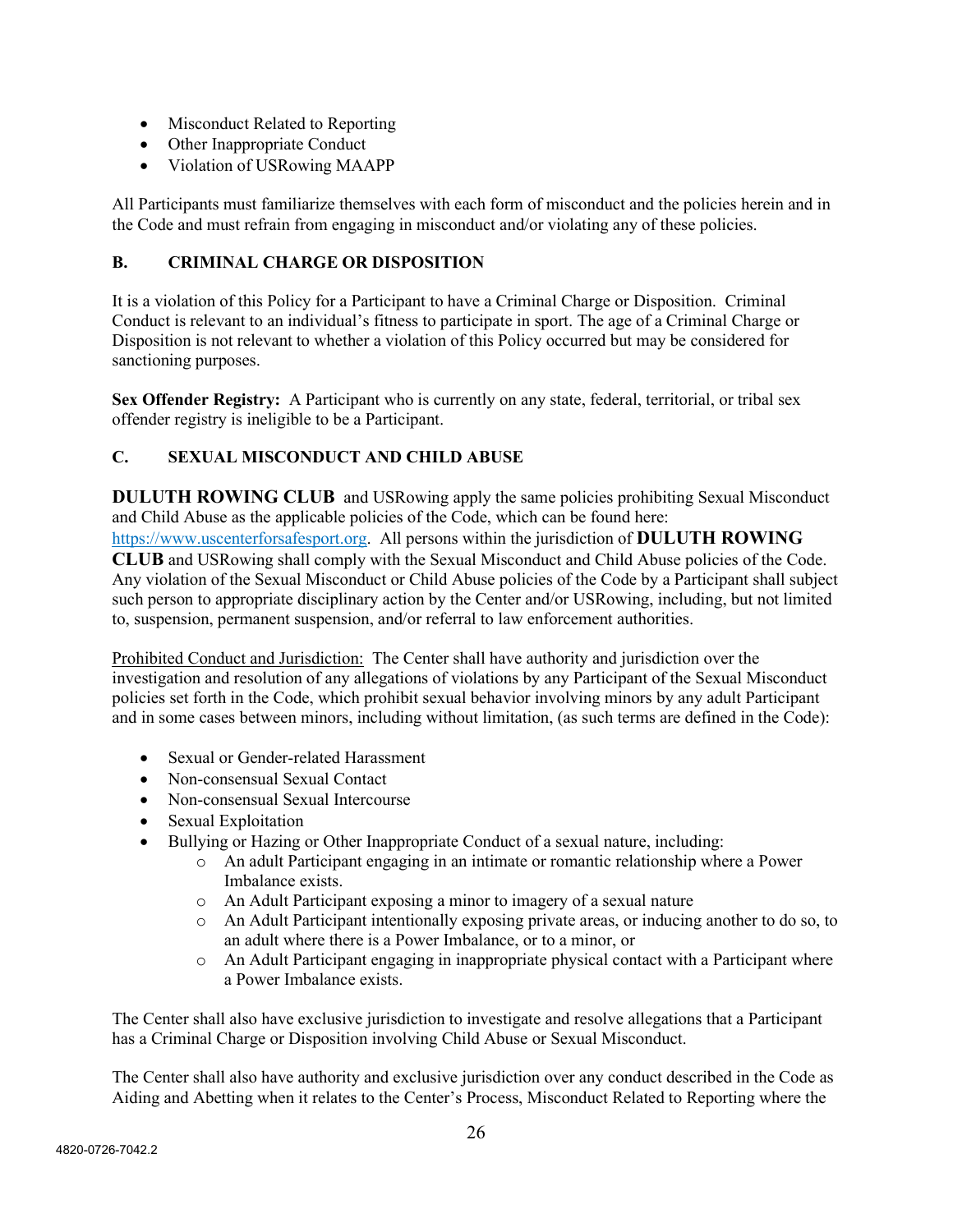underlying allegation involves Child Abuse or Sexual Misconduct (including failing to report to the Center and intentionally filing a false allegation), and Misconduct Related to the Center's Process (including an abuse of process and retaliation). The behaviors or conduct prohibited by the Code may be found here: [https://www.uscenterforsafesport.org.](https://www.uscenterforsafesport.org/)

The Center shall also have authority and jurisdiction over the investigation and resolution of reports or allegations of USRowing SafeSport policies other than Sexual Misconduct (e.g., Physical Misconduct, Bullying, Locker Room Policy, etc.) where such conduct is reasonably related to and accompanies a report or allegations involving Sexual Misconduct.

Notwithstanding the forgoing, prior to the Center expressly exercising such jurisdiction, USRowing and **DULUTH ROWING CLUB** retain the authority to address any allegations of sexual abuse or misconduct on a temporary basis, including through issuance of summary suspension over a credibly accused Participant.

Upon the Center's issuance of a Notice of Exercise of Jurisdiction, any temporary suspension, discipline, or other measures previously imposed by USRowing or **DULUTH ROWING CLUB** will be automatically and immediately adopted by the Center as its own, will be applicable throughout the Center's jurisdiction, and will remain in effect unless and until the Center modifies those measures. Once the Center exercises jurisdiction over particular allegations regarding a particular Participant, neither USRowing nor **DULUTH ROWING CLUB** may issue a new suspension in response to those allegations. However, USRowing and **DULUTH ROWING CLUB** may put in place any necessary safety plan(s) or interim measure(s) short of those measures that may deny or threaten to deny a Participant's opportunity to participate.

## **D. EMOTIONAL AND PHYSICAL MISCONDUCT**

It is a violation of this Policy for a Participant to engage in Emotional or Physical Misconduct, when that misconduct is reasonably related to sport, which includes, without limitation:

- Emotional Misconduct
- Physical Misconduct
- Bullying Behaviors
- Hazing
- Harassment
- Threats

#### **1. Emotional Misconduct**

Emotional Misconduct includes: (i) Verbal Acts, (ii) Physical Acts, (iii) Acts that Deny Attention or Support, (iv) Criminal Conduct, and/or (v) Stalking. Emotional Misconduct is determined by the objective behaviors, not whether harm is intended or results from the behavior.

- **a. Verbal Acts:** Repeatedly and excessively verbally assaulting or attacking someone personally in a manner that serves no productive training or motivational purpose.
- **b. Physical Acts:** Repeated and/or severe aggressive behaviors, including but not limited to, throwing sport equipment, water bottles or chairs at or in the presence of others, punching walls, windows or other objects.
- **c. Acts that Deny Attention or Support:** Ignoring or isolating a person for extended periods of time, including routinely or arbitrarily excluding a Participant from practice.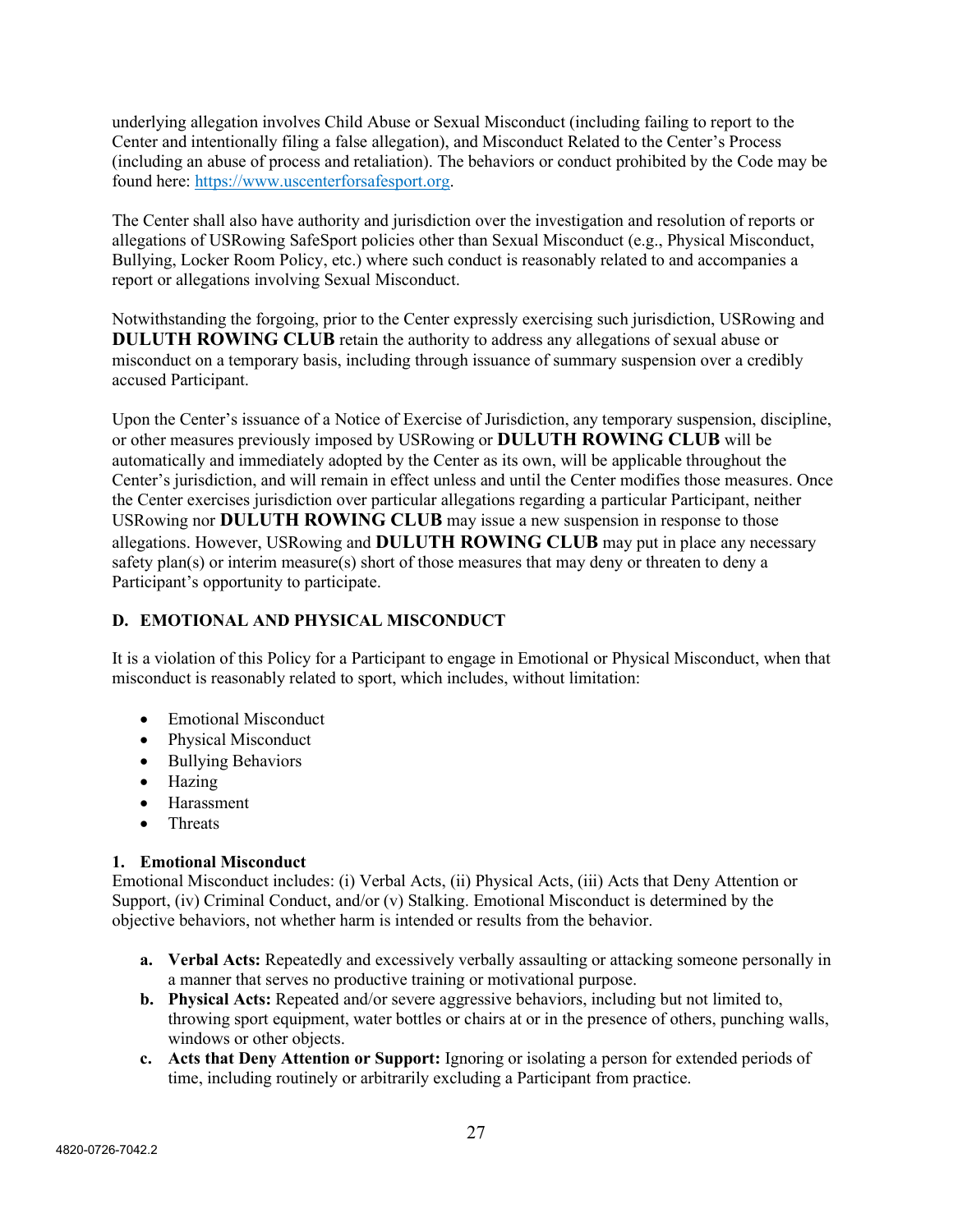- **d. Criminal Conduct:** Emotional Misconduct includes any act or conduct described as emotional abuse or misconduct under federal or state law (e.g., child abuse, child neglect).
- **e. Stalking:** Stalking when a person purposefully engages in a course of conduct directed at a specific person, and knows or should know, that the course of conduct would cause a reasonable person to (i) fear for their safety, (ii) the safety of a third person, or (iii) to experience substantial emotional distress.

"Course of conduct" means at least two or more acts, in which a person directly, indirectly, or through third parties, by any action, method, device, or means, follows, monitors, observes, surveils, threatens, or communicates to or about another person, or interferes with another person's property.

"Substantial emotional distress" means significant mental suffering or anguish. Stalking also includes "cyber-stalking," wherein a person stalks another using electronic media, such as the internet, social networks, blogs, cell phones, texts, or other similar devices or forms of contact.

**f. Exclusion:** Emotional Misconduct does not include professionally accepted coaching methods of skill enhancement, physical conditioning, team building, appropriate discipline or improved Athlete performance. Emotional Misconduct also does not include conduct reasonably accepted as part of sport and/or conduct reasonably accepted as part of Participant's participation.

## **2. Physical Misconduct**

Physical Misconduct is any intentional contact or non-contact behavior that causes, or reasonably threatens to cause, physical harm to another person.

Examples of Physical Misconduct may include, without limitation:

- **a. Contact Violations**: Punching beating, biting, striking, strangling or slapping another; intentionally hitting another with objects, such as sporting equipment; encouraging or knowingly permitting an Athlete to return to play prematurely following a serious injury (e.g., a concussion) and without the clearance of a medical professional.
- **b. Non-Contact violations**: Isolating a person in a confined space, such as locking an Athlete in a small space; forcing an Athlete to assume a painful stance or position for no athletic purpose (e.g., requiring an athlete to kneel on a harmful surface); withholding, recommending against, or denying adequate hydration, nutrition, medical attention or sleep; providing alcohol to a person under the legal drinking age; providing illegal drugs or non-prescribed medications to another.
- **c. Criminal Conduct:** Physical Misconduct includes any act or conduct described as physical abuse or misconduct under federal or state law (e.g., child abuse, child neglect, assault).
- **d. Exclusion**: Physical Misconduct does not include professionally accepted coaching methods of skill enhancement, physical conditioning, team building appropriate discipline, or improved Athlete performance. For example, hitting, punching, and kicking are well-regulated forms of contact in combat sports but have no place in rowing. Physical Misconduct also does not include conduct reasonably accepted as part of sport and/or conduct reasonably accepted as part of Participants participation.

## **3. Bullying Behavior**

Repeated and/or severe behavior(s) that are (i) aggressive, (ii) directed at a Minor, and (iii) intended or likely to hurt, control, or diminish the Minor emotionally, physically or sexually. Bullying-like behaviors directed at adults are addressed under forms of misconduct, such as Hazing and/or Harassment.

Examples of Bullying Behavior may include, without limitation, repeated and/or severe: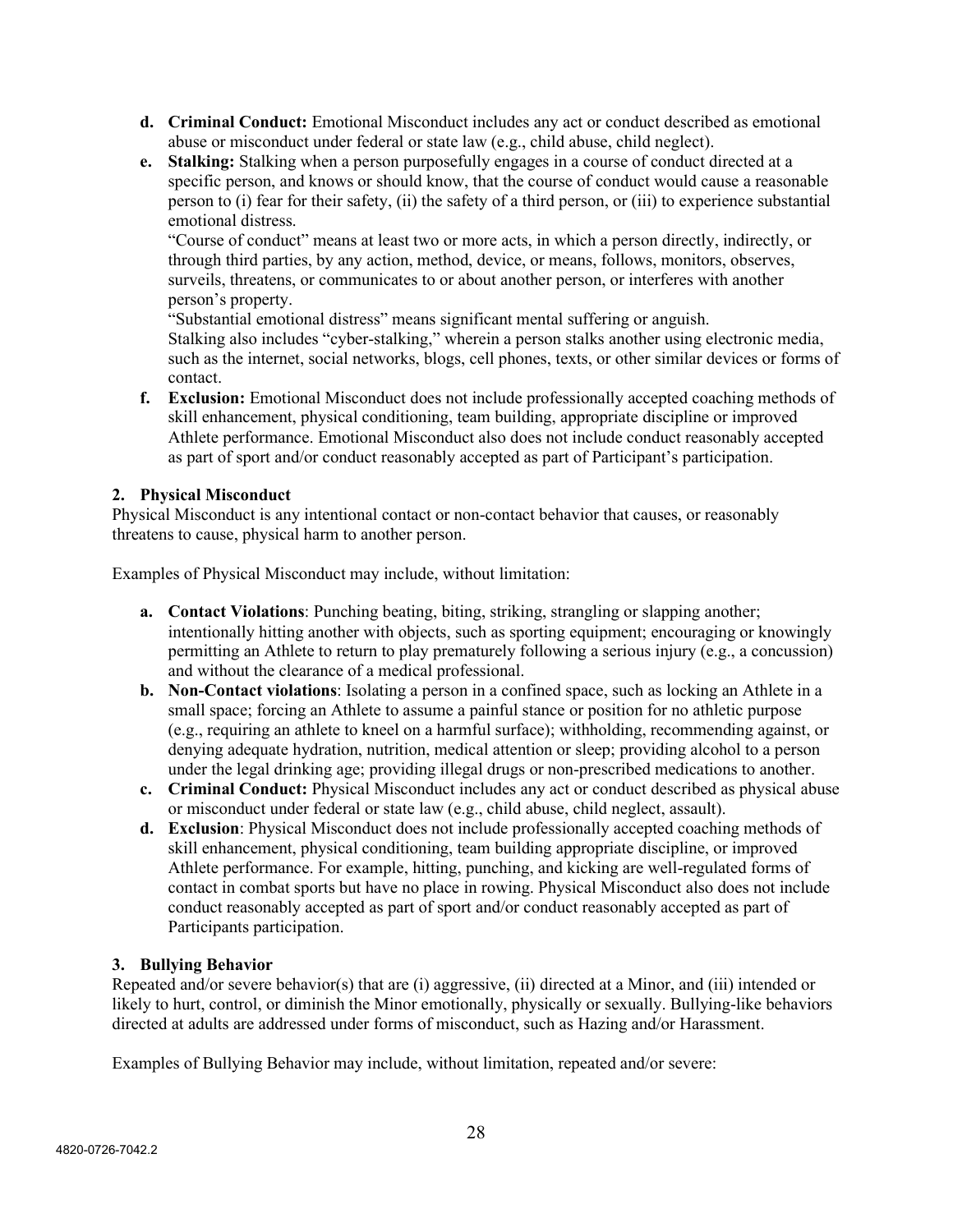- **a. Physical**: Hitting, pushing, punching, beating, biting, striking, kicking, strangling, spitting or slapping, or throwing objects (such as sporting equipment) at another person.
- **b. Verbal**: Ridiculing, taunting, name-calling or intimidating or threatening to cause someone harm.
- **c. Social Media, Including Cyberbullying**: Use of rumors or false statements about someone to diminish that person's reputation; using electronic communications, social media or other technology to harass, frighten, intimidate or humiliate someone; socially excluding someone and asking others to do the same.
- **d. Criminal Conduct**: Bullying Behavior includes any conduct described as bullying under federal or state law.
- **e. Exclusion**: Conduct may not rise to the level of Bullying Behavior if it is merely rude (inadvertently saying or doing something hurtful), mean (purposefully saying or doing something hurtful, but not as part of a pattern of behavior), or arising from conflict or struggle between persons who perceive they have incompatible views and/or positions. Bullying does not include professionally accepted coaching methods of skill enhancement, physical conditioning, team building, appropriate discipline, or improved Athlete performance.

## **4. Hazing**

Any conduct that subjects another person, whether physically, mentally, emotionally or psychologically, to anything that may endanger, abuse, humiliate, degrade or intimidate the person as a condition of joining or being socially accepted by a group, team, or organization. Purported Consent by the person subjected to Hazing is not a defense, regardless of the person's perceived willingness to cooperate or participate.

Examples of Hazing include:

- **a. Contact Acts**: Tying, taping, or otherwise physically restraining another person; beating, paddling or other forms of physical assault.
- **b. Non-Contact Acts**: Requiring or forcing the consumption of alcohol, illegal drugs or other substances, including participation in binge drinking and drinking games; personal servitude; requiring social actions (e.g., public nudity) that are illegal or meant to draw ridicule; excessive training requirements demanded of only particular individuals on a team that serve no reasonable or productive training purpose; sleep deprivation; otherwise unnecessary schedule disruptions; withholding of water and/or food; restrictions on personal hygiene.
- **c. Criminal Acts**: Any act or conduct that constitutes hazing under applicable federal or state law.
- **d. Exclusion**: Conduct may not rise to the level of hazing if it is merely rude (inadvertently saying or doing something hurtful), mean (purposefully saying or doing something hurtful, but not as a part of a pattern of behavior), or arising from conflict or struggle between persons who perceive they have incompatible views and/or positions. Hazing does not include professionally accepted coaching methods of skill enhancement, physical conditioning, team building, appropriate discipline, or improved Athlete performance.

## **5. Harassment**

Repeated and/or severe conduct that (a) causes fear, humiliation or annoyance, (b) offends or degrades, (c) creates a hostile environment (as defined above), or (d) reflects discriminatory bias in an attempt to establish dominance, superiority or power over an individual or group based on age, race, ethnicity, culture, religion, national origin, or mental or physical disability; or (e) any act or conduct described as harassment under federal or state law. Whether conduct is harassing depends on the totality of the circumstances, including the nature, frequency, intensity, location, context, and duration of the behavior.

Conduct may not rise to the level of Harassment if it is merely rude (inadvertently saying or doing something hurtful), mean (purposefully saying or doing something hurtful, but not as a part of a pattern of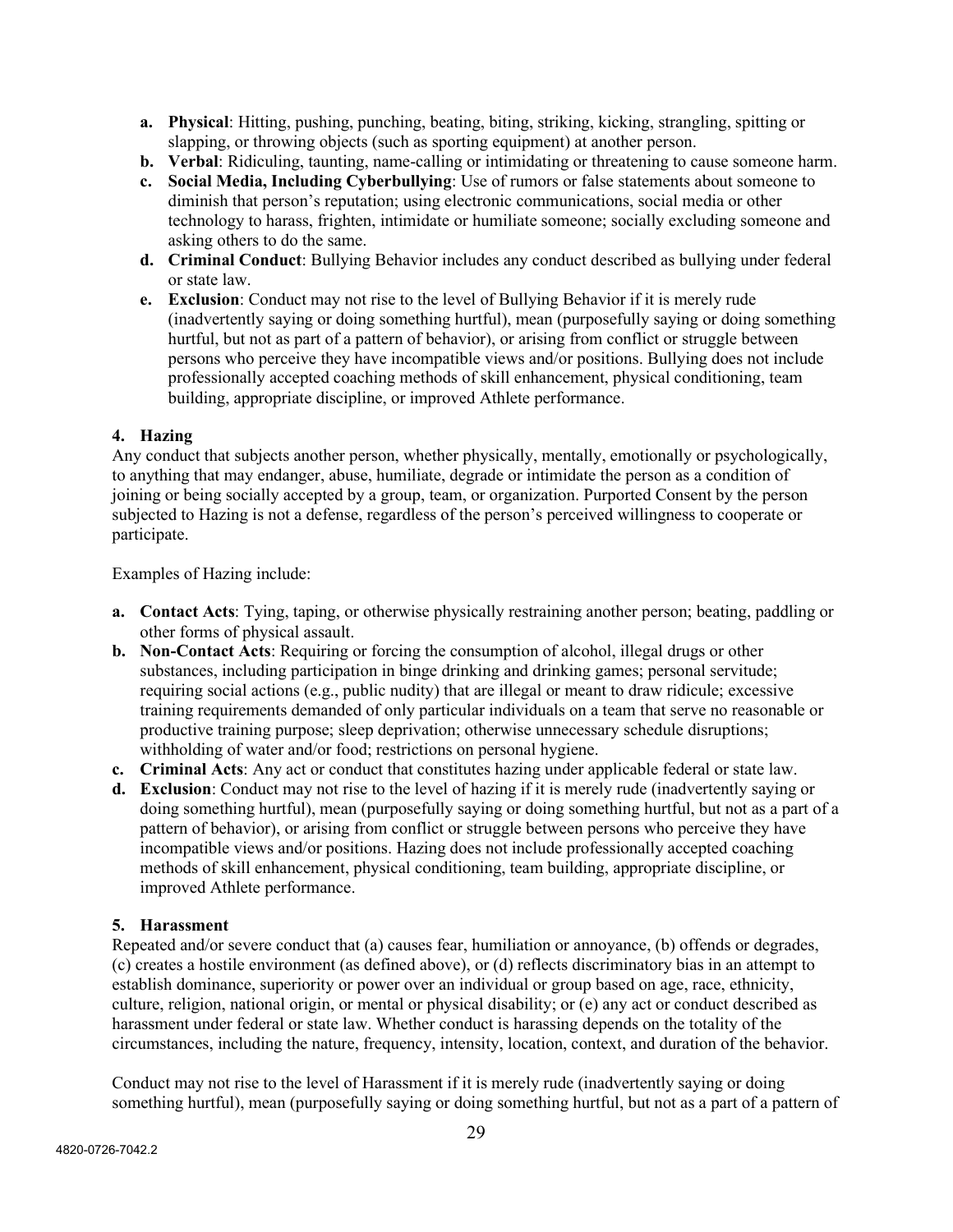behavior), or arising from conflict or struggle between persons who perceive they have incompatible views and/or positions. Harassment does not include professionally accepted coaching methods of skill enhancement, physical conditioning, team building, appropriate discipline, or improved Athlete performance.

## **6. Threats**

A Participant violates this Policy by threatening to harm another Participant. A threat to harm others includes any written, verbal, physical or electronically transmitted expression of intent to physically injure or harm someone else. A threat may be communicated directly to the intended victim or communicated to a third party. Threatening behavior by a Participant is prohibited in any manner in connection with any USRowing-sanctioned activities or events.

## **E. AIDING AND ABETTING**

Aiding and Abetting occurs when one aids, assists, facilitates, promotes, or encourages the commission of Prohibited Conduct by a Participant, including but not limited to, knowingly:

- **1.** Allowing any person who has been identified as suspended or otherwise ineligible by USRowing to be in any way associated with or employed by a Member Organization or organization affiliated with or holding itself out as affiliated with USRowing, an NGB, LAO, Member Organization, the USOPC, or the Olympic & Paralympic Movement;
- **2.** Allowing any person who has been identified as suspended or otherwise ineligible by USRowing to coach or instruct Participants;
- **3.** Allowing any person who has been identified as ineligible by USRowing to have ownership interest in a facility, an organization, or its related entities, if that facility/organization/related entity is affiliated with or holds itself out as affiliated with an NGB, LAO, Member Organization, USOPC or the Olympic & Paralympic Movement.
- **4.** Providing any coaching-related advice or service to an Athlete who has been identified as suspended or otherwise ineligible by USRowing.
- **5.** Allowing any person to violate the terms of their suspension or any other sanctions imposed by USRowing**.**

In addition, a Participant also violates this Policy if someone acts on behalf of the Participant to engage in aiding or Abetting, or if the guardian, family member, or Advisor of a Participant, including Minor Participants, engages in Aiding or Abetting.

## **F. INTENTIONALLY FILING A FALSE ALLEGATION**

Any person making a knowingly false allegation in a matter over which USRowing has jurisdiction shall be subject to disciplinary action by USRowing.

- **1.** An allegation is false if the events reported did not occur, and the person making the report knows the events did not occur.
- **2.** A false allegation is different from an unsubstantiated allegation; an unsubstantiated allegation means there is insufficient supporting evidence to determine whether an allegation is true or false. Absent demonstrable misconduct, an unsubstantiated allegation alone is not grounds for a violation.

## **G. MINOR ATHLETE ABUSE PREVENTION POLICIES/ PROACTIVE POLICIES**

It is a violation of this Policy for a Participant to violate any provision of the MAAPP or other proactive policies adopted by USRowing (hereinafter set forth). Proactive policies set standards for professional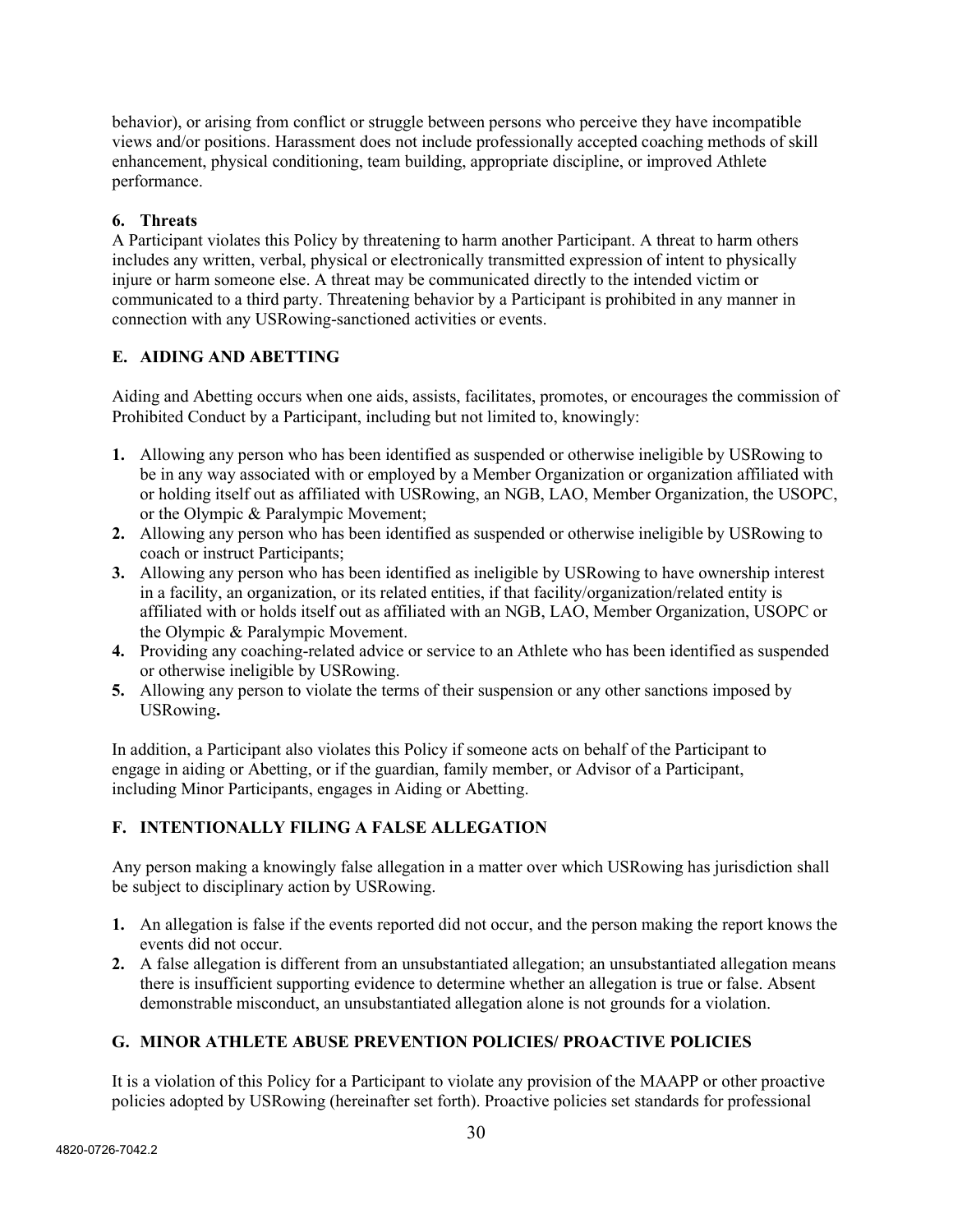boundaries, minimize the appearance of impropriety, and have the effect of preventing boundary violations and prohibiting grooming tactics.[3](#page-30-0)

## **H. WILLFUL TOLERANCE**

A Participant violates this Policy by willfully tolerating any form of Prohibited Misconduct, when there is a Power Imbalance between that Participant and the individual(s) who are being subjected to the Prohibited Conduct.

#### **REPORTING**  $V_{\bullet}$

This Policy is designed to reduce misconduct and abuse, but it can still occur. **DULUTH ROWING CLUB** and USRowing do not investigate suspicions or allegations of child physical or sexual abuse or attempt to evaluate the credibility or validity of such allegations, as a condition of reporting suspicions or allegations to the appropriate law enforcement authorities. Participants shall follow the reporting procedures set forth in the reporting policy below.

## **A. RETALIATION**

Retaliation is any adverse action taken by a Participant against a person participating in USRowing proceedings.

Retaliation includes threatening, intimidating, harassing, coercing or any other conduct that would discourage a reasonable person from engaging or participating in USRowing's processes and proceedings when the action is reasonably related to the report or engagement with USRowing. Retaliation may be present even where there is a finding that no violation occurred.

Retaliation does not include good-faith action lawfully pursued in response to report of a USRowing Policy violation.

## **B. REPORTING SEXUAL MISCONDUCT**

All reports of Sexual Misconduct must be reported directly to the Center at [www.uscenterforsafesport.org](http://www.uscenterforsafesport.org/) or (720)-531-0340. No statutes of limitation apply to reports of incidents of Sexual Misconduct. All such reports received by **DULUTH ROWING CLUB** or USRowing will be forwarded to the Center. Reporting such conduct to the Center does not satisfy an Adult Participant's obligation to report to law enforcement or other appropriate authorities consistent with federal law.

<span id="page-30-0"></span><sup>&</sup>lt;sup>3</sup> "Grooming" describes the process whereby a person engages in a series or pattern of behaviors with a goal of engaging in sexual misconduct. Grooming is initiated when a person seeks out a vulnerable minor. Once selected, offenders will then earn the minor's trust, and potentially the trust of the minor's family. After the offender has engaged the minor in sexually inappropriate behavior, the offender seeks to maintain control over him/her. Grooming occurs through direct, in-person and/or online contact.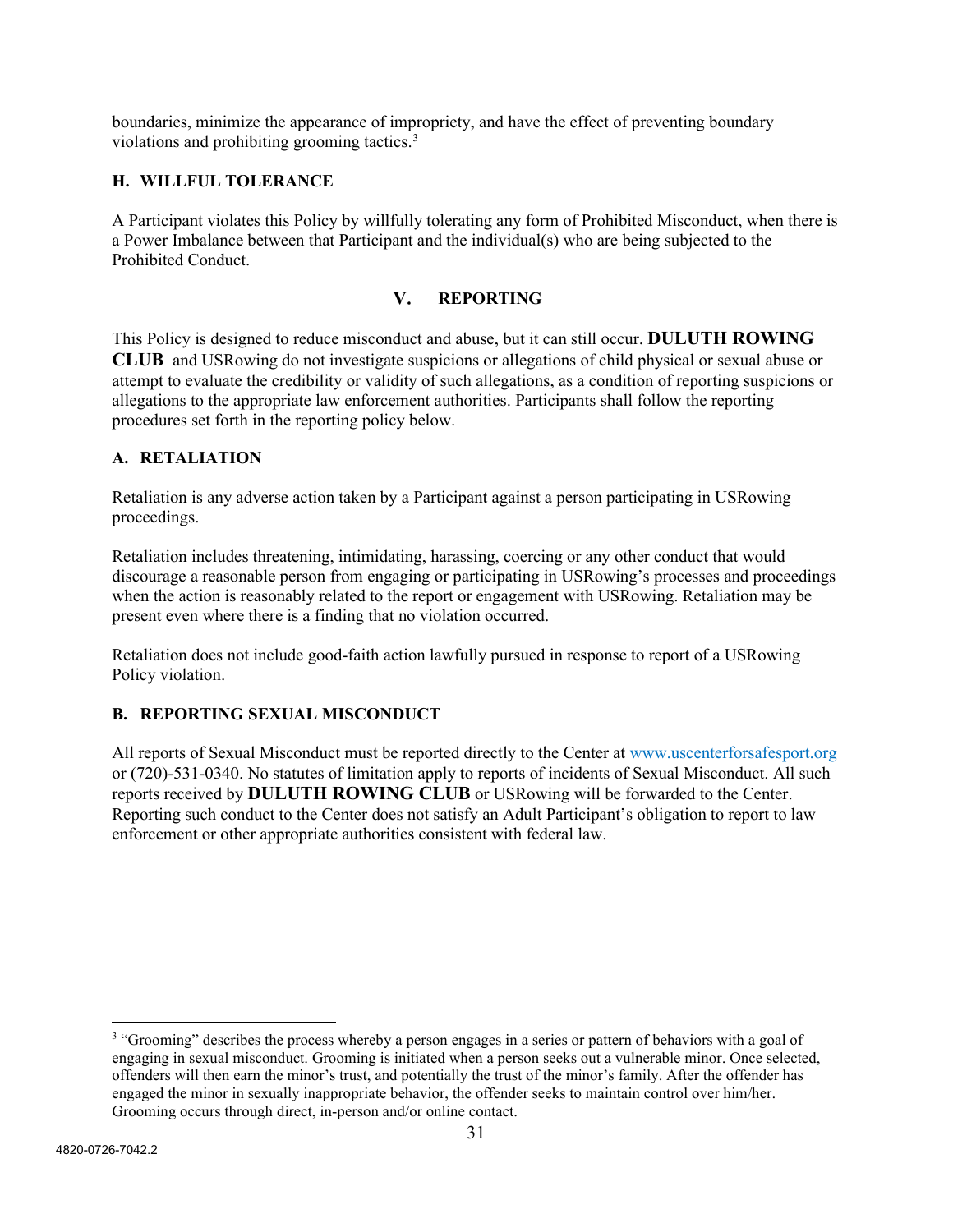## **C. REPORTING NON-SEXUAL MISCONDUCT**

For reporting any non-sexual misconduct, **DULUTH ROWING CLUB** or USRowing will take a report in the way that is most comfortable for the person initiating the report including an anonymous, inperson, verbal, or written report. Regardless of the method of reporting, it is helpful to USRowing to get the following information:

- The name of the Claimant(s)
- The type of misconduct alleged
- The name(s) of the alleged victims(s)
- The name(s) of the individual(s) alleged to have committed the misconduct.

Individuals may report non-sexual misconduct,including violations of the Minor Athletes Abuse Prevention Policies, to **DULUTH ROWING CLUB** or USRowing by completing an Incident Report Form. Required information on this form will include:

- The name(s) of the Claimant(s)
- The type of misconduct alleged
- The name(s) of the individual(s) alleged to have committed the misconduct
- The approximate date(s) and location(s) where the misconduct was committed
- The names of other individuals who might have information regarding the alleged misconduct
- A summary statement of the reasons to believe that misconduct has occurred.

Except for mandatory reporting to the authorities and the Center, USRowing will withhold the Claimant's name upon request, to the extent permitted by law. A copy of the USRowing Incident Report form can be found here: https://usrowing.org/sports/2018/4/13/18827 132107104230772015.aspx.

#### **D. CONFIDENTIALITY AND ANONYMOUS REPORTING**

- **1. Confidentiality** To the extent permitted by law, and as appropriate, **DULUTH ROWING CLUB** will handle any report it receives confidentially and discretely and will not make public the names of the Claimant(s), potential victim(s), or accused person(s); however, **DULUTH ROWING CLUB** may disclose such names on a limited basis when conducting an investigation, or reporting to the Center, or reporting to law enforcement authorities.
- **2. Anonymous Reporting DULUTH ROWING CLUB** recognizes that it can be difficult to report an allegation of misconduct and strives to remove as many barriers to reporting as possible. Anonymous reports may be made without the formality of completing an Incident Report Formby:
	- **a.** Completing (without including a name) an Incident Report Form found here [https://usrowing.org/sports/2018/4/13/18827\\_132107104230772015.aspx](https://usrowing.org/sports/2018/4/13/18827_132107104230772015.aspx)
	- **b.** Expressing concerns of misconduct to USRowing directly
	- **c.** Expressing concerns to the Safe Sport Protection Team at [USRowingSafeSport@usrowing.org](mailto:USRowingSafeSport@usrowing.org)

#### **E. HOW REPORTS ARE HANDLED**

**1. Suspicions or Allegations of Child Physical or Sexual Abuse Reported to Law Enforcement and/or Child Protected Services** – All allegations of child physical or sexual abuse will be reported to law enforcement authorities and the Center. **DULUTH ROWING CLUB** does not attempt to evaluate the credibility or validity of child physical or sexual abuse as a condition for reporting to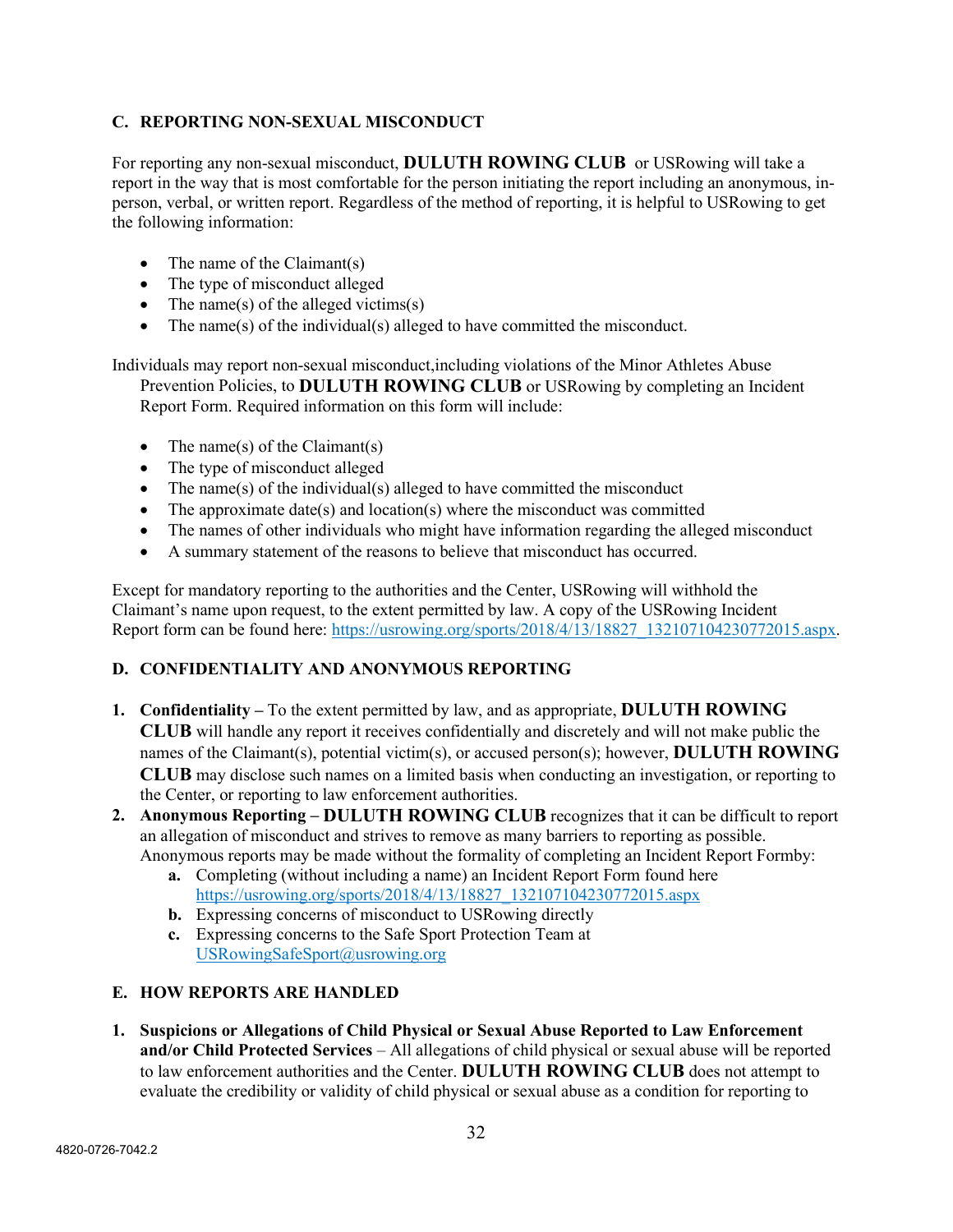appropriate law enforcement authorities. As necessary, however, **DULUTH ROWING CLUB** may ask a few clarifying questions of the person making the report to adequately report the suspicion or allegation to law enforcement authorities.

- **2. Misconduct and Policy Violations- DULUTH ROWING CLUB** will address all alleged violations of this Policy.
- **3. Notification-** Following **DULUTH ROWING CLUB**'s receipt of an allegation involving SafeSport-related prohibited conduct, **DULUTH ROWING CLUB** may consider the circumstances in which it will notify other parents of athletes with whom the accused individual may have had contact. At **DULUTH ROWING CLUB**'s discretion, and as appropriate or required by the Center, **DULUTH ROWING CLUB** may notify relevant persons, i.e., competition managers, staff managers, contractors, volunteers, parents, and/or athletes of any such allegation that (a) law enforcement authorities are actively investigating; or (b) that the Center is investigating. Advising others of an allegation may lead to additional reports of child physical or sexual abuse and other prohibited conduct.

#### VI. **RESPONDING TO ABUSE OR MISCONDUCT**

**DULUTH ROWING CLUB** will not enter into an investigation that undermines a pending legal investigation. This Policy addresses **DULUTH ROWING CLUB**'s disciplinary role where there is: (i) an allegation of misconduct, as defined in this Policy, that does not involve child abuse or sexual abuse, or (ii) an adverse employment determination by a local club for emotional, physical or sexual misconduct as set forth in this Policy.

## **A. DISCIPLINARY RULES**

On receipt of an allegation, **DULUTH ROWING CLUB** will determine in its discretion the appropriate steps to address the conduct based on several factors, including (i) the age of the complainant, (ii) the age of the respondent, and (iii) the nature, scope and extent of the allegations.

**DULUTH ROWING CLUB** will address allegations against a staff member and/or volunteer under relevant organizational policies.

**DULUTH ROWING CLUB**'s disciplinary response will depend on the nature and seriousness of the incident, and in extreme cases, misconduct will result in summary dismissal. USRowing may undertake a formal investigation and hearing at its discretion. Before taking any disciplinary action, however, **DULUTH ROWING CLUB** will offer the respondent an opportunity to be heard. If the respondent is a minor, **DULUTH ROWING CLUB** will first contact his or her parents or guardians.

#### **B. DISCIPLINARY ACTION**

Sanctions for violations of the Policy will be proportionate and reasonable under the circumstances. USRowing may take the following disciplinary actions, without limitation:

- Inform the Respondent's direct supervisor, or, in the case of a minor, the minor's parent or guardian
- Provide the Respondent with guidance, redirection and instruction
- File a formal incident report
- Issue a verbal warning
- Issue a written warning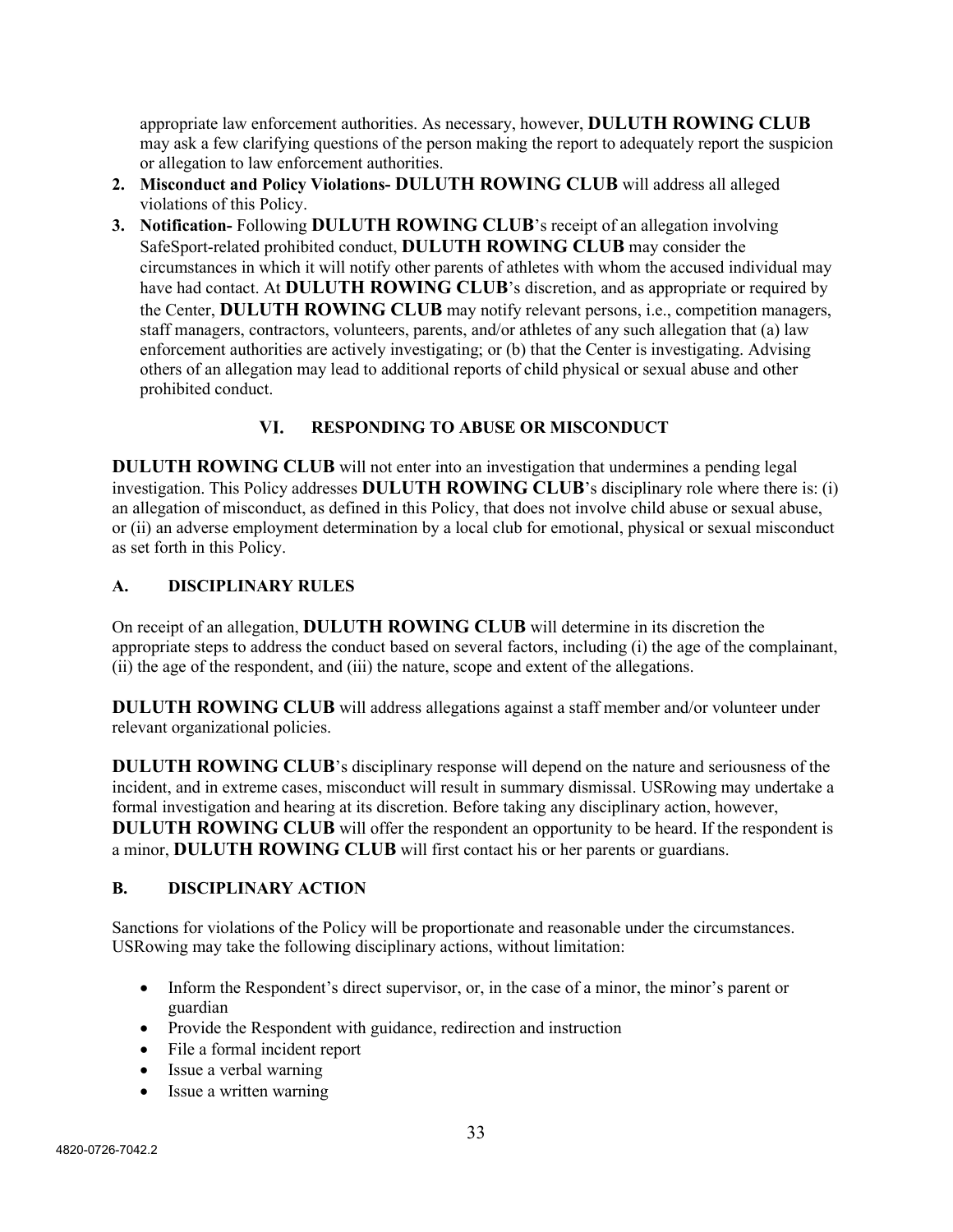- Limit an individual's access to certain buildings, boathouses, competitions or people
- Provide informed supervision, where at least one staff member is informed of the allegation and is instructed to supervise the respondent
- Engage in restorative and educational practices
- Suspend or terminate employment or membership

## **C. ONGOING EMPLOYMENT AND/OR PARTICIPATION**

Upon receipt of a credible and specific allegation of child abuse, serious misconduct or any other violation of this Policy, USRowing may immediately suspend or terminate the Respondent's membership or employment as a means to ensure participant safety.

## **D. COMPLAINANT PROTECTION**

Regardless of outcome, **DULUTH ROWING CLUB** will support the Complainant and his or her right to express concerns. **DULUTH ROWING CLUB** will not encourage or tolerate attempts from any individual to retaliate, punish, or in any way harm any individual who reports a concern in good faith. Any action to the contrary will be considered a violation of this Policy and grounds for disciplinary action by **DULUTH ROWING CLUB**.

## **E. BAD-FAITH ALLEGATIONS**

Any allegation of misconduct under this Policy that is determined to be frivolous, fraudulent or otherwise made in bad faith, will be considered a violation of the Policy itself. Such reports may also be subject to criminal prosecution and/or civil proceedings.

#### **INVESTIGATION AND ADJUDICATION OF REPORTS OF ABUSE OR MISCONDUCT** VII.

#### **A. INVESTIGATIONS**

As appropriate, and at its discretion, **DULUTH ROWING CLUB** may institute formal investigations and hearings to address serious allegations of misconduct under this Policy. Such investigations will be undertaken to address only the most serious allegations and patterns of behavior that may warrant significant sanctions.

Where an investigation under this Policy is conducted by **DULUTH ROWING CLUB**, the Respondent, Claimant, and/or accused shall have the right to:

- Receive written notice of the report or complaint, including a statement of the allegations (reacted as appropriate)
- Present relevant information to the investigator(s)
- Legal counsel, at his or her own expense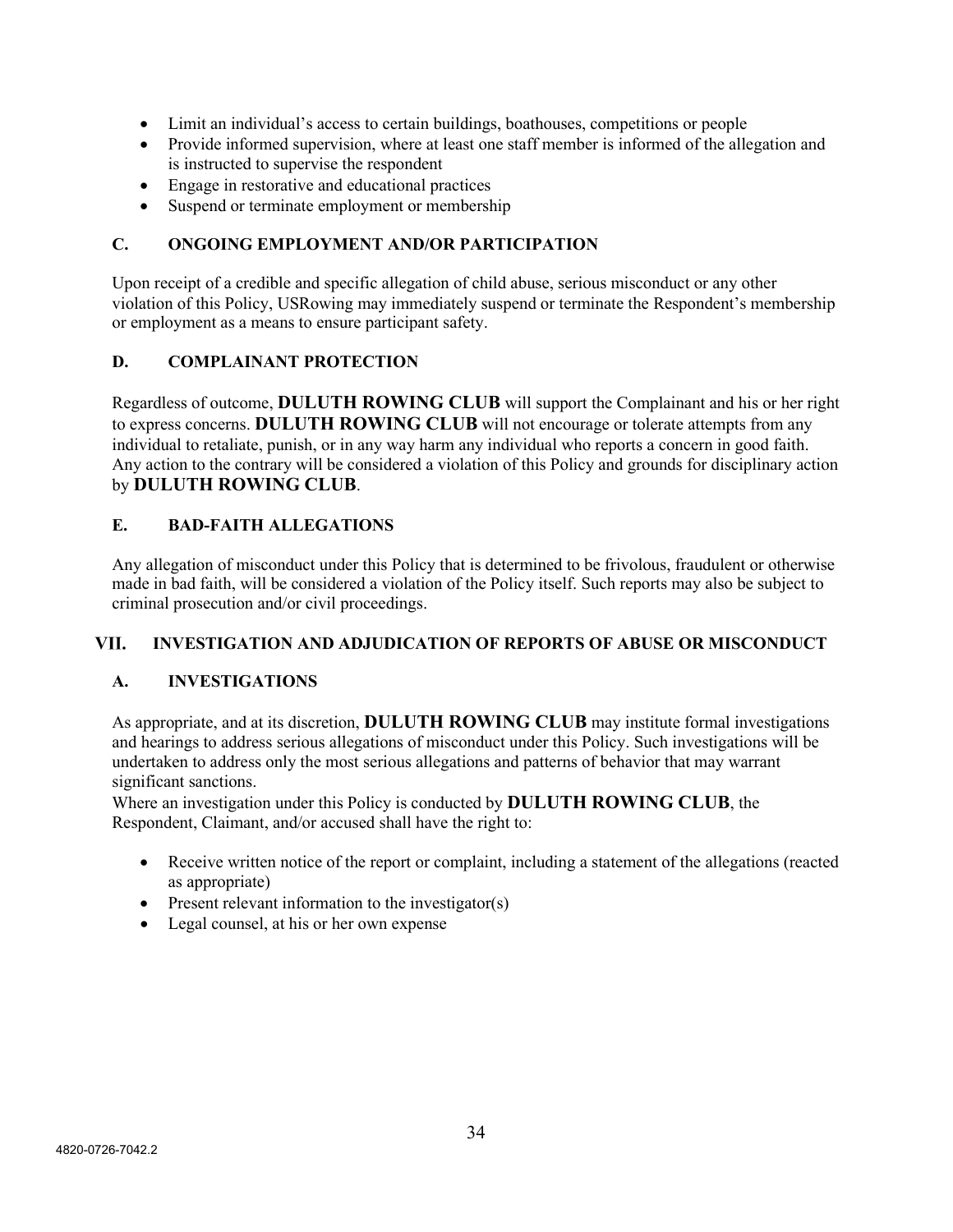## **B. HEARINGS**

The accused individual will be offered a hearing. A hearing will not necessarily affect **DULUTH ROWING CLUB**'s ability to immediately suspend or terminate the accused individual from employment or performing services for the organization.

An employee, member or volunteer's failure to report to a supervisor, a **DULUTH ROWING CLUB** administrator or member of the Participant Safety Committee is a violation of this policy and grounds for termination of an employee and/or dismissal of a volunteer, and/or revocation of Member Organization membership.

#### VIII. **BACKGROUND CHECKS**

USRowing and **DULUTH ROWING CLUB** uses a background check process in its support of its commitment to athlete safety. This process is also required by the USOPC. **Any Adult Participant who is in a position of authority over athletes of any age or any Adult Participant who has regular contact with youth athletes is required to complete a background check every two years and to annually complete the on-line SafeSport training course or SafeSport training refresher course, provided by the Center.** This includes employees, coaches, referees, volunteers, board members, staff, administrators, and any other non-athlete member.

The applicable Adult Participants shall undergo a background check that complies with the Fair Credit Reporting Act. Through this background check, **DULUTH ROWING CLUB** will utilize reasonable efforts to ascertain criminal history. This **DULUTH ROWING CLUB** Background Check Policy assists **DULUTH ROWING CLUB** in promoting the safety and welfare of its athletes.

The background check must be completed before regular contact with any Minor, or upon beginning a new role subjecting the adult to this Policy.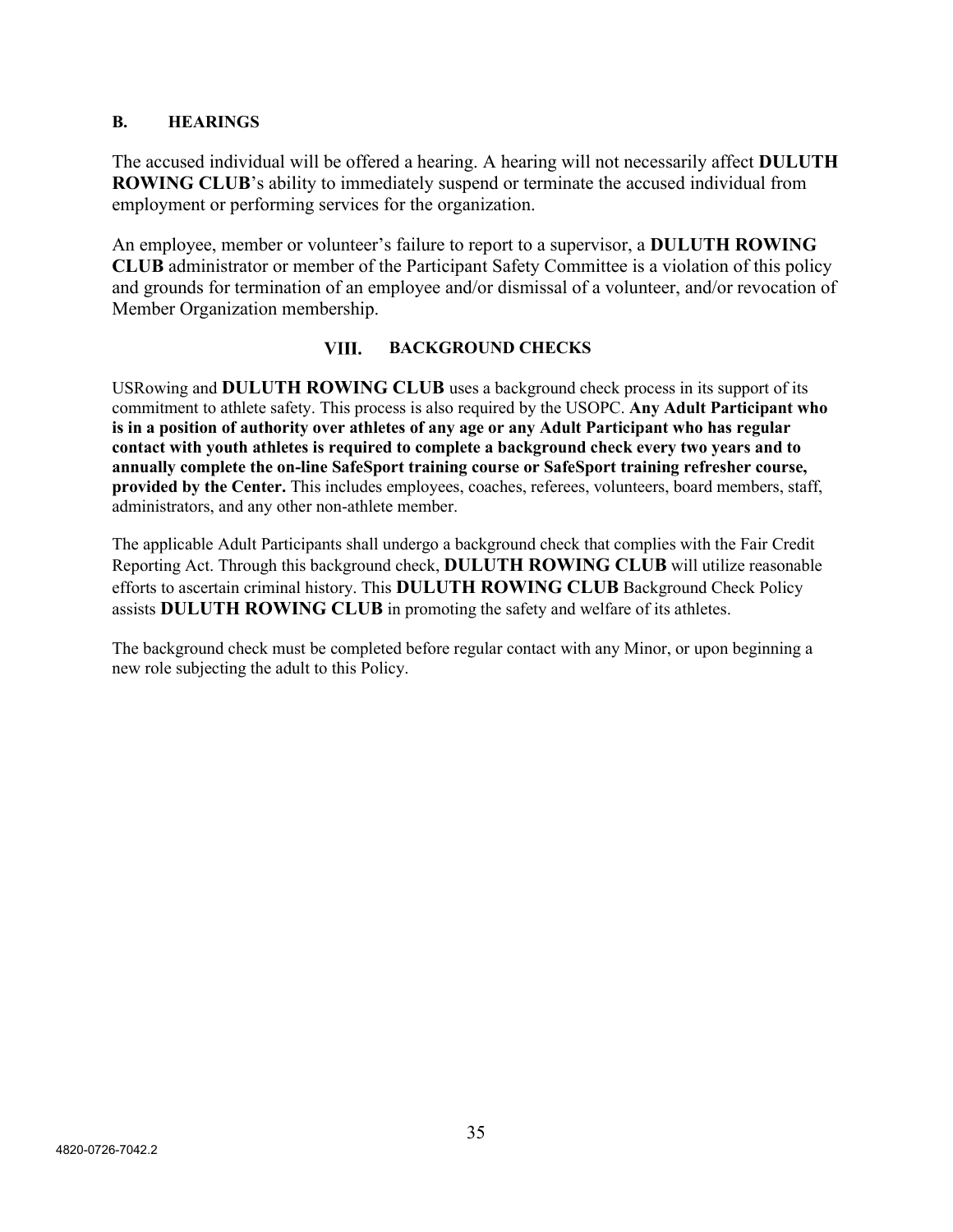**DULUTH ROWING CLUB** requires background checks in accordance with the USOPC Responsible Member Organization Policy. Background checks must be refreshed every two years.

Employees, contractors and volunteers that have routine contact with athletes must consent to, and pass, a screening process before performing services for **DULUTH ROWING CLUB**.

Elements of our screening process include, as applicable, successful completion of an in-person interview, criminal background check, and training.

# **EDUCATION ABOUT DULUTH ROWING CLUB'S PROTECTION POLICIES**

To deter persons who may be at risk of abusing athletes or participants from taking on positions of employment or volunteering opportunities, **DULUTH ROWING CLUB** educates those parties about its protection policies and offers an early opt-out by:

- Requiring awareness training before working with athletes and participants
- Informing individuals about our policies and procedures relevant to prevention.
- Requiring individuals to sign a document acknowledging review of our policies and procedures

# **PERSONAL INTERVIEW**

Appropriate individuals responsible for overseeing Mrmbrt organization athletics will interview applicants whose experience and credentials are considered a fit for available positions (staff and volunteer). During this interview, they will engage in a conversation including open-ended questions to encourage discussion and understanding of previous relevant experiences as well as expectations for the organization.

## **RELEASE**

Employment applicants will provide a signed release, consistent with federal, state and local laws regulating employment practices, that allows references to speak freely about the applicant's qualifications without fear of reprisal and authorizing **DULUTH ROWING CLUB** to obtain information concerning an applicant's past employment, volunteer experience and information provided by the applicant during the screening process (i.e., written application and personal interview).

## **REFERENCES**

Employment applicants have references contacted (either by phone or in writing) and asked specific questions regarding the applicant's professional experiences, demeanor and appropriateness for involvement with athletes and participants.

## **A. PROCESS**

The Background Check Consent and Waiver Release Form must be submitted to USRowing's third-party background check vendor and the designee must be cleared before he or she may perform services for **DULUTH ROWING CLUB**. Upon submission of the Background Check Consent and Waiver Release Form, USRowing will request that its vendor perform the background check. As part of its background check, the vendor will run a full background screen that includes at least the following search components below.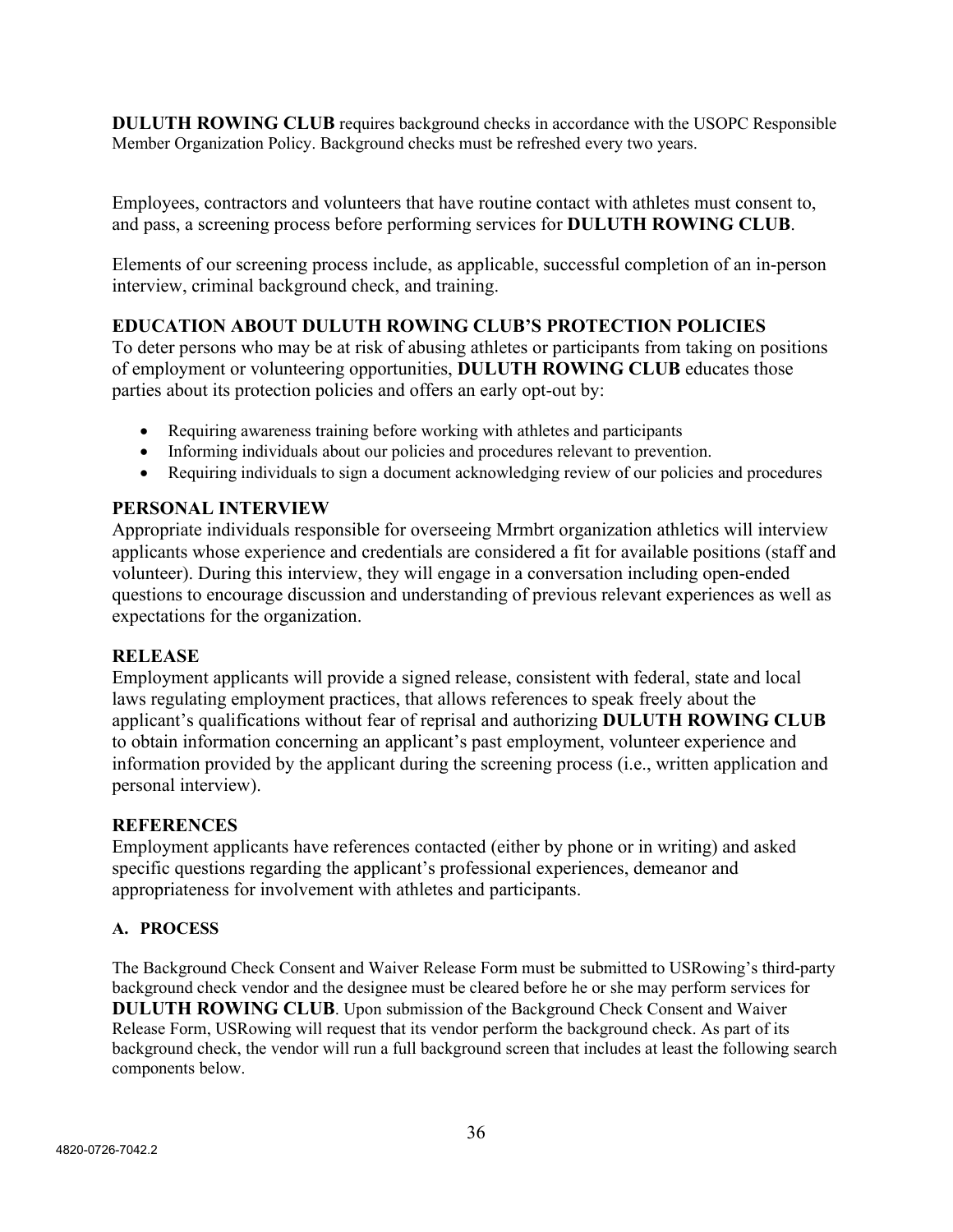## **1. Full Background Check**

- Social Security Number validation (or suitable identification verification process as determined by background check vendor)
- Name and address history records
- Two independent multi-jurisdictional criminal database searches covering 50 states plus Washington DC, Guam, and Puerto Rico
- Federal District Courts search for each name used and district where the individual currently lives or has lived during the past seven years, going back the length of time records are available and reportable
- County criminal records for each name used and county where the individual currently lives or has lived during the past seven years, going back the length of time records are available and reportable for each county searched
- National Sex Offender Registry database search of all available states, plus Washington DC, Guam, and Puerto Rico
- Multiple national watch lists
- Comprehensive international records search of U.S. citizens who have lived outside the United States for six consecutive months in any one country, during the past seven years
- Motor vehicle records of at least a 3-year history in the state of licensure; (if driving is required for position)
- **2. Supplemental Background Check.** A supplemental off-year background check screen will be conducted using at least the following search components:
	- Multi-jurisdictional criminal database covering 50 states plus Washington DC, Guam, and Puerto Rico
	- Sex offender registry database searches of all available states, plus Washington DC, Guam, and Puerto Rico; and
	- SafeSport disciplinary records.

## **B. CRIMINAL HISTORY**

Any background check that results in a report of a disposition or resolution of a criminal proceeding, other than an adjudication of not guilty, for any of the below criminal offenses will be subject to USRowing's policies and procedures to determine the individual's level of access and involvement:

- Any felony
- Any misdemeanor involving:
	- o All sexual crimes, criminal offenses of a sexual nature to include but not limited to: rape, child molestation, sexual battery, lewd conduct, possession and distribution of child pornography, possession and distribution of obscene material, prostitution, indecent exposure, public indecency, and any sex offender registrant
- Any drug related offenses
- Harm to a minor and vulnerable person, including, but not limited to, offenses such as child abandonment, child endangerment/neglect/abuse, contributing to the delinquency of a minor, and DUI with a minor
- Violence against a person (including crimes involving firearms and domestic violence)
- Stalking, harassment, blackmail, violation of a protection order and/or threats
- Destruction of property, including arson, vandalism, and criminal mischief
- Animal abuse or neglect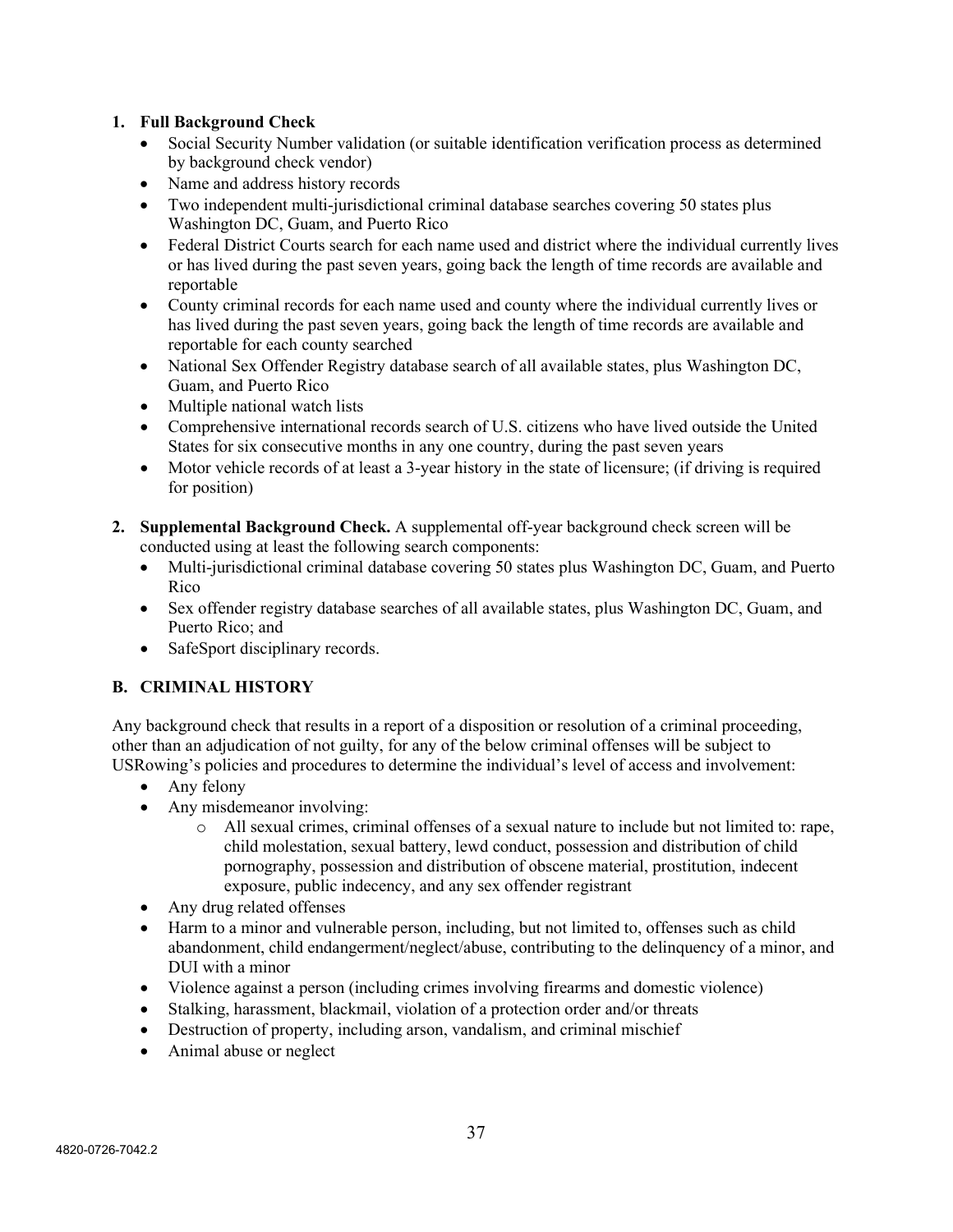## **C. FULL DISCLOSURE**

Each Participant and prospective Participant has the affirmative duty to disclose his or her criminal history. Failing to disclose or intentionally misrepresenting an arrest, plea, or conviction is grounds for Participant status revocation or restriction, regardless of when the offense is discovered. Participants have the ongoing duty to disclose criminal history. Participants need not disclose arrest in which charges are not filed, charges are dismissed, or the Participant is acquitted; however, Participants are required to disclose non-convictions involving deferred sentences, deferred adjudications, or other similar dispositions as well as accusations, arrests, indictments, or convictions of a criminal offense set out above or a criminal offense against a child.

- If a prospective Participant has been or  $(1)$  is accused,  $(2)$  arrested,  $(3)$  charged,  $(4)$  indicted,  $(5)$ has an adjudication other than not guilty, or (5) is convicted of any offense identified above during the application process, he is required to disclose such information immediately.
- In the event a Participant has been or is  $(1)$  is accused,  $(2)$  arrested,  $(3)$  charged,  $(4)$  indicted,  $(5)$ has an adjudication other than not guilty, or (5) is convicted of any offense identified above during the application process, he is required to disclose such information immediately to the USRowing Safe Sport Protection Team.
- Any Participant or prospective Participant who has been banned by another NGB, another sport organization, or the Center has an affirmative duty to disclose such information immediately to the USRowing Safe Sport Protection Team.

## **D. FINDINGS**

Notice of findings will be provided to:

- (1) The designated contact of **DULUTH ROWING CLUB** that submitted the application;
- (2) Club President or Treasurer, when necessary;
- (3) Other designated individuals, where necessary to protect the safety of minors.

USRowing's criminal background check report will return a "red light" or "green light" finding. A green light finding means that the background check vendor located no records that would disqualify the individual. A green light score, however, is not a certification of safety or permission to bypass/ ignore other screening efforts. Other disqualifying factors may exist and can be revealed through other means. A red light finding means the criminal background check revealed criminal records that suggest the individual does not meet the criteria and is not suitable for Participant status. Individuals who are subject to disqualification under a red light finding may challenge the accuracy of the information reported by the criminal background check vendor.

## **E. APPEALS TO BACKGROUND CHECK VENDOR**

Any disqualified individual has the right to dispute the findings of the criminal background check directly with the criminal background check vendor. A disqualified individual may not appeal the automatic disqualification or the results of the findings of the criminal background check vendor to USRowing. USRowing is required by this Policy to accept the findings of the criminal background check vendor. Individuals disqualified are excluded from participation in any USRowing licensed competition and USRowing sanctioned events and/or activities as a Participant unless an exemption is granted in accordance with the exemption request process below.

## **F. EXEMPTION REQUESTS TO USROWING**

Any disqualified individual has the right to seek an exemption from the USRowing Ethics Committee. The individual shall, within 30 days from the date he or she was notified of disqualification, file a written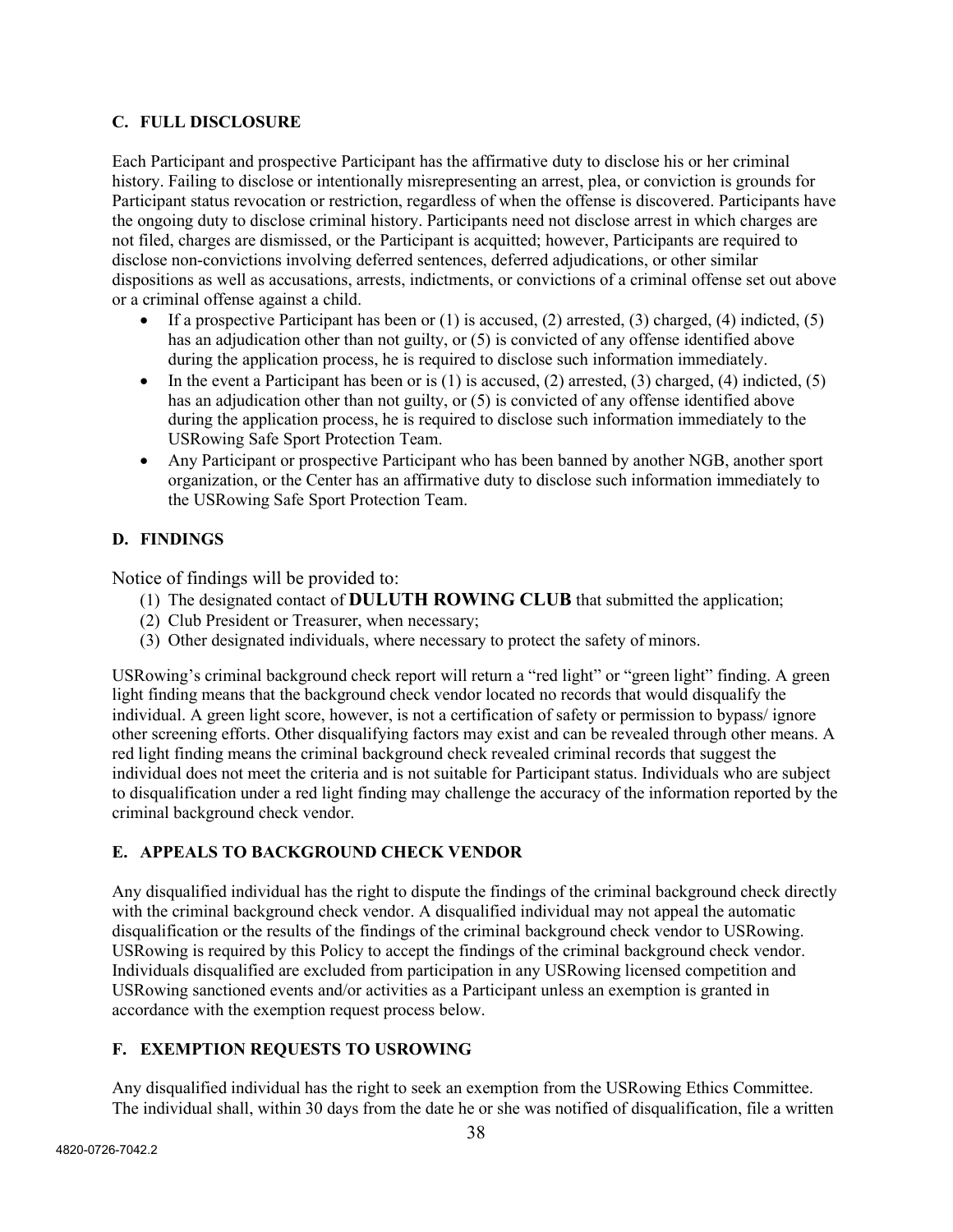appeal to the Chief Executive Officer of USRowing to demonstrate that the conviction or charge does not violate the spirit of SafeSport and that he or she poses no risk to the sport.

Within 30 days of the receipt of the appeal being submitted, a hearing panel will be assembled to hear the appeal. The Ethics Committee Chair shall appoint three members of that Committee to serve as the group, which will hear the appeal (the "**Hearing Panel**"). The Chair of the Ethics Committee may appoint himself/herself to the Hearing Panel. The appointment of the three-member Hearing Panel will include the designation of a Chair of the Panel. An athlete member of the Ethics Committee will be included on the Hearing Panel.

The Hearing Panel shall decide the appeal with majority vote. The Panel may choose to uphold the "red light" determination from the third-party provider, or, if warranted by the circumstances may overturn the decision and render a "green light" for the background check. In the case of an overturned "red light," the membership record will be noted as such and will be subject to continuous review. Any decision rendered by the Hearing Panel is considered final and binding on all parties.

## **G. FREQUENCY**

Criminal background checks for Participants will be refreshed every two years or as otherwise required by law.

## **H. OTHER POTENTIALLY DISQUALIFYING FACTORS**

Even if an individual passes a criminal background check, USRowing may determine that an individual may be disqualified and prohibited from Participant status. Disqualification may occur if the individual has:

- Been held liable for civil penalties or damages involving sexual or physical abuse of a minor
- Been subject to any court order involving any sexual or physical abuse of a minor, including but not limited to, domestic order or protection
- A history with another organization (employment, volunteer, etc.) of complaints of sexual or physical abuse of minors
- Resigned, been terminated, been banned, or been asked to resign from a position-paid or unpaid due to complaint(s) of sexual or physical abuse of minors
- A history of other behavior that indicates the individual may be a danger to athletes and participants
- Failed to disclose background in accordance with this Policy

## **I. REVIEW OF DISQUALIFIERS**

USRowing will review its disqualifiers from time to time or as otherwise required or modified by law.

#### $IX.$ **ENFORCEMENT**

The enforcement of this Policy falls under the jurisdiction of the USRowing Disciplinary Committee, except:

- Allegations of sexual misconduct, which falls under the exclusive jurisdiction of the Center; and
- Allegations of non-sexual misconduct that the Center takes discretionary jurisdiction over.